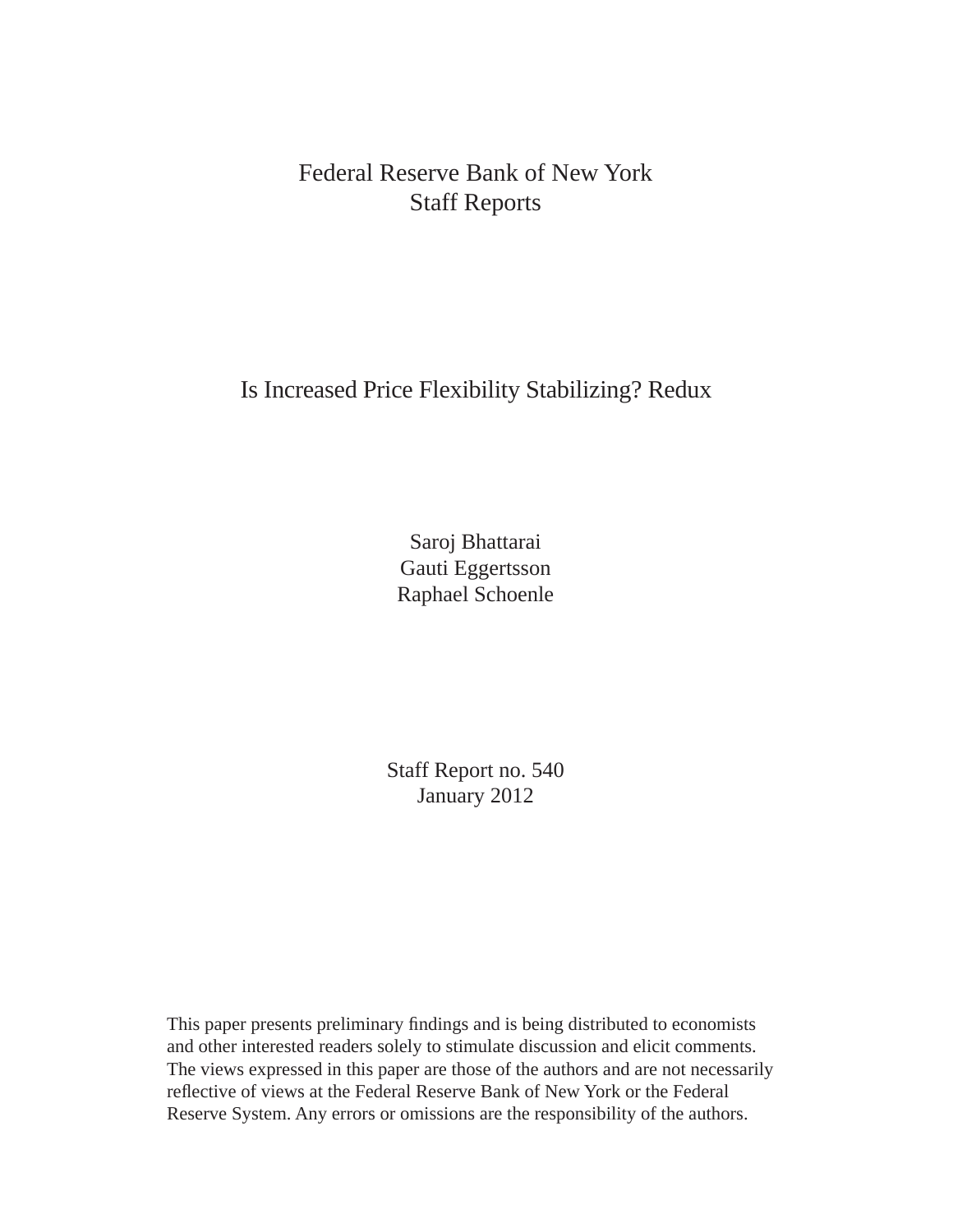#### **Is Increased Price Flexibility Stabilizing? Redux**

Saroj Bhattarai, Gauti Eggertsson, and Raphael Schoenle *Federal Reserve Bank of New York Staff Reports*, no. 540 January 2012 JEL classification: D58, E31, E32, E52

#### **Abstract**

We study the implications of increased price flexibility on aggregate output volatility in a dynamic stochastic general equilibrium (DSGE) model. First, using a simplified version of the model, we show analytically that the results depend on the shocks driving the economy and the systematic response of monetary policy to inflation: More flexible prices amplify the effect of demand shocks on output if interest rates do not respond strongly to inflation, while higher flexibility amplifies the effect of supply shocks on output if interest rates are very responsive to inflation. Next, we estimate a medium-scale DSGE model using post-WWII U.S. data and Bayesian methods and, conditional on the estimates of structural parameters and shocks, ask: Would the U.S. economy have been more or less stable had prices been more flexible than historically? Our main finding is that increased price flexibility would have been destabilizing for output and employment.

Key words: increased price flexibility, aggregate volatility, systematic monetary policy, DSGE model, Bayesian estimation

Bhattarai: Penn State University (e-mail: sub31@psu.edu). Eggertsson: Federal Reserve Bank of New York (e-mail: gauti.eggertsson@ny.frb.org). Schoenle: Brandeis University (e-mail: schoenle@ brandeis.edu). For helpful comments and suggestions, the authors thank Marco Del Negro, Marc Giannoni, Ricardo Reis, Jon Steinsson, seminar participants at the Federal Reserve Bank of New York and the Banque de France, and conference participants at the European Economic Association and the Econometric Society European meeting. This paper presents preliminary findings and is being distributed solely to stimulate discussion and elicit comments. The views expressed in this paper are those of the authors and do not necessarily reflect the position of the Federal Reserve Bank of New York or the Federal Reserve System.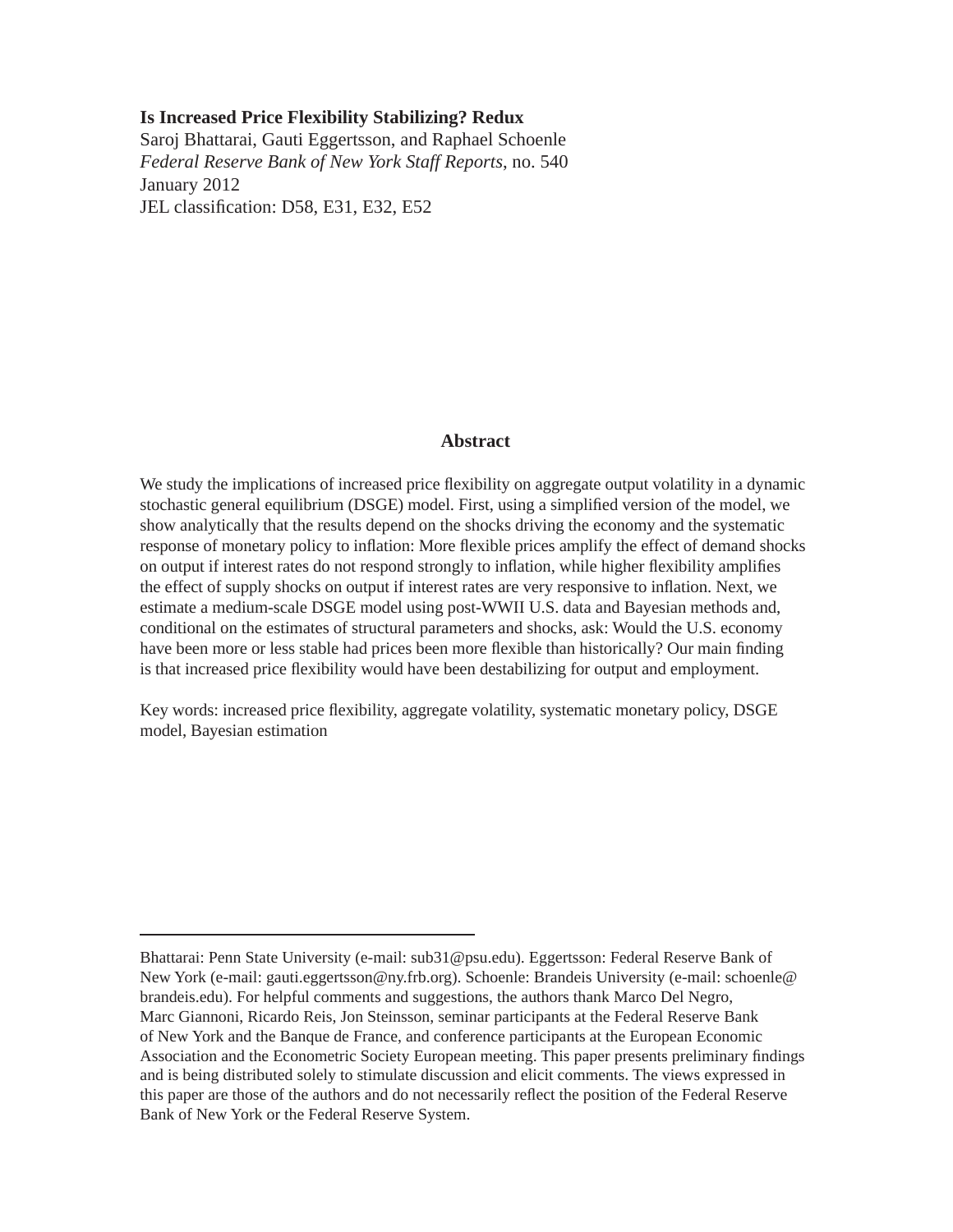# 1 Introduction

How sticky are nominal prices? In recent years we have seen an explosion in empirical research addressing this question using micro-data (see e.g. Bils and Klenow (2004), Gopinath and Rigobon (2008), Klenow and Kryvtsov (2008), and Nakamura and Steinsson (2008)). Answers have ranged from prices adjusting once every five months on average to more than one year.<sup>1</sup> From a theoretical perspective, the primary motivation behind this work, either implicitly or explicitly, appears to be to settle the following question: Can monetary policy actions lead to large and persistent movements in output? Researchers seem to have in mind that modeling sticky prices is important if prices adjust infrequently in the data, while not if they adjust all the time. The first case corresponds to a "Keynesian economy" in which prices adjust only infrequently, and thus monetary policy and nominal frictions matter for real outcomes. The second case corresponds to a perfectly "classical economy" in which prices adjust at all times, and thus monetary policy and pricing frictions plays little or no role in stabilizing or destabilizing the business cycle. The degree to which one view is correct, then, is presumably determined by the degree to which a "flexible" or "fixed" pricing strategy of firms is closer to reality.

For a casual reader of this recent empirical literature, then, the question posed by this paper may strike as odd: Can increasing price flexibility be destabilizing for output? It might seem obvious that more flexible prices make monetary frictions as given by rigid prices – and more specifically monetary policy – play little or no role in stabilizing or destabilizing the business cycle. In this paper, however, we will argue that not only is that conclusion not obvious, but in fact, one can easily make the opposite case, both in theory and in an empirically estimated model.

Moreover, the question – whose answer is sometimes taken as being self evident – is in fact an old and classic question in macroeconomics and one that we argue remains unsettled. To make this clear we have stolen the title from De Long and Summers (1986), a paper published 25 years ago. They use a dynamic IS-LM model with rational expectations and Taylor-type wage contracts to show that an increase in flexibility can increase output volatility for reasons we make clear shortly. But this argument goes even farther back as these authors point out. A similar observation is made, for example, by Tobin (1975) using a more old-style Keynesian model. Similarly, Keynes (1936), declared that "it would be much better that wages should be rigidly fixed and deemed incapable of material changes, than the

<sup>&</sup>lt;sup>1</sup>For a survey of this literature, see Klenow and Malin  $(2010)$ .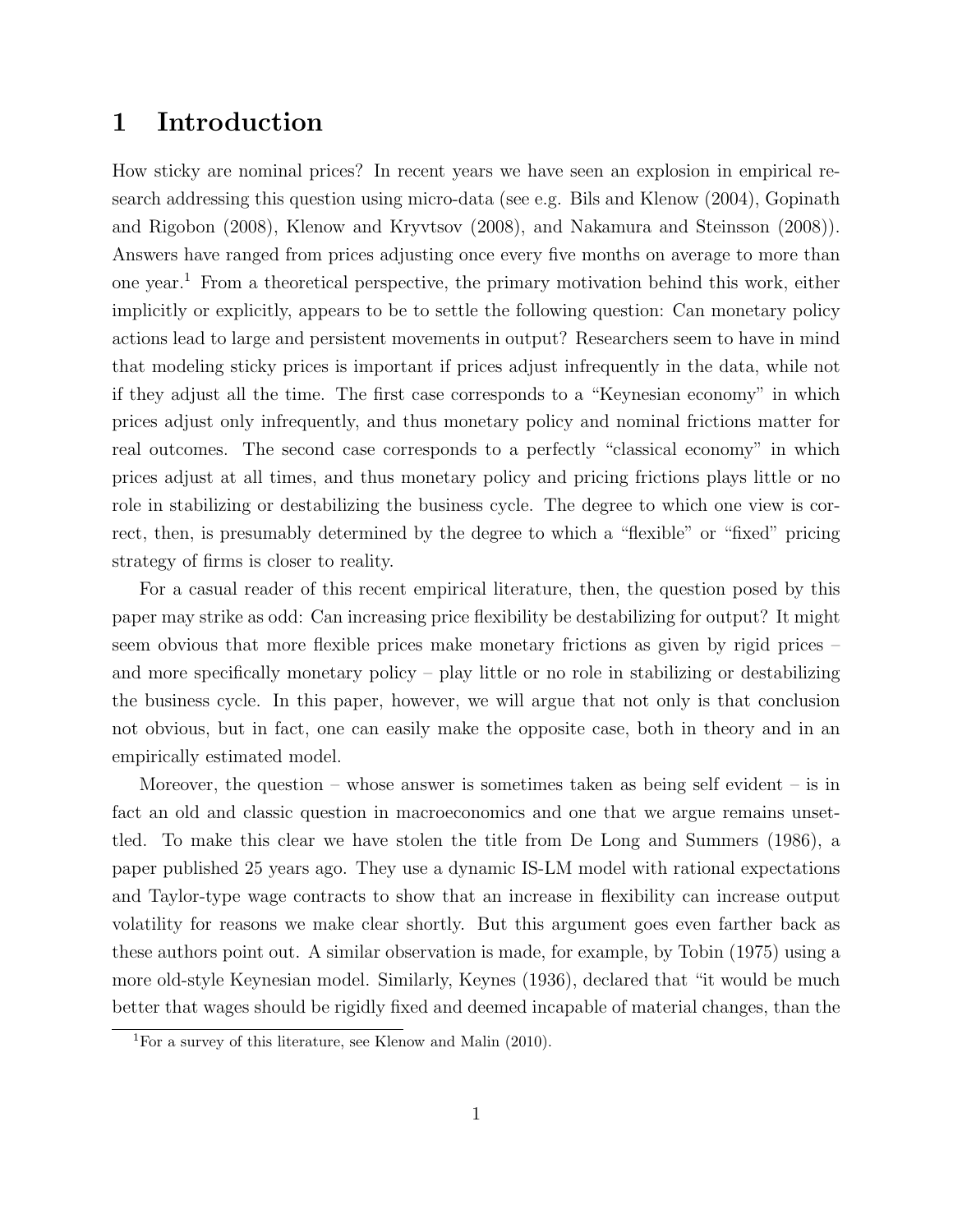depression should be accompanied by a gradual downward tendency of money-wages" using more informal arguments. In fact, the question about the relationship between price flexibility and output volatility even pre-dates Keynes. As early as 1923, Irving Fisher (1923) saw the business cycle as "largely a dance of the dollar:" According to Fisher, expected deflation leads to high anticipated real interest rates and thus suppresses investment and output.

In this paper we address this classic question in macroeconomics in a modern microfounded DSGE model with infrequent price adjustment. Our analysis proceeds in two steps. We first analyze a simplified model, basically the prototypical three-equation New Keynesian model, where we can show several key results in closed form and are able to characterize explicitly the conditions under which higher price flexibility, given by an increase in the frequency of price adjustment by firms, can be destabilizing and vice versa. We then move on to a quantitative medium scale DSGE model with a rich set of nominal and real rigidities popularized by Smets and Wouters (2007), building on Rotemberg and Woodford (1997) and Christiano, Eichenbaum, and Evans (2005). We estimate this model using Bayesian methods and then ask the following question: Taking the various structural shocks and other structural and policy parameters from the estimated model as given, would a counterfactual history in which prices were more flexible in the post-WWII U.S. have led to more or less output volatility?

To summarize our main analytical results, we find that there are several circumstances under which a higher degree of price flexibility is destabilizing. Generally the result will depend upon two factors: (i) the source of a given disturbance and (ii) the policy reaction function of the central bank. We find it useful to classify disturbances into two broad classes: "demand" and "supply" shocks. Examples of demand shocks include monetary policy shocks (measured as unexpected movements in the nominal interest rate) and shocks such as preference shocks that mainly affect the natural rate of interest without having much effect on the natural level of output. Supply shocks are disturbances that mainly affect the natural level of output without having much effect on the natural rate of interest.<sup>2</sup> Examples of supply shocks include variations in distortionary taxes, variations in the monopoly power of firms and/or unions, and technology shocks.

First, consider demand shocks. For an increase in price flexibility to be destabilizing we find that the key condition is that the central bank does not raise/cut the nominal interest aggressively enough in response to movements in inflation. Intuitively, what is going

<sup>&</sup>lt;sup>2</sup>The natural level of output is the output that would prevail if prices were flexible while the natural rate of interest is the real interest rate that would prevail if prices were flexible.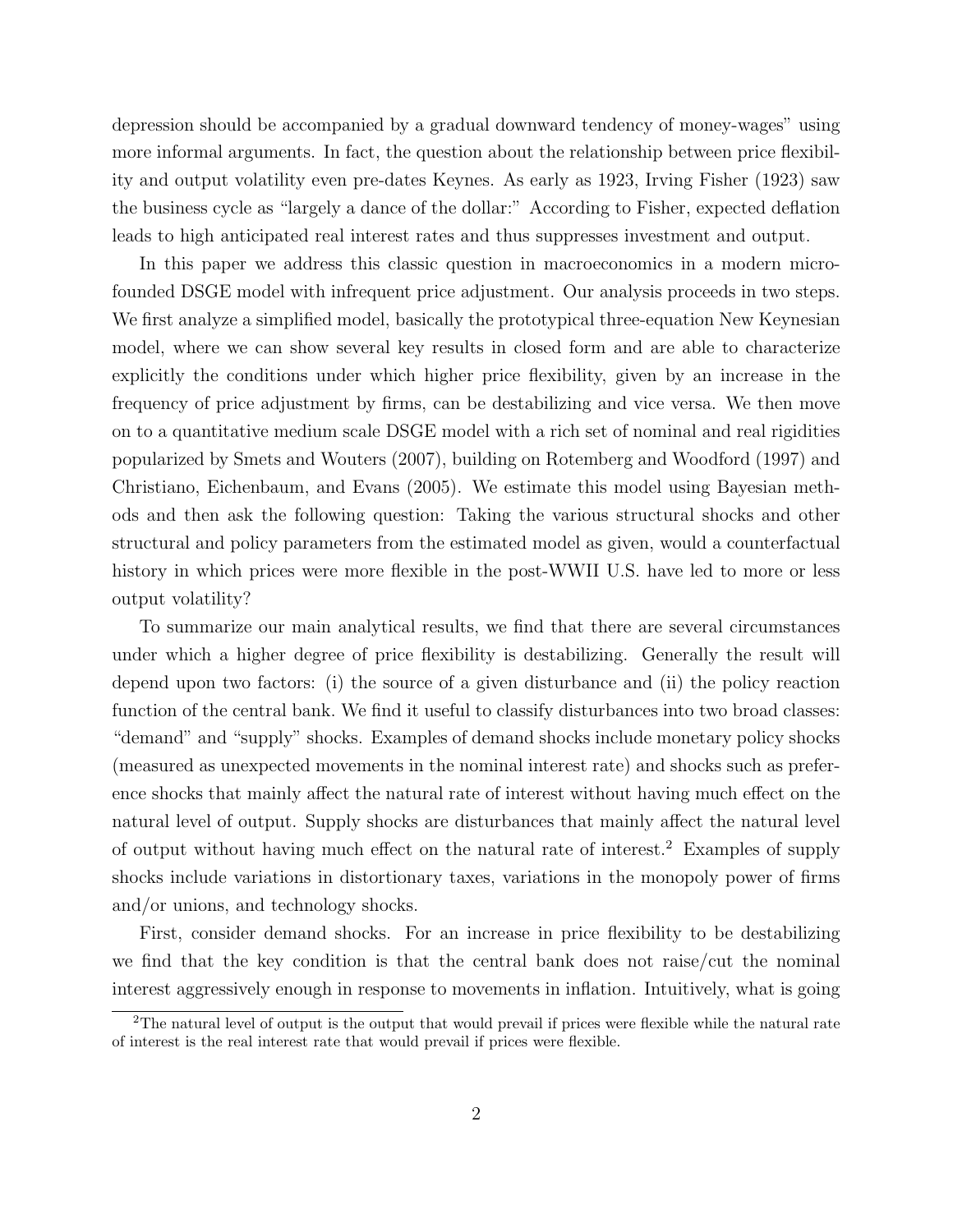on is that a higher price flexibility can trigger unstable inflation expectations if monetary policy does not act aggressively to counteract this by raising/cutting interest rates. If the interest rate response is weak, the result is precisely of the form analyzed by De Long and Summers (1986) and Tobin (1975) and anticipated by Keynes (1936) and Fisher (1925): Higher price flexibility will destabilize the real interest rate – the difference between the short term nominal interest rate (the policy rate) and expected inflation. Since aggregate demand depends upon the real interest rate, this destabilizes output as well.

In contrast to this earlier literature, however, we find that the condition under which this destabilization occurs is quite special. In particular, one needs to a assume an interest rate reaction function for the central bank that does not correspond well to the one estimated on U.S. post-WWII data since it would require an interest rate response to inflation that is less than one-to-one. However, we find that this particular condition  $-$  i.e. a small reaction of the policy rate in response to inflation – is satisfied if the demand shocks are large enough for the zero bound on the short-term nominal interest rate to be binding. This situation, of course, is faced by large parts of the world today. Interestingly, it was also the state of affairs at the time Keynes conjectured that increased price flexibility would be destabilizing. These results thus relate to a similar finding in the literature on the zero bound on the shortterm nominal interest rate, see for example Eggertsson (2010), Christiano, Eichenbaum, and Rebelo (2011) and Werning (2011). In a distinct contribution to the literature, we show that our results can hold even at positive interest rates and away from the zero bound if the central bank cares excessively about output stabilization at the expense of inflation. While this may not apply to U.S. in the post war data, one can plausibly argue that examples of this may include several developing countries where a heavily politicized central bank targets output stabilization at the expense of inflation volatility.

Second, consider supply shocks. Here we find that an increase in price flexibility is destabilizing under relatively conventional estimates of the monetary policy reaction function, in contrast to the result for demand shocks. Intuitively, consider a shock that increases the natural level of output. Under a standard monetary policy specification, this would imply that the price of goods needs to decrease as the economy expands towards its natural level. The more rigid prices are, however, the more difficult this adjustment becomes. Thus, actual output does not immediately increase with the natural rate of output, since not all firms will lower their prices right away when their ability to produce is enhanced. The same applies in the other direction, i.e. if the natural rate of output drops for some reason, output is slower to fall the more prices are rigid. An implication of this is that output moves more,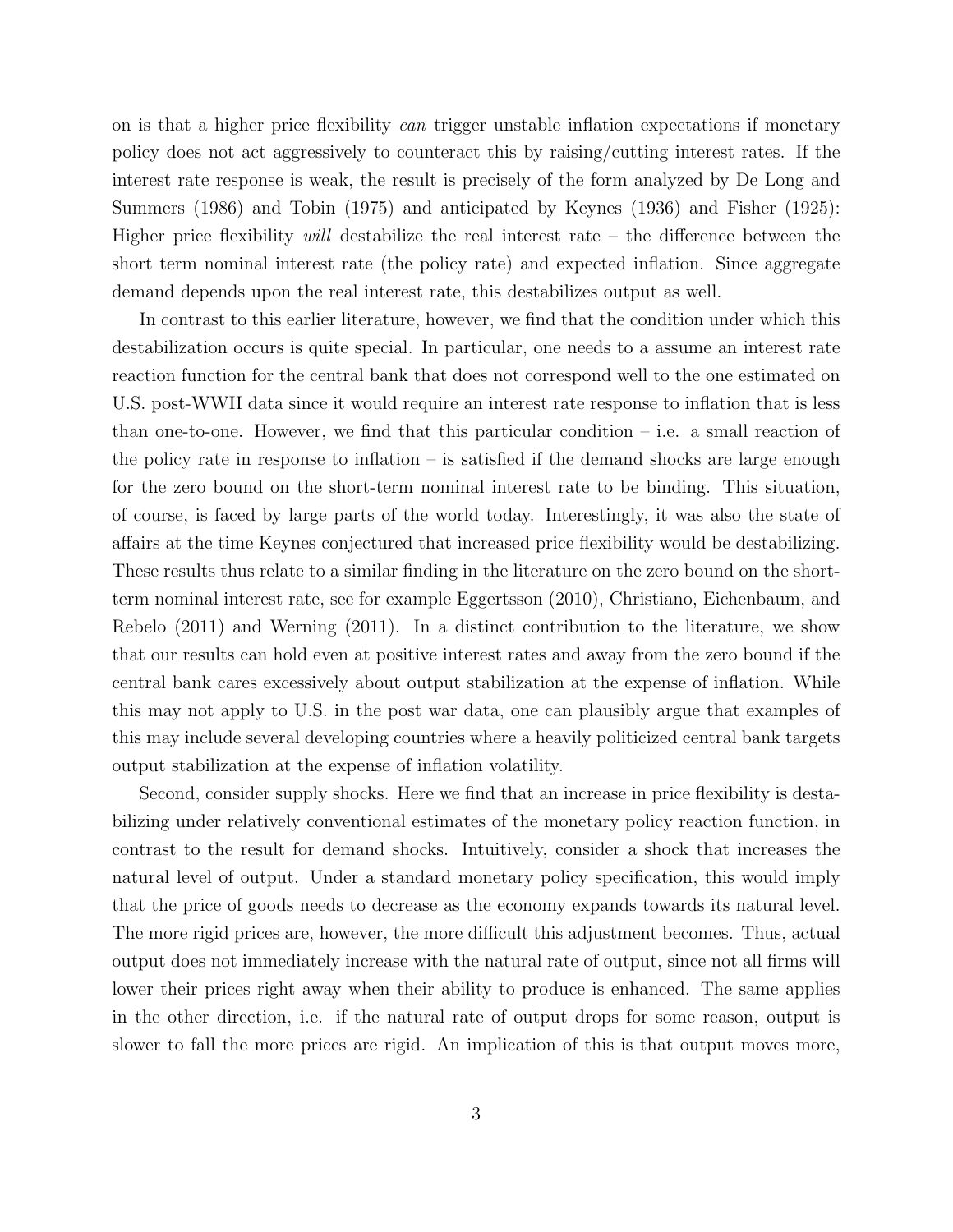the more flexible are prices, in the presence of supply shocks. Importantly, this result applies whether or not a reduction/increase in the natural level of output is efficient (as in the case of productivity shocks) or inefficient (as in the case of an increase in monopoly power and/or tax distortions).

We find that our key analytical results continue to apply in the estimated model. For the estimated model, we find that output would have been less stable if prices had counterfactually been more flexible than the historical estimates. Given our estimated policy rule – and since the zero bound was never binding in our sample (which runs from 1966 to 2004) – this reflects that according to the estimated model "supply shocks" were a quite important driving force of the business cycle during this period. In particular, *inefficient supply shocks* driven by markup variations are non-negligible according to the estimation. Moreover, under the estimated parameter values, for supply shocks, the variance in output is quite sensitive to changes in the level of price stickiness.

The result from the estimated model is the same as in the numerical experiment reported in De Long and Summers (1986). The reason for our result, however, is different. Under their specification, price flexibility is destabilizing when demand shocks are perturbing the economy – but stabilizing when the driving force is supply shocks. Our estimated model, however, implies the opposite. Price flexibility becomes destabilizing when supply shocks are mainly perturbing the economy, which account for a non-trivial fraction of total output volatility.

Should one care about our results? For one thing, they should caution one against claiming that higher degree of price flexibility necessarily implies more output stability. For example, our analytical results show that it is not even obvious that a monetary policy shock (as measured by unexpected reduction/increase in FFR rates) has a smaller effect as prices become more flexible – in general this depends upon the assumed policy reaction function of the central bank, a fact that is not captured by much of the recent literature due to the fact that it assumes a reduced form aggregate demand specification.<sup>3</sup> Furthermore, some caution is needed when evaluating proposals to increase the "flexibility" of markets. For supply shocks, this may not lead to more output stability, and for demand shocks it can also be destabilizing, provided the demand shocks are large enough for the zero bound to be binding or if the central bank is in general unresponsive to inflation. Finally, what our paper illustrates, we believe, is that care needs to be taken when interpreting micro-data on

<sup>3</sup>See for example Caballero and Engel (2007), Dotsey, King, and Wolman (1999), Gertler and Leahy (2008), Golosov and Lucas Jr. (2007), Klenow and Kryvtsov (2008), and Midrigan (2011)).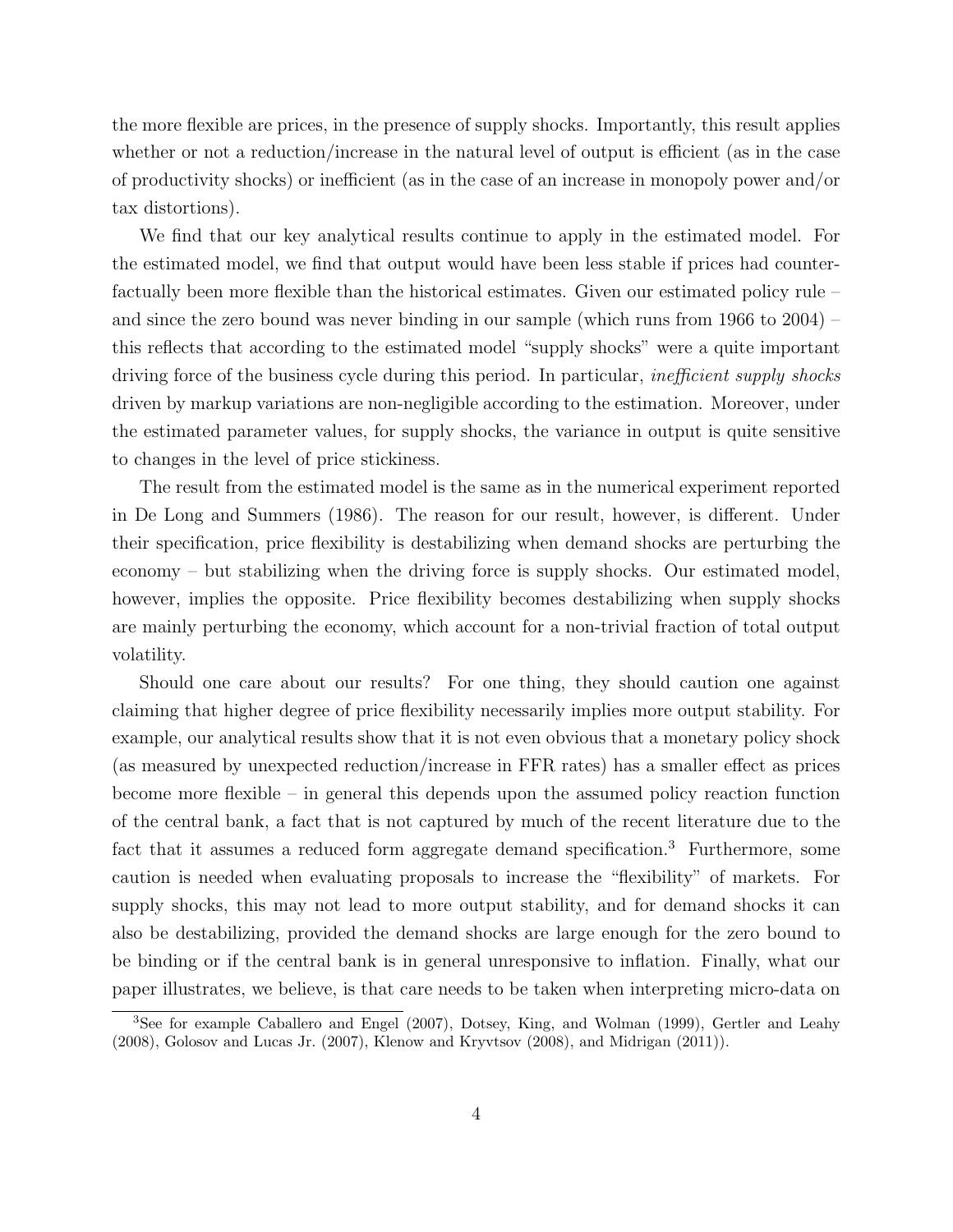the frequency of price changes. Higher flexibility in price adjustment, in general, does not provide conclusive evidence one way or the other about the importance of nominal frictions in explaining output volatility over the business cycle.

# 2 A Simple New Keynesian Model

We start by showing our key results in the standard three-equation New Keynesian model with price stickiness. Since this model has become standard by now, we do not write up the microfoundations, which can be found in textbooks such as Woodford (2003).

Thus, consider the standard New Keynesian model with time-dependent pricing as in Calvo (1983). From the optimization problem of the firm, which chooses its price anticipating that it only gets to revisit this choice with an exogenous probability  $1 - \alpha$  in every period, we can derive the optimal pricing equation. We can do a log-linear approximation of the model and the firms' pricing decisions that implies the New Keynesian Phillips curve, or the "AS" equation

$$
\pi_t = \kappa \hat{Y}_t - \kappa \hat{Y}_t^n + \beta E_t \pi_{t+1} \tag{1}
$$

where  $\pi_t$  is inflation,  $\hat{Y}_t$  is output in log-deviation from steady state, and  $\hat{Y}_t^n$  is a disturbance term that has the following interpretation: It corresponds to the output that would have been produced in case prices were flexible. Thus, it is a composite that includes multiple shocks, such as productivity shocks, shocks to markup power of firms, and so on. The parameter  $\kappa \equiv \frac{(1-\alpha)(1-\alpha\beta)}{\alpha}$ α  $\frac{\phi + \sigma^{-1}}{1 + \phi \theta} > 0$  measures the slope of the Phillips curve, where  $\beta$  is the discount rate,  $\phi^{-1}$  is the Frisch elasticity of labor supply,  $\sigma$  is the intertemporal elasticity of substitution, and  $\theta$  is the elasticity of substitution among different varieties of goods. We are primarily interested in what happens as we increase "price flexibility." We interpret this as increasing the (exogenous) probability of adjusting prices, that is  $1 - \alpha$ , which results in a higher  $\kappa$ . Thus, the higher the parameter value of  $\kappa$ , the larger the impact on inflation of the gap between output and the "natural level" of output.

Let us start with the exercise which has become relatively standard in the empirical and theoretical literature on price rigidities. Consider an exogenous path for nominal spending

$$
D_t \equiv Y_t P_t \tag{2}
$$

given by

$$
\Delta \hat{D}_t = \rho \Delta \hat{D}_{t-1} + \epsilon_t^d \tag{3}
$$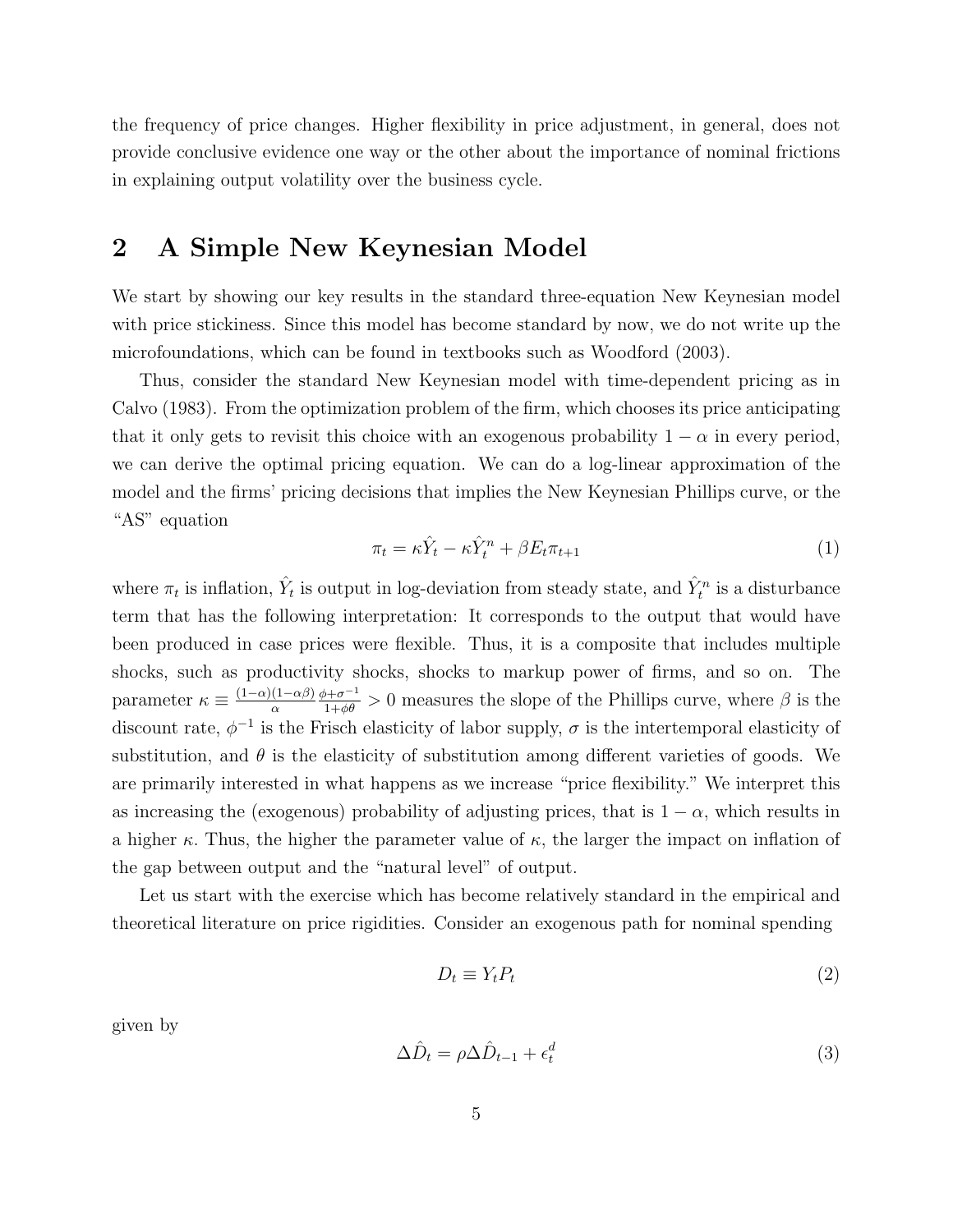where  $\Delta \hat{D}_t$  is growth rate in log deviation from steady state,  $0 < \rho < 1$ , and  $\epsilon_t^d$  is an exogenous iid disturbance. The definition of nominal spending given by eqn.(2) implies that

$$
\Delta \hat{D}_t = \pi_t + \hat{Y}_t - \hat{Y}_{t-1}.
$$
\n
$$
(4)
$$

What does this equation say? It says that an increase in nominal spending must, by definition, result in one of two things: Either an increase in the growth rate of prices (inflation), or an increase in the growth rate of output. Given that we take the path of demand as an exogenous process, it is then not altogether surprising that the higher the degree of price flexibility, that is higher the  $\kappa$ , then the "easier" it is to meet an increase in nominal spending by inflation without changing output much. Indeed, by using the method of undermined coefficients and solving eqns. $(1)$ ,  $(3)$ , and  $(4)$ , output can be expressed as

$$
\hat{Y}_t = \frac{(1 - \rho \beta)}{(1 + \kappa - \rho \beta) + \beta \frac{(\kappa + \beta)}{(1 + \kappa + \beta)}} \Delta \hat{D}_t + \frac{1}{1 + \kappa + \beta} \hat{Y}_{t-1}
$$

which implies that

$$
VAR(\hat{Y}_t) = \Gamma * VAR(\Delta \hat{D}_t)
$$

where  $\Gamma =$  $\left(\frac{(1-\rho\beta)}{2}\right)$  $(1+\kappa-\rho\beta)+\beta\frac{(\kappa+\beta)}{(1+\kappa+\beta)}$ ) 2  $\frac{1-\mu}{1-(\frac{1}{1+\kappa+\beta})^2}$  and  $VAR(X_t)$  represents variance of variable  $X_t$ . The proof is in Appendix A.

It is now easy to see that  $\Gamma$  is decreasing in  $\kappa$ , that is, the higher is the degree of price flexibility, the lower is the the variance in output. The intuition is straight-forward. As price flexibility increases, the instability in nominal demand is reflected in inflation rather than in output. Assuming a cash-in-advance constraint, it is common to interpret  $D_t$  as the nominal stock of money. On the basis of this, then, it would be tempting to conclude that the degree of "instability" in the economy due to "monetary instability" is a simple function of the duration of price rigidities. Indeed, this is often implicitly or explicitly what the literature does. As we show now, however, this conclusion is not warranted once we model monetary policy more explicitly and subject the economy to other shocks.

Instead of treating nominal demand as exogenous, let us now model it explicitly from the households maximization problem. In the standard New Keynesian framework this leads to an "IS" relationship given by

$$
\hat{Y}_t - \hat{Y}_t^n = E_t \hat{Y}_{t+1} - E_t \hat{Y}_{t+1}^n - \sigma(\hat{\imath}_t - E_t \pi_{t+1} - \hat{r}_t^n)
$$
\n(5)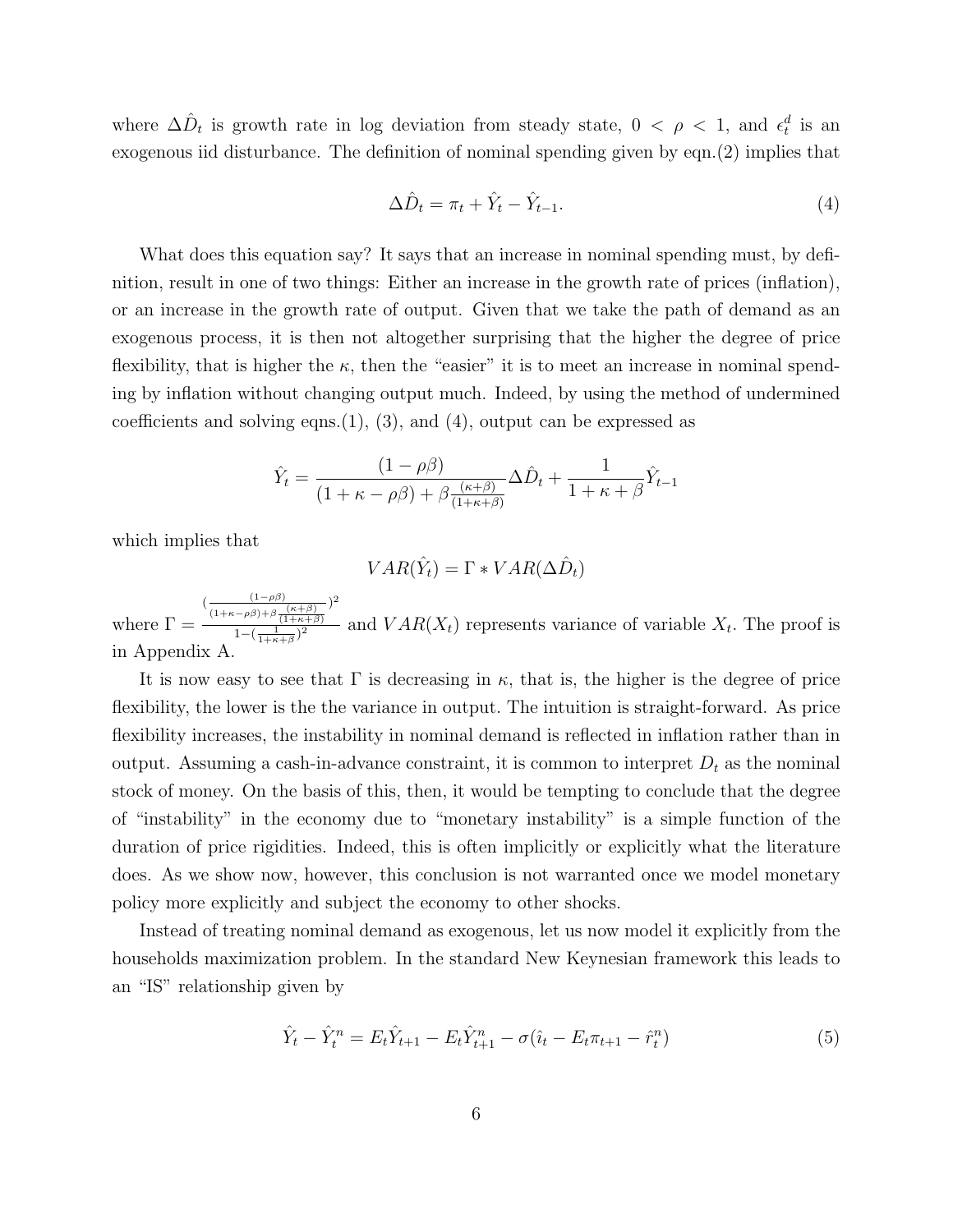where  $\hat{i}_t$  is the nominal interest rate and  $\hat{r}_t^n$ , the "natural rate" of interest, is an exogenous disturbance term we give the following interpretation: It corresponds to the real interest rate that would take place if prices were flexible. Thus, it is a composite that includes multiple shocks and we will give some explicit examples below.

Meanwhile, we assume that monetary policy is given by a policy reaction function, that is the standard "Taylor rule" augmented by the zero bound

$$
\hat{u}_t = \max(\beta - 1, \phi_\pi \pi_t + \phi_y \hat{Y}_t + \eta_t)
$$
\n<sup>(6)</sup>

where  $\phi_{\pi}, \phi_y > 0$  and  $\eta_t$  is a monetary policy shock. Since we define each variable in terms of deviation from steady state, the zero bound is now  $\hat{i}_t \geq \beta - 1$ . This closes the model. In principle we can add to this system of equations a "money demand equation," for example by adding money in the utility function, but we will abstract from this.

To ensure a determinate equilibrium, see Woodford (2003), we assume that the following condition is satisfied<sup>4</sup>

$$
\phi_{\pi} + \frac{1 - \beta}{\kappa} \phi_y > 1. \tag{7}
$$

Finally, we assume that each of the exogenous processes  $\hat{r}_t^n$ ,  $\hat{Y}_t^n$ , and  $\eta_t$  follow a first order AR process with persistence  $\rho^i$  and iid component  $\epsilon_t^i$  where i indexes  $r^n, Y^n$ , or  $\eta$ . Also for the moment we assume that the exogenous shocks are independent from each other, but once we start being more specific about the driving forces, we drop this simplifying assumption.

What is important here, is that this system of equations implies that nominal demand,  $\Delta \hat{D}_t$ , is endogenous. It is determined by a host of factors, and in particular the monetary policy reaction function and the aggregate demand specification. Recall that before, the question was posed as: How does an exogenous shock to nominal demand influence output and prices? Since nominal demand is by definition

$$
\Delta \hat{D}_t = \pi_t + \hat{Y}_t - \hat{Y}_{t-1}
$$

it has to show up in either prices and output. In the model above, where nominal demand is endogenous, we see that there is no particular reason for any "shock", be it monetary disturbance or any other kind, to show up in either inflation or output. In particular, it could just as well change the path for  $\Delta \hat{D}_t$  which was exogenous before. Hence, we cannot conclusively state how the variance of output will change with an increase in  $\kappa$ . In fact,

<sup>&</sup>lt;sup>4</sup>Determinacy is required for the comparative static we study to be well- defined.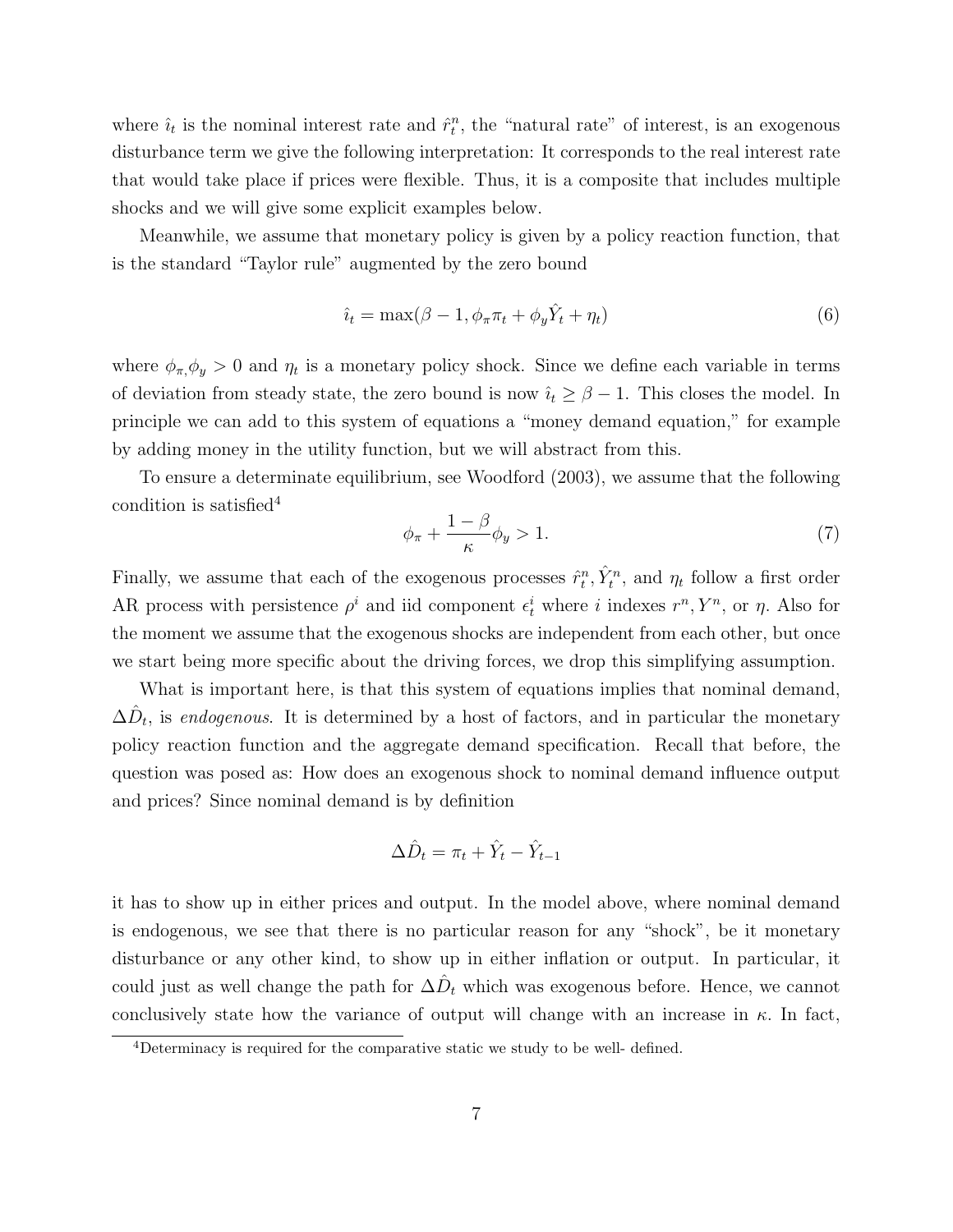increasing price flexibility can now even increase volatility in nominal demand endogenously depending on how we specify monetary policy.

We will proceed by first analyzing each of the composite shocks of the model in turn. Consider first  $\hat{r}_t^n$ . Proposition 1 shows how the variance of output depends on  $\kappa$  when the shock perturbing the economy is  $\hat{r}_t^n$ . Let the variance of output that can be attributed to a shock  $x_t$  be given by  $VAR(\hat{Y}_t/x_t)$ .

**Proposition 1** Suppose  $\hat{r}_t^n$  follows an AR(1) process with persistence  $\rho_r$ . Then the variance of output that can be attributed to  $\hat{r}_t^n$  is given by

$$
VAR(\hat{Y}_t / \hat{r}_t^n) = \left(\frac{\sigma}{(1 - \rho_r + \sigma \phi_y)(1 - \beta \rho_r) + \sigma \kappa [\phi_\pi - \rho_r]}\right)^2 VAR(\hat{r}_t^n)
$$

**Proof.** In Appendix A.  $\blacksquare$ 

The proof of this proposition is a straight-forward application of the method of undetermined coefficients. Taking the partial derivative of this expression with respect to  $\kappa$  then allows us immediately to state the following result in Proposition 2.

**Proposition 2** The effect of higher price flexibility on output variance is given by the following:

$$
If \phi_{\pi} - \rho_r > 0, \ then \frac{\partial VAR(\hat{Y}_t / \hat{r}_t^n)}{\partial \kappa} < 0
$$
  

$$
If \phi_{\pi} - \rho_r < 0, \ then \frac{\partial VAR(\hat{Y}_t / \hat{r}_t^n)}{\partial \kappa} > 0.
$$

**Proof.** In Appendix A.  $\blacksquare$ 

Thus, when the underlying shock is  $\hat{r}_t^n$ , Proposition 2 shows that if monetary policy is responsive enough, as given by  $\phi_{\pi} - \rho_r > 0$ , output volatility decreases with price flexibility. If monetary policy is not responsive enough, as given by  $\phi_{\pi} - \rho_r < 0$ , then output volatility instead increases with price flexibility.

To provide intuition, it is useful to write out explicitly the solution and graph it up, assuming that  $r_t^n$  is the only source of economic fluctuations. Under this assumption, since the model is linear and  $r_t^n$  is the only state variable, eqn.(7) guarantees a unique bounded solution which takes the form

$$
\hat{Y}_t = Y_r r_t^n
$$
,  $\pi_t = \pi_r r_t^n$ , and  $\hat{r}_t^n = \rho_r \hat{r}_{t-1}^n + \epsilon_t$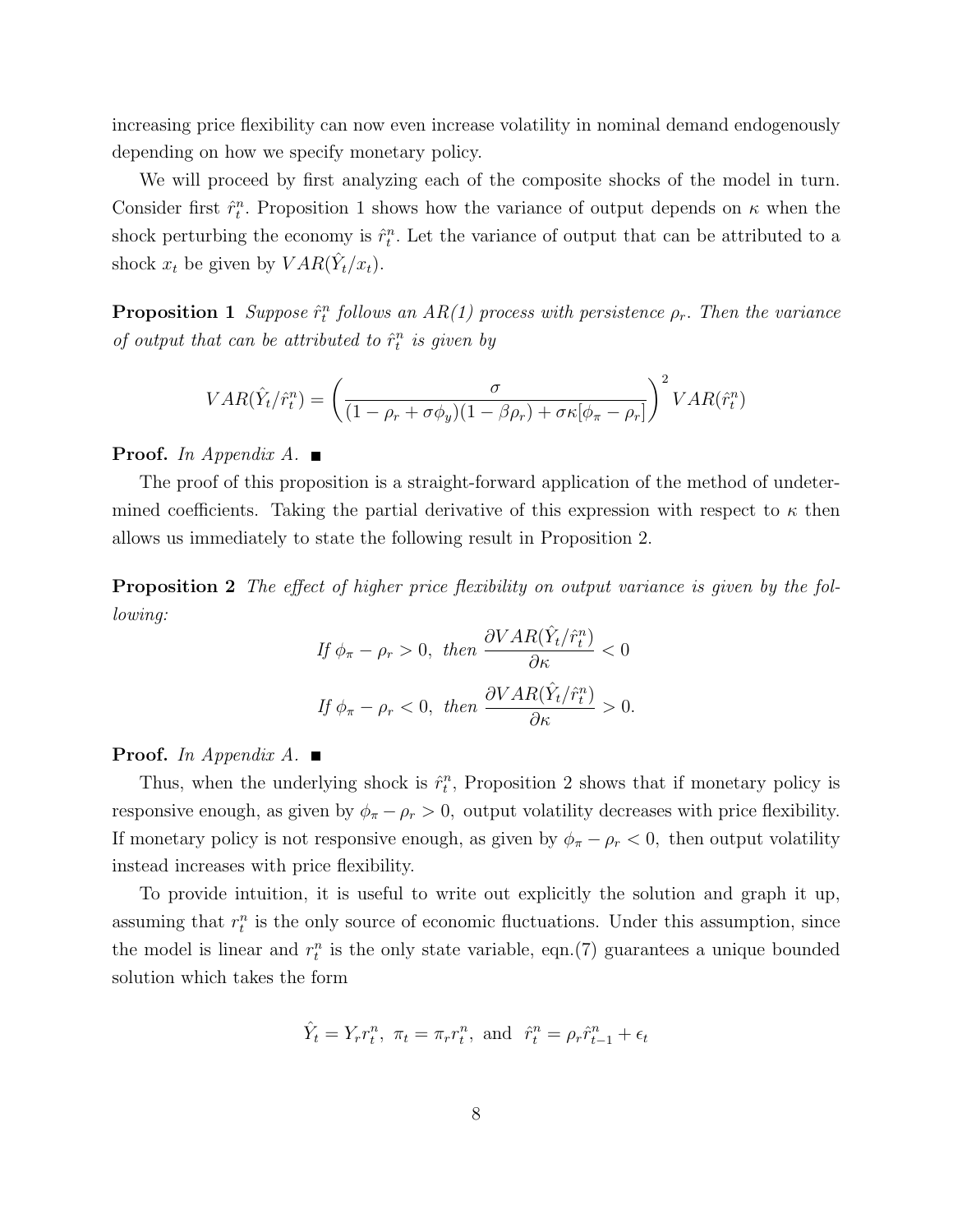where  $Y_r$  and  $\pi_r$  are coefficients. This implies that

$$
E_t \hat{Y}_{t+j} = \rho_r^j Y_r \hat{r}_t^n
$$
  

$$
E_t \hat{\pi}_{t+j} = \rho_r^j \pi_r \hat{r}_t^n.
$$

Consider now the solution in period t, which we subscript with S (for short run):  $\hat{Y}_S =$  $\hat{Y}_t = Y_r \hat{r}_t^n$  once the economy has been perturbed by a shock  $\hat{r}_t^n = \hat{r}_s^n \neq 0$ . The IS equation can be combined with the policy rule to yield an aggregate demand equation of the following form

$$
(1 - \rho_r + \phi_y \sigma) \hat{Y}_S = -\sigma (\phi_\pi - \rho_r) \pi_S + \sigma \hat{r}_S^n \tag{8}
$$

where we have substituted  $E_t \hat{Y}_{t+1} = \rho_r \hat{Y}_S$  and  $E_t \pi_{t+1} = \rho \pi_S$  and the AS equation is similarly

$$
(1 - \rho_r \beta) \pi_S = \kappa \hat{Y}_S. \tag{9}
$$

For later purposes, note here that the slope of the aggregate demand equation given by eqn.(8) depends on whether  $(\phi_{\pi} - \rho_r) \geq 0$  while the slope of the AS equation given by eqn.(9) is always positive since  $\kappa > 0$ .

The two relationships are plotted up in Figure 1 for the case in which  $\phi_{\pi} > \rho_r$ . The figure shows the effect of a negative demand shock, from  $AD_1$  to  $AD_2$  under two assumptions, i.e. when prices are rigid or more flexible (shown via a steeper AS curve). We see that under rigid prices, a given drop in demand results in a steeper contraction (point A) than if prices are more flexible (point B). The reason for this is relatively simple: Consider first the AD equation which pins down the number of goods purchased by the consumers. In this economy, production is demand determined, i.e. the firms produce as many goods as are demanded by the customers that show up in front of their doors. This demand, however, depends not on any measure of price rigidity, but instead (as we see in IS) only on expectations about future output and the difference between the real interest rate and the natural rate of interest,  $\hat{r}_t^n$ . To clarify things further, let us for a moment assume that  $\rho = 0$ . Then the expectation terms drop out since the economy is in steady state the next period. The central bank responds to a negative demand shock in the short run by cutting the nominal interest rate (since  $\phi_{\pi} > 0$ ). This cut, however, will be bigger the greater is the drop in inflation associated with the demand shock. As prices become more flexible, then, the central bank cuts the nominal interest rate by more, and thus has a bigger effect on demand. That is essentially the logic that underlies Figure 1.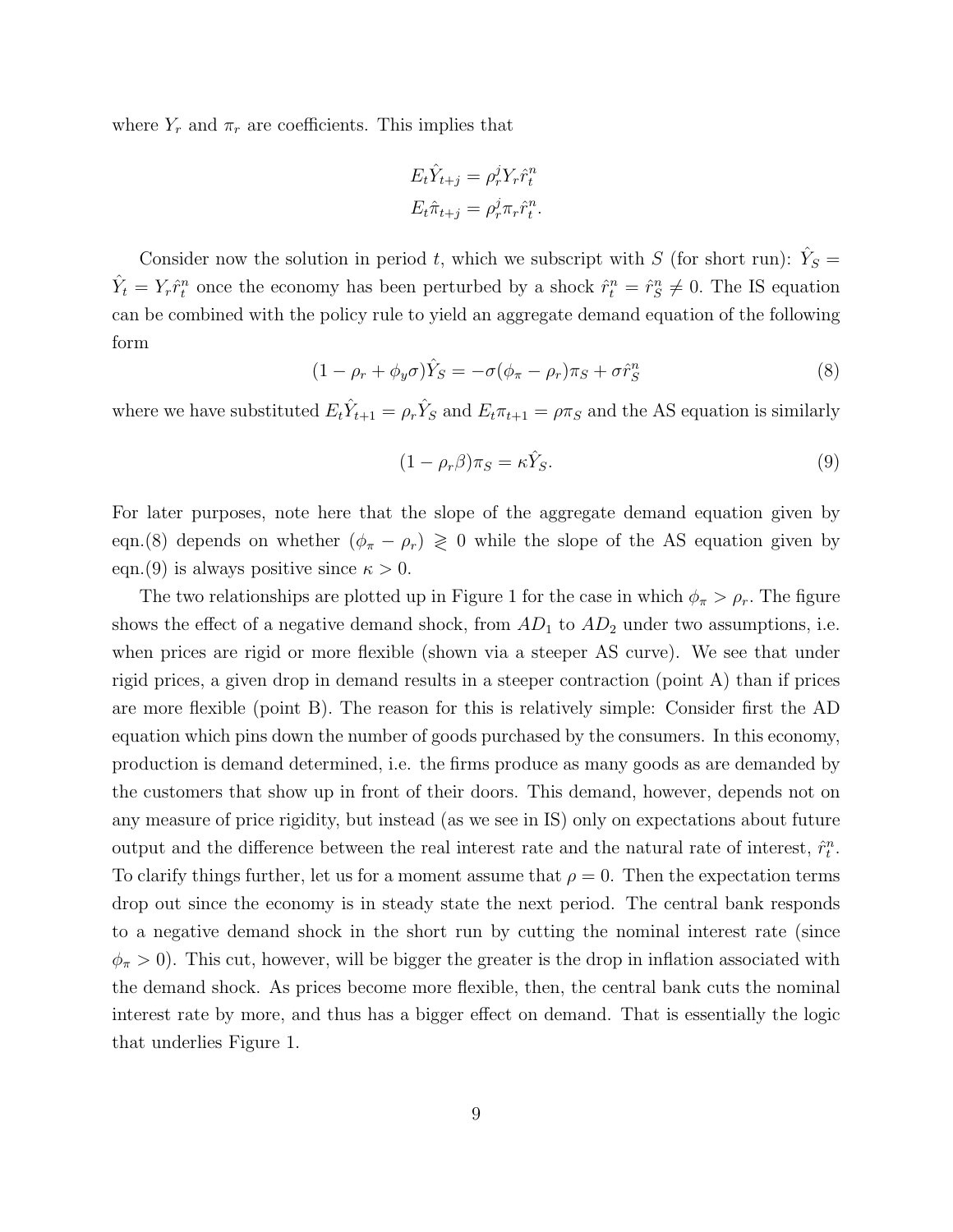

Figure 1: Effect of Price Flexibility Under Responsive Monetary Policy, Demand Shock

Consider now the case when  $\rho_r > 0$ , in which case the shock becomes more persistent. The logic described above still applies: the central bank will try to offset the demand shock by interest rate cuts and thus stimulate demand. But now some additional effects come into play due to the persistence of the shock. A persistent shock influences aggregate demand in two ways, as can be seen in IS eqn.(5): a more persistent shock changes both expected inflation and expected output. In particular, we see from eqn.(8) that once we have substituted out for the policy rule, then a persistent negative shock can potentially reduce future inflation expectation to such an extent that it actually destabilizes demand. To see this, consider an increase in  $\rho$  for a given  $\phi_{\pi}$ . As we see from eqn.(8), this means that the AD curve becomes steeper, suggesting that a given nominal interest rate cut (in response to a reduction in  $\pi<sub>S</sub>$ ) now leads to a smaller increase in demand because once the shock is persistent, it not only triggers a reduction in current nominal interest rate today, it also triggers expectations of lower inflation in the future. The lower expected inflation in the future, in turn, increases the real interest rate, thus offsetting some of the expansionary effect of the decline in the nominal interest rate today. If the shock is persistent enough, and the interest response (given by  $\phi_{\pi}$ ) weak enough, the effect given by lower expected inflation can be so strong that it dominates and the aggregate demand become upward sloping in output and inflation. We turn to this case next.

Figure 2 shows the effect of a demand shock in the short run when  $\phi_{\pi} - \rho_r < 0$ . We see that in this case an increase in price flexibility leads to a bigger output contraction,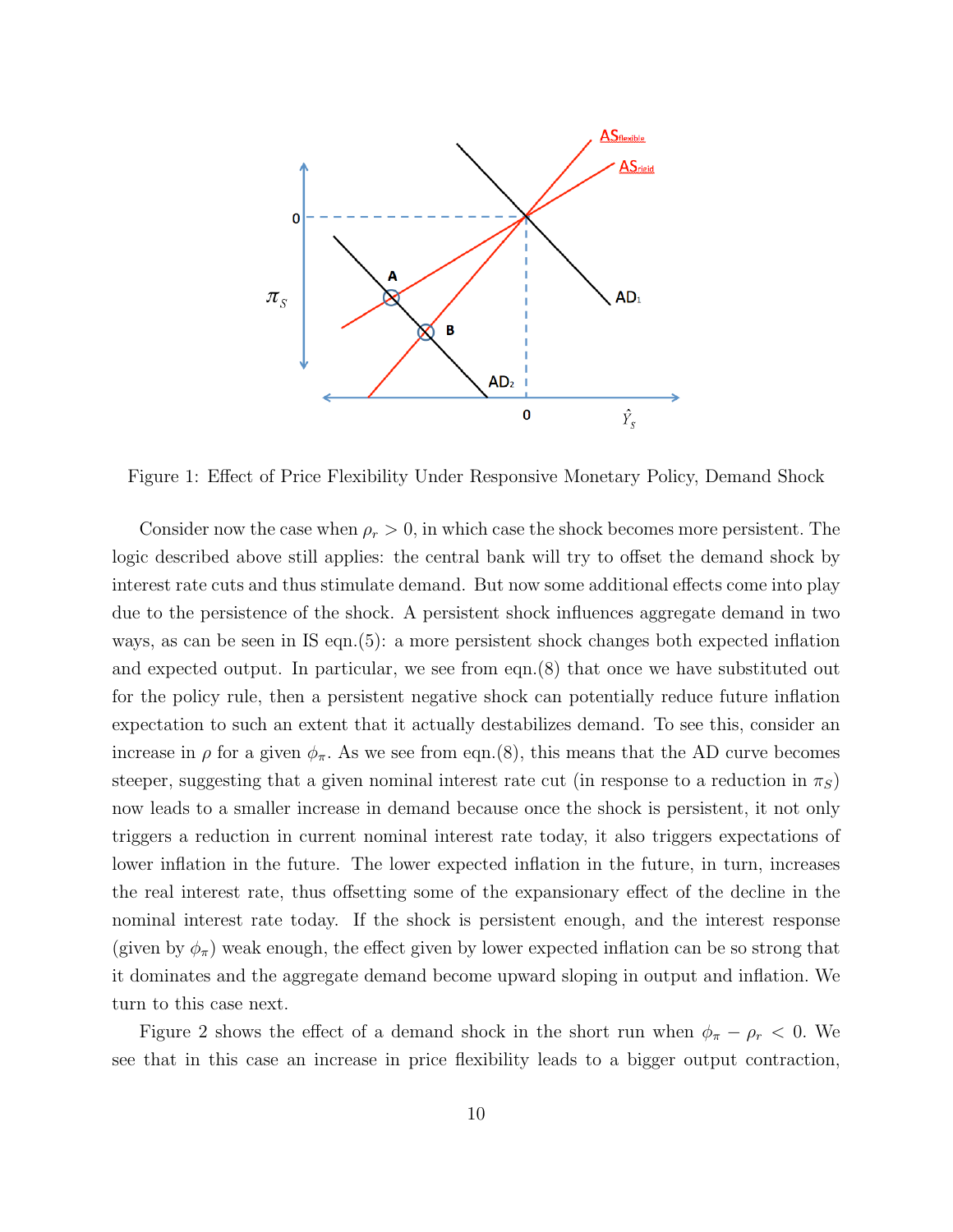

Figure 2: Effect of Price Flexibility Under Non-Responsive Monetary Policy, Demand Shock

from point A to point B. The reason for this has already been hinted at above: the more flexible are prices, the more inflation expectations drop, thus leading to an increase in the real interest rate. Because  $\phi_{\pi} - \rho_r < 0$ , this drop in inflation expectations is not met by an aggressive enough reduction in the central bank nominal interest rate at time  $t$ . This is an example, then, of price flexibility being destabilizing in face of aggregate demand shocks.

What is the interpretation of  $\phi_{\pi} - \rho_r < 0$ ? Because  $\rho_r$  has to be between zero and one for the model to be stationary, this condition implies that  $\phi_{\pi}$  < 1. Recall our condition for determinacy, eqn.(7), which then implies that for a determinate equilibrium we require that

$$
\phi_y > \frac{\kappa}{1-\beta}(1-\phi_\pi) > 0.
$$

Intuitively, the condition implies that if the central bank puts little weight on inflation  $\phi_{\pi}$ , and thus correspondingly larger weight on output  $\phi_y$  (which is required for determinacy), then this leads to instability in aggregate demand in response to more price flexibility. In particular, a higher price flexibility will trigger instability in inflation expectations, which in turn leads to more unstable demand. Is this a realistic description of a central bank behavior? As we will see once we estimate the model, this condition is not satisfied in the U.S. postwar data. It may, however, be satisfied in some countries where the central bank does not react sufficiently to inflation, but excessively to output volatility. But an even more important point, perhaps, (at least from a U.S. standpoint) is that the basic logic of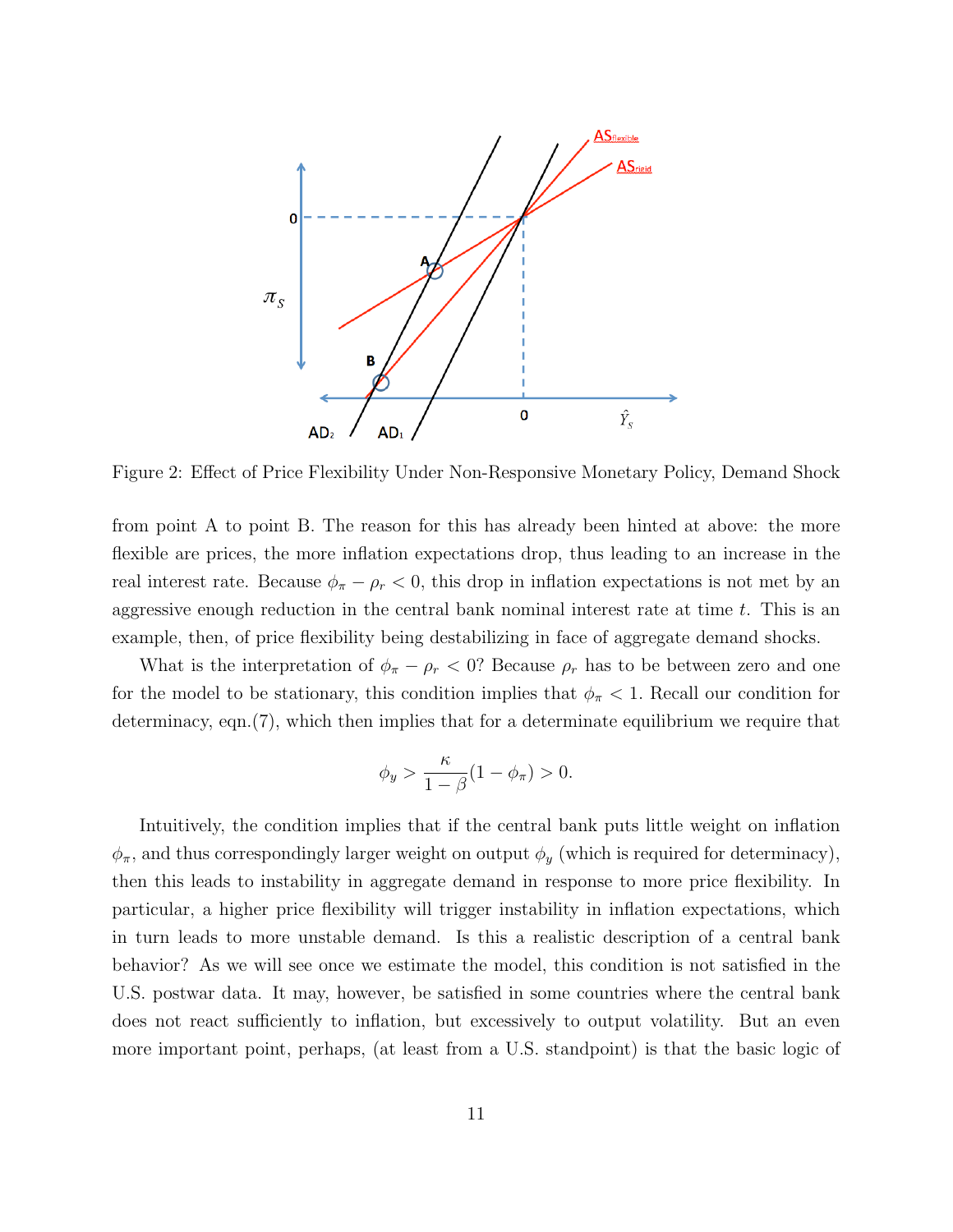the proposition does carry over to an empirical specification of U.S. policy if we take one additional property of the policy reaction function into account.

The key mechanism behind proposition 2 is that the central bank does not respond sufficiently strongly to deviation of inflation from target. In the proposition this occurs due to a low  $\phi_{\pi}$ . As we can see in the policy rule given by eqn.(6) however, monetary policy can be unresponsive to inflation for two reasons: either because  $\phi_{\pi}$  is small, or alternatively, if there are shocks so that the zero bound is binding and the central bank cannot respond to reduction in inflation. We analyze this case next, which also helps us connect to the recent literature on the zero bound.

We consider the case when  $\hat{r}_t^n$  becomes negative enough so that the zero bound on the nominal interest rate binds. To be more specific, let us consider the case in which  $\hat{r}_t^n < 0$  and let us put a slightly different structure on the shock for tractability. In particular, consider a shock as in Eggertsson and Woodford (2003) in which  $\hat{r}_t^n = \hat{r}_S^n < 0$  in period 0 and which reverts back to steady state  $r_S = \bar{r} > 0$  with a fixed probability  $1 - \mu$  every period thereafter. Call the period in which it reverts back to steady state  $\tau$ . Then it is easy to confirm (see e.g. Eggertsson (2010)) that the solution for inflation and output is

$$
\pi_S = \frac{\kappa \sigma}{(1 - \mu)(1 - \beta \mu) - \mu \sigma \kappa} \hat{r}_S^n < 0
$$
\n
$$
\hat{Y}_S = \frac{\sigma}{(1 - \mu)(1 - \beta \mu) - \mu \sigma \kappa} \hat{r}_S^n < 0.
$$

The next proposition follows.

**Proposition 3** Conditional on  $r_t^n < 0$ , and the shock process outlined above, output drops the more, the higher  $\kappa$ .

#### **Proof.** In Appendix A.  $\blacksquare$

Hence, if the shock to  $\hat{r}_t^n$  is large enough so that the zero bound is binding, an increase in price flexibility is no longer stabilizing, it instead is destabilizing regardless of the value of  $\phi_{\pi}$  and  $\phi_{y}$ . The logic of this proposition is in fact the same as we showed in Figure 2. The intuition for this relies heavily on the fact that the nominal interest rate does not respond strongly to the drop in inflation and output since it is stuck at zero. Consider now what an increase in price flexibility does. Not only does it lead to a drop in the price level today but because the shock is persistent, it also leads to expectation of future deflation. Because the real interest rate is the difference between the nominal interest rate and expected deflation,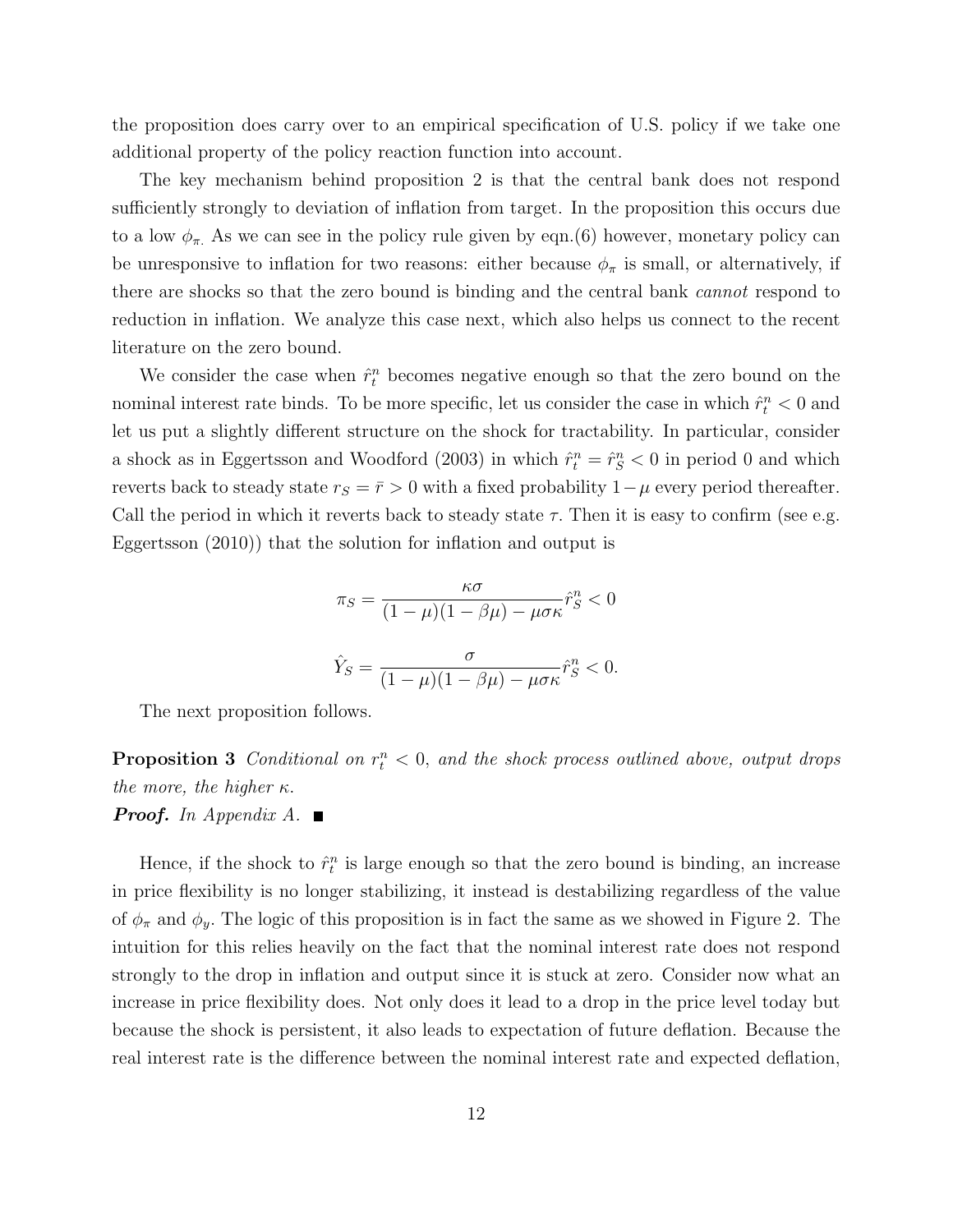higher price flexibility thus leads to expectation of more deflation in the future, thus even increasing the real interest rate by more, creating a vicious deflationary spiral. As discussed in Eggertsson (2010), this may not even converge.

We now move on to other shocks that we have introduced above. Proposition 4 summarizes how the variance of output depends on  $\kappa$  under different assumptions about shocks perturbing the economy. It does so for the exogenous shocks  $\hat{Y}_t^n$  and  $\eta_t$  assuming they are independent of one another and without considering the zero lower bound.

**Proposition 4** Suppose each of the following shocks are independent of one another  $(\hat{Y}_t^n, \eta_t)$ , and follow an AR(1) with persistence  $\rho_i$  i =  $\eta$ , y. Then the variance of output that can be attributed to each shock can be written as follows

$$
VAR(\hat{Y}_t / \hat{Y}_t^n) = \left( \frac{(1 - \rho_y)(1 - \beta \rho_y) + \kappa \sigma[\phi_\pi - \rho_y]}{[(1 - \rho_y + \sigma \phi_y)(1 - \beta \rho_y) + \kappa \sigma[\phi_\pi - \rho_y]]} \right)^2 VAR(\hat{Y}_t^n)
$$

$$
VAR(\hat{Y}_t / \eta_t) = \left( \frac{\sigma(1 - \beta \rho_\eta)}{(1 - \rho_\eta + \sigma \phi_y)(1 - \beta \rho_\eta) + \sigma \kappa[\phi_\pi - \rho_\eta]} \right)^2 VAR(\eta_t).
$$

**Proof.** In Appendix A.  $\blacksquare$ 

The proof of this proposition is a straight-forward application of the method of undetermined coefficients. We can see from this proposition right away that the partial derivative of the variance of output with respect to  $\kappa$  depends fundamentally on what is the source of the variation in output and the responsiveness of monetary policy. We summarize these signs in the next proposition.

Proposition 5 The effect of higher price flexibility on output variance is given by the following:

$$
If \ (\phi_{\pi} - \rho_y) > 0, \ then \ \frac{\partial VAR(\hat{Y}_t / \hat{Y}_t^n)}{\partial \kappa} > 0
$$
\n
$$
If \ (\phi_{\pi} - \rho_y) < 0, \ then \ \frac{\partial VAR(\hat{Y}_t / \hat{Y}_t^n)}{\partial \kappa} < 0
$$

and

$$
If \ (\phi_{\pi} - \rho_{\eta}) > 0, \ then \ \frac{\partial VAR(\hat{Y}_t/\eta_t)}{\partial \kappa} < 0
$$
\n
$$
If \ (\phi_{\pi} - \rho_{\eta}) < 0, \ then \ \frac{\partial VAR(\hat{Y}_t/\eta_t)}{\partial \kappa} > 0.
$$

**Proof.** In Appendix A.  $\blacksquare$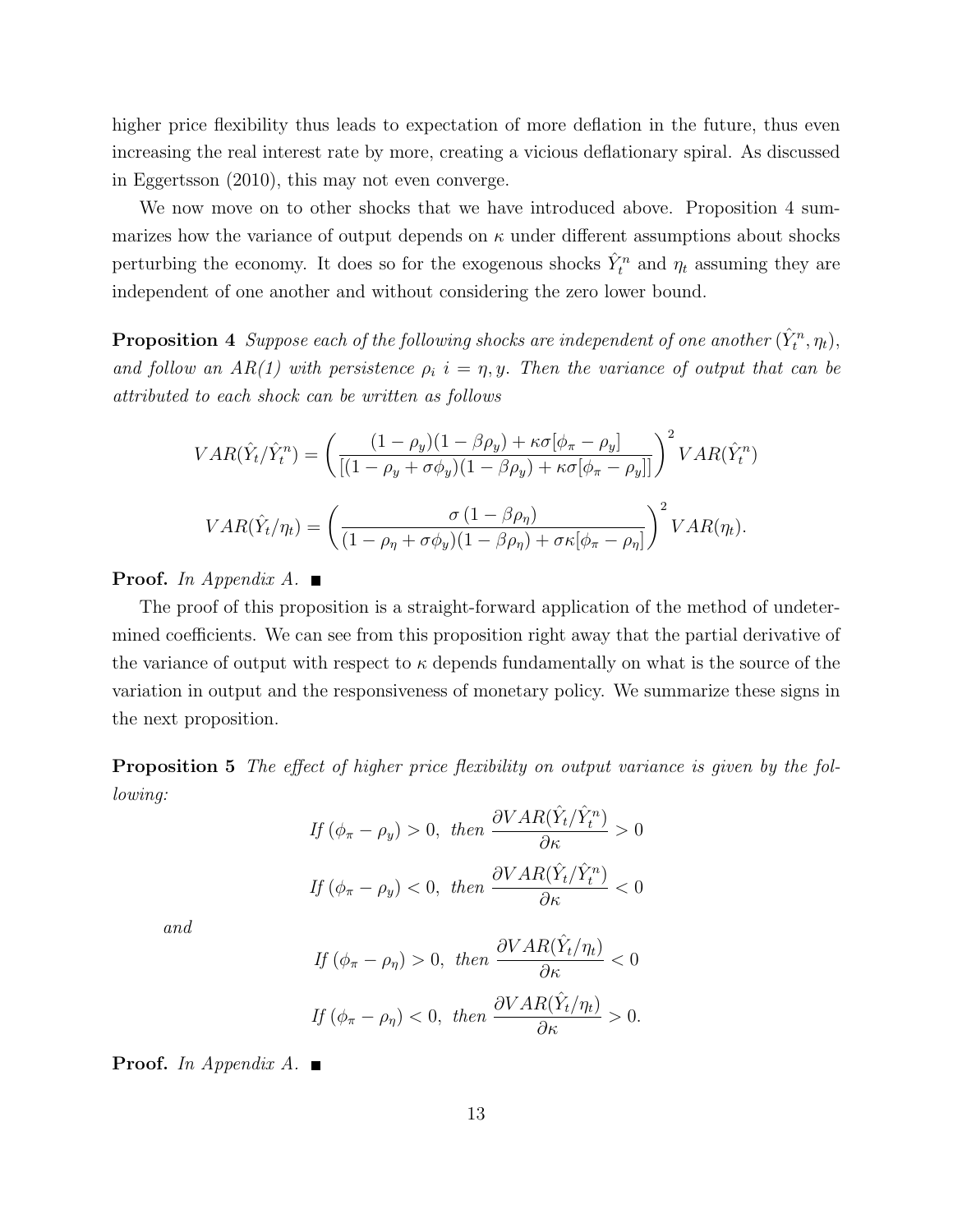The proof of this proposition is obtained by taking a partial derivative of the expressions in Proposition 4 with respect to  $\kappa$ .

Let us now comment upon the intuition for the result. For the case of  $\eta_t$ , the intuition is exactly the same as for  $\hat{r}_t^n$ . To see this, just note that if we substituted for the monetary policy reaction function given by eqn.(6) (assuming positive interest rates) into the IS equation given by eqn.(5), then the shock  $\eta_t$  appears exactly in the same way as  $\hat{r}_t^n$  but with a different sign. Thus a monetary disturbance – defined in this way – works in the same way as a "demand shock." Let us now turn to the supply shock.

For the supply shock, consider first the case  $\phi_{\pi} - \rho_y > 0$ . Proposition 5 says that then, if supply shocks are perturbing the economy, an increase in price flexibility increases output volatility. Again, to provide intuition, it is useful to explicitly write out the solution and graph it up assuming  $\hat{Y}_t^n$  is the only source of economic fluctuations. Under this assumption

$$
\hat{Y}_t = Y_Y \hat{Y}_t^n
$$
,  $\pi_t = \pi_Y \hat{Y}_t^n$ , and  $\hat{Y}_t^n = \rho_y \hat{Y}_{t-1}^n + \epsilon_t^y$ 

where  $Y_Y$  and  $\pi_Y$  are coefficients. This implies that

$$
E_t \hat{Y}_{t+j} = \rho_y^j Y_y \hat{Y}_t^n
$$

$$
E_t \pi_{t+j} = \rho_y^j \pi_y \hat{Y}_t^n
$$

Consider now the solution in period t, which we denote S (for short run),  $\hat{Y}_S = \hat{Y}_t = Y_Y \hat{Y}_t^n$ once the economy has been perturbed by a shock  $\hat{Y}_t^n = \hat{Y}_s^n \neq 0$ . The IS equation can be combined with the policy rule to yield an aggregate demand equation of the following form

$$
(1 - \rho_Y + \phi_y \sigma) \hat{Y}_S = -\sigma (\phi_\pi - \rho_y) \pi_S + (1 - \rho_y) \hat{Y}_S^n \tag{10}
$$

where we have substituted  $E_t\hat{Y}_{t+1} = \rho_y Y_S$  and  $E_t\pi_{t+1} = \rho_y \pi_S$  and the AS equation is similarly

$$
(1 - \rho_y \beta)\pi_S = \kappa \hat{Y}_S - \kappa \hat{Y}_S^n.
$$
\n(11)

Again for later purposes, note here that the slope of the aggregate demand equation given by eqn.(10) depends on whether  $(\phi_{\pi} - \rho_y) \ge 0$  while the slope of the AS equation given by eqn.(11) is always positive since  $\kappa > 0$ .

The two relationships are plotted up in Figure 3 for the case in which  $\phi_{\pi} > \rho_y$ . Without the shock, the equilibrium is point A (we omit the AD1 curve there so as not to clutter the figure). A negative supply shock will shift the AS equation, as well as AD equation to the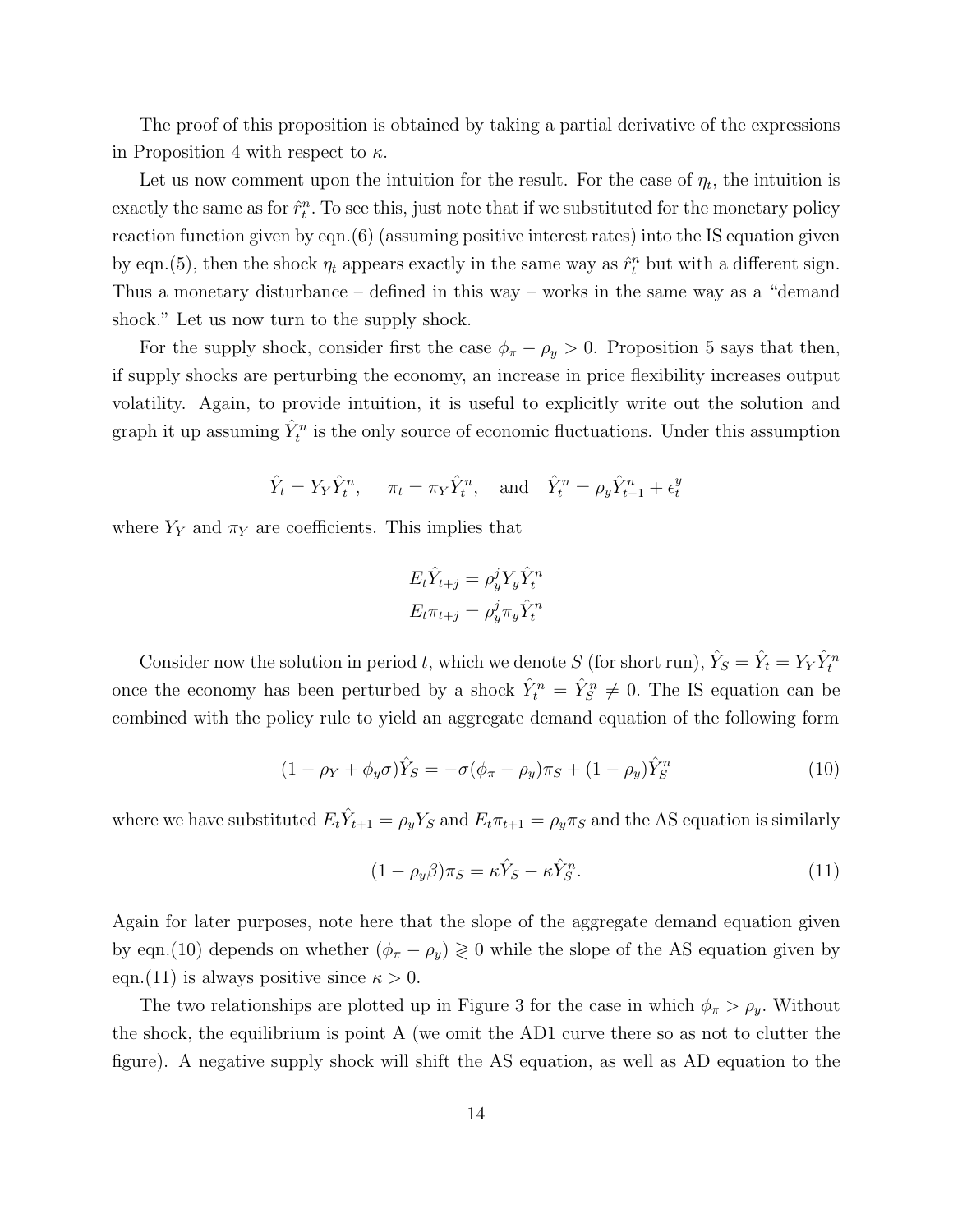

Figure 3: Effect of Price Flexibility Under Responsive Monetary Policy, Supply Shock

new location towards the middle of the figure, with the equilibrium taking place in either point B or C depending on how flexible prices are. As we see from the figure, the output drop is bigger the steeper the AS curve is (point C), i.e. the more flexible price are. The logic is as follows, and here again, it is useful to consider the case when  $\rho = 0$  so that we can ignore expectations for the moment (since the economy is expected to go to steady state in the next period). If natural output drops then the flexible price allocation would imply that firms should increase their prices today. But this cannot be done if some firms fix their prices. So even if there is some inflation in the economy, as seen in eqn.(10), it is not big enough to get the economy to contract to the flexible price equilibrium due to the rigidities. The bigger the rigidities, the less the adjustment. The only way the reduction in output can take place, since prices cannot increase fast enough, is via monetary contraction, that is, by an increase in the nominal interest rate. But this will never be done to a full extent under the policy reaction function assumed (only if  $\phi_{\pi} \to \infty$  this would be achieved but this policy would be equivalent to inflation being zero at all times).

The conclusion, then, is that if the source of instability is variation in the natural level of output, rigidities in prices make output fluctuate less, not more. Observe that there are many shocks that can affect the natural level of output and we will be more specific below. But perhaps more importantly, there is no reason to expect that all shocks that change the flexible price level of output are efficient. Variations in the markup power of firms or unions, for example, are in general inefficient, as are what have been termed more generally as "labor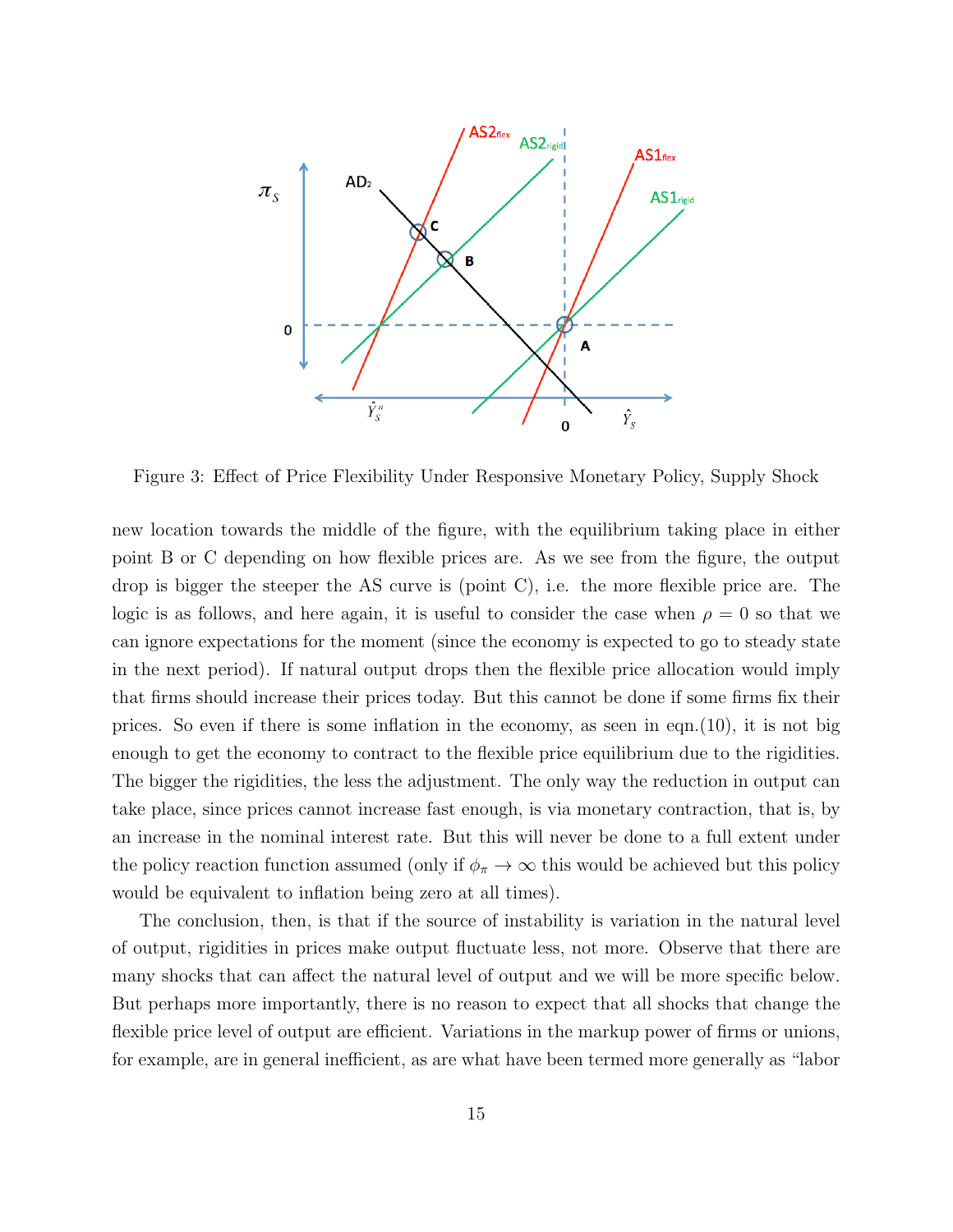

Figure 4: Effect of Price Flexibility Under Non-Responsive Monetary Policy, Supply Shock

wedges." Meanwhile shocks to productivity are often efficient, although this, too, depends very much on the details.

While the intuition is relatively simple for why output drops more under flexible prices with supply shocks, this result goes the other way if we assume persistent enough shocks, i.e.  $\phi_{\pi} < \rho_{y}$ . Graphically, what happens is that in this case the AD curve will once again take the backward-bending shape we saw with demand shocks as seen in Figure 4, where the drop in output (point C) is now smaller when prices are more flexible. In this case, we need to pay attention to a force we glossed over earlier by assuming that  $\rho_y = 0$ . When  $\rho_y - \phi_{\pi} > 0$  we need to analyze what happens to inflation expectations. A negative supply shock has two effects, it reduces the natural rate of output, but it also increases inflation expectations if the shock is persistent enough. This increase in inflation expectations reduces the real rate of interest and thus increases demand at any given nominal rate. This latter force only becomes strong enough (to offset the contraction due to increase in the nominal rate) when  $\phi_{\pi} < \rho_y$  because then the current interest rate does not increase fast enough to offset the increase in inflation expectations.

It is worth commenting upon how one should interpret the shocks  $\hat{Y}_t^n$  and  $\hat{r}_t^n$ . These correspond to composite disturbances that can be due to a host of factors. To be more specific, consider the following four structural shocks: A multiplicative shock to the production function (productivity shock),  $\hat{A}_t$ , a shock to the market power of firms (or workers),  $\hat{\mu}_t$ , a change in a proportional labor tax,  $\hat{\tau}_t^w$ , and a multiplicative shock to time preferences,  $\hat{\psi}_t$ . It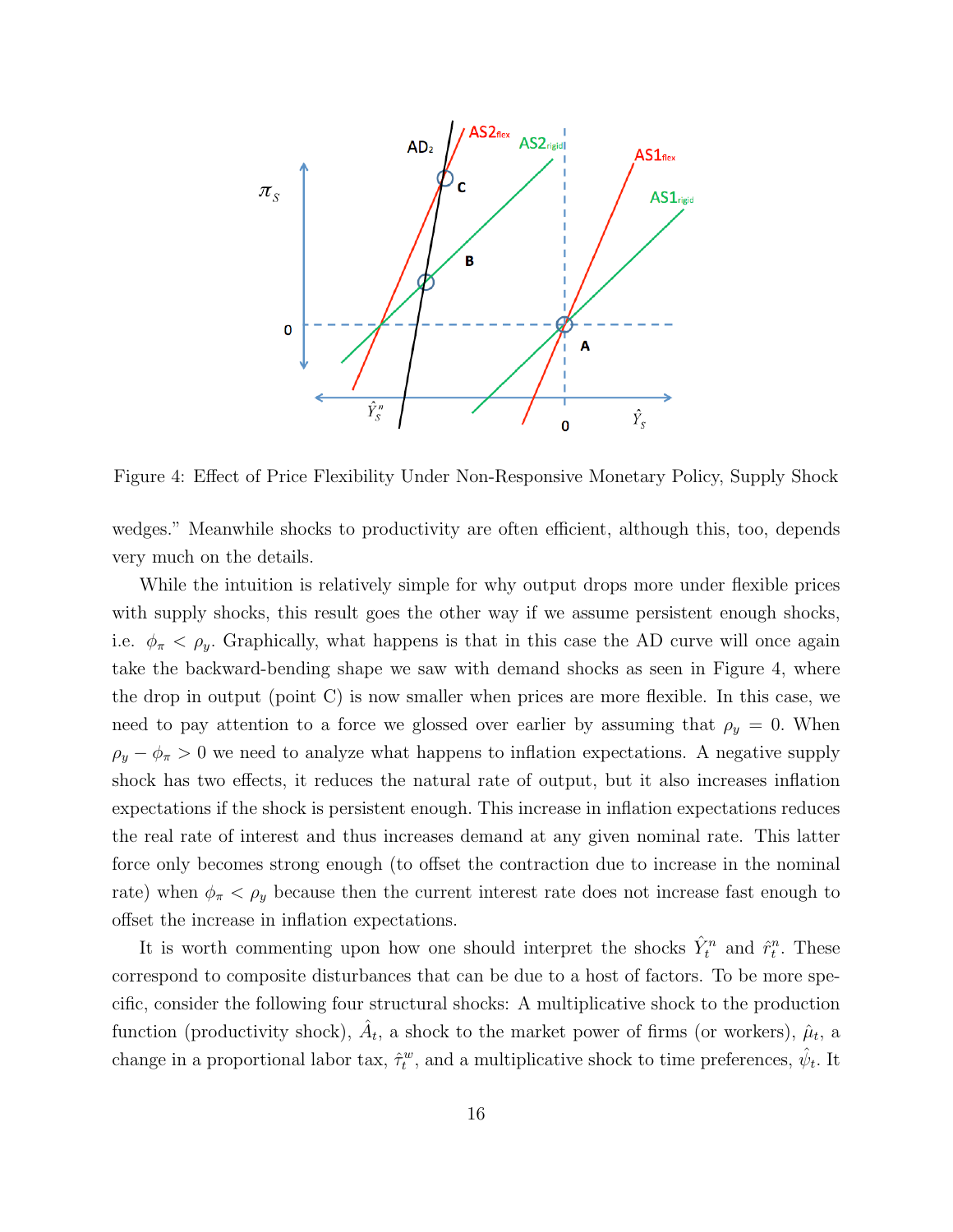is easy to show that the natural level of output can then be expressed as a function of these shocks as

$$
\hat{Y}_t^n = \frac{1+\phi}{\sigma^{-1}+\phi}\hat{A}_t - \frac{1}{\sigma^{-1}+\phi}\hat{\mu}_t + \frac{1}{\sigma^{-1}+\phi}\hat{\tau}_t^w
$$

and the natural rate of interest as

$$
\hat{r}_t^n = -\sigma^{-1}(\hat{Y}_t^n - E_t \hat{Y}_{t+1}^n) + \sigma^{-1}(\hat{\psi}_t - E_t \hat{\psi}_{t+1}).
$$

We can see here that any of the shocks considered can make the natural rate of interest negative, although  $\hat{\psi}_t$  is perhaps the most natural candidate. Similarly all the shocks except for  $\hat{\psi}_t$  change the natural level of output. Notice that variations in both  $\hat{\mu}_t$  and  $\hat{\tau}_t^w$  are examples of inefficient movements in output.<sup>5</sup>

In contrast to our experiments above, the shocks  $\hat{A}_t$ ,  $\hat{\mu}_t$ , and  $\hat{\tau}_t^w$  will affect both the natural level of output and the natural rate of interest (unless the shock  $\hat{\psi}_t$  offsets it exactly). It is easy to confirm, however, that the same results (and basic intuition) as given in Proposition 5 applies: if  $(\hat{A}_t, \hat{\mu}_t, \hat{\tau}_t^w)$  are the sources of output variation, then increasing the frequency of price changes increases output volatility rather than reducing it when monetary policy is responsive enough. To take one example, assume variation in  $A_t$  is independent of other disturbances and follows an  $AR(1)$  with persistence  $\rho_A$ . Then, we show in the Appendix that

$$
VAR(\hat{Y}_t/\hat{A}_t) = \left(\frac{\sigma[\phi_{\pi} - \rho_A] \kappa \gamma_A}{(1 - \rho_A + \sigma \phi_y)(1 - \beta \rho_A) + \sigma[\phi_{\pi} - \rho_A] \kappa]}\right)^2 VAR(\hat{A}_t)
$$

where  $\gamma_A = \frac{1+\phi}{\sigma^{-1}+}$  $\frac{1+\phi}{\sigma^{-1}+\phi}$ . It is easy to verify that the derivative of  $VAR(\hat{Y}_t/\hat{A}_t)$  with respect to  $\kappa$  is positive if  $(\phi_{\pi} - \rho_A) > 0$  and vice-versa. Similar statistics can be computed for  $\hat{\mu}_t$  and  $\hat{\tau}_t^w$ , replacing  $\gamma_A$  with  $\gamma \equiv \frac{1}{\sigma^{-1}}$  $\frac{1}{\sigma^{-1}+\phi}$  and  $\rho_A$  with  $\rho_\mu$  or  $\rho_{\tau^w}$ .

In Appendix B, we consider an extension of the simple model presented above where we allow for wage stickiness in addition to price stickiness. In such a set-up, similar to eqn. (1) which determines price inflation as a function of the difference between actual output and the natural level of output, there will be an equation that determines wage inflation as a function of the difference between real wage and the natural level of real wage  $w_t^n$ , that is, the real wage that would prevail were wages flexible. This extended model cannot be solved analytically but using numerical methods we have verified that the results of this section

 $5$ Although how inefficient it is depends on if the steady state around which the equilibrium conditions are linearized is efficient or not.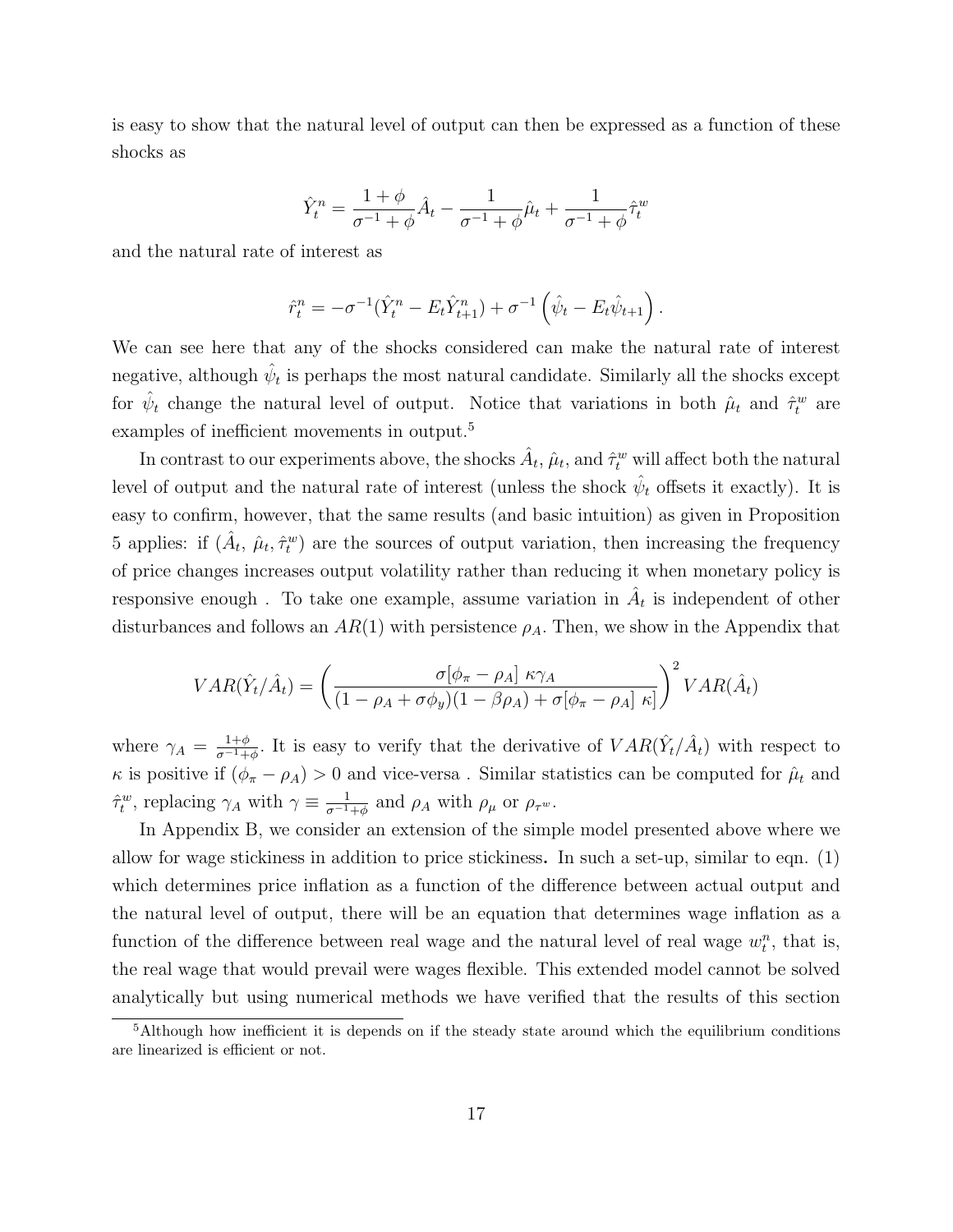carry over for shocks to  $\hat{Y}_t^n$ ,  $\hat{r}_t^n$ , and  $\eta_t$ . Moreover, for shocks to  $w_t^n$ , volatility in output increases with increased price flexibility if monetary policy is responsive and vice-versa. In this model, one can also analyze the aggregate implications of increased wage flexibility and we present some results in Appendix B.

We now turn to our quantitative experiment where we assess the aggregate effects of increased price flexibility using an estimated medium-scale DSGE model.

# 3 Quantitative Experiment

In this section, we conduct a quantitative evaluation of the effects of greater price flexibility on aggregate volatility. As we emphasized in the last section, the effect on output volatility of increased price flexibility depends crucially on the underlying shocks driving the economy and the endogenous response of monetary policy. To explore if the results of the previous section are empirically relevant, we fit the well-known Smets and Wouters (2007) model, a new Keynesian model with rich sources of nominal and real rigidities that features an endogenous monetary policy rule, to the data and estimate the structural parameters and the underlying shocks. Conditional on the estimated values for all other parameters of the model, we then conduct the following counterfactual comparative statics exercise: does increasing the frequency of price adjustment lead to higher or lower output volatility in the model? In addition, complementary to the previous exercise, after backing out the entire time-series of the estimated shocks, we also conduct counterfactual exercises to see, what would have been the historical path for output had prices been more flexible than the estimated value.

### 3.1 A Medium-Scale DSGE Model

We refer the reader to the Smets and Wouters (2007) paper for a detailed description of the model and its log-linear approximation. Here we only lay out the basic model features and introduce relevant notation. Households in the model face an infinite horizon problem and maximize expected discounted utility (discount factor given by  $\beta$ ) over consumption and leisure. The utility function is non-seperable over consumption and labor effort. There is a time-varying external habit formation in consumption. The intertemporal elasticity of substitution is given by  $\sigma_c$ , the elasticity of labor supply by  $\sigma_l$ , and the habit parameter by h.

Households supply labor to a labor union, which differentiates the homogenous labor input. The elasticity of substitution over the differentiated labor services is time-varying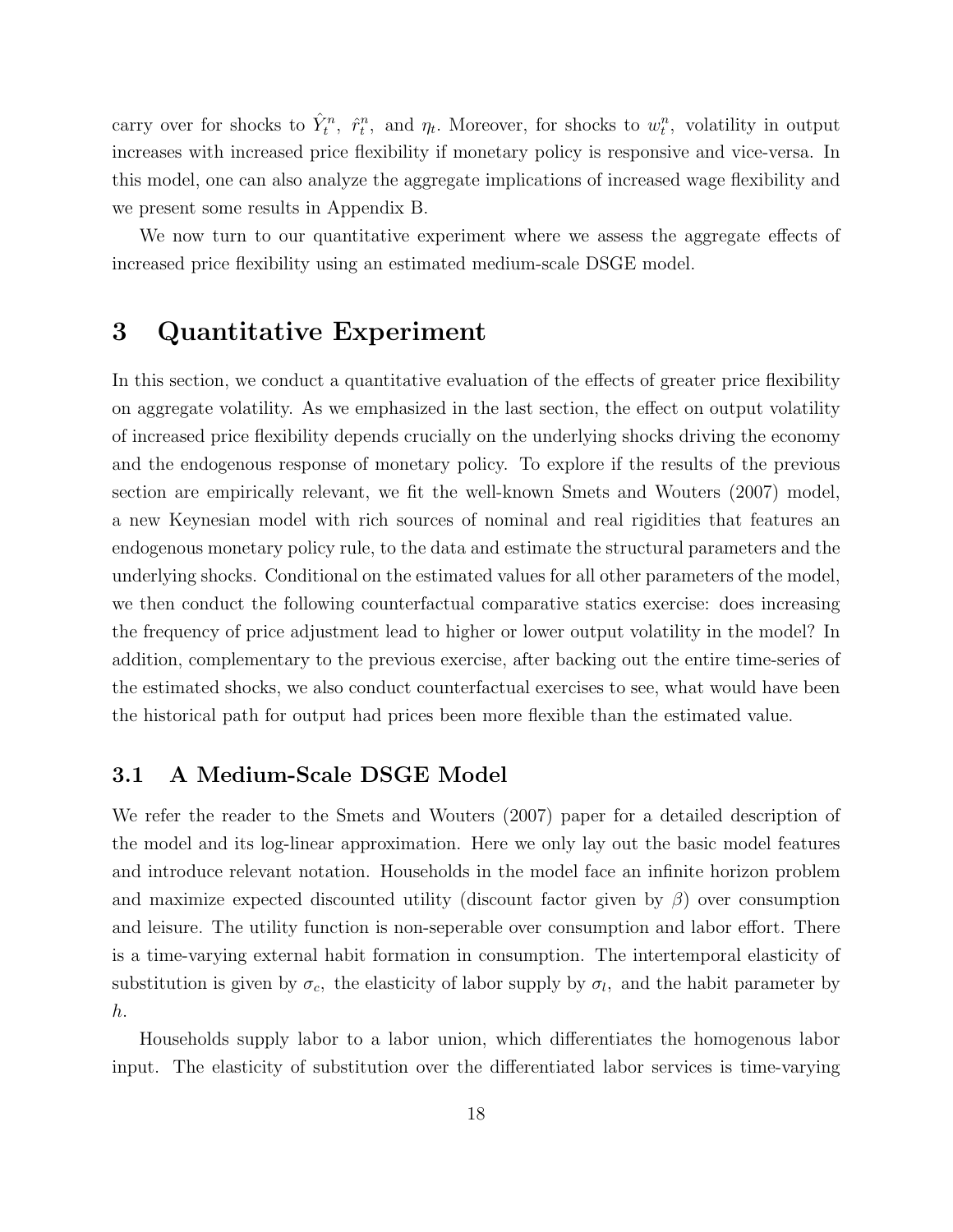and modeled as in Kimball (1995), where  $\varepsilon_w$  represents the curvature of the aggregator function. The union enjoys some monopoly power over setting wages, which are sticky in nominal terms. Wage stickiness is modeled following Calvo (1983). The constant probability of not adjusting wages is given by  $\xi_w$ , with wages that do not adjust partially indexed to past inflation, with the extent of indexation given by  $\iota_w$ . The steady-state mark-up in the labor market is given by  $\lambda_w$ .

Households also rent capital services to firms and in deciding how much capital to accumulate, take into account capital adjustment costs which enter as a function of change in investment. The steady-state elasticity of the capital adjustment cost function is given by  $\varphi$ . Moreover, the model features variable capital utilization rate, with the dependence of the degree of capital utilization on the rental rate of capital a function of the parameter  $\psi$ . Capital depreciates at the rate  $\delta$ .

Firms produce differentiated goods using labor and capital as inputs, with  $\alpha$  denoting the share of capital in production. The share of fixed cost in production is given by  $1-\Phi$ . Like for labor, the elasticity of substitution over the differentiated goods is time-varying and modeled as in Kimball (1995), where  $\varepsilon_p$  represents the curvature of the aggregator function. Firms have some degree of monopoly power over setting prices, which are sticky in nominal terms. Price stickiness is modeled following Calvo (1983). The constant probability of not adjusting prices is given by  $\xi_p$ , with prices that do not adjust partially indexed to past inflation, with the extent of indexation given by  $\iota_p$ .

Government behavior is specified in terms of fiscal and monetary policies. The government levies lump-sum taxes and government spending follows an exogenous path, with some response to the productivity process. In particular, government spending responds by  $\rho_{ga}$  to an innovation to total factor productivity. Monetary policy is modeled using an empirical endogenous interest rate rule which features interest rate smoothing, given by  $\rho$ , feedback from inflation, given by  $r_{\pi}$ , and feedback from output gap, given by  $r_y$ . Moreover, there is also some short-run feedback from the change in the output gap, given by  $r_{\Delta y}$ . It is important to note here that the output gap is the difference between actual output and potential output, where potential output is defined as the output that would prevail under flexible prices and in the absence of the price and wage markup shocks.

The economy is driven by seven fundamental aggregate shocks. The total factor productivity, investment-specific technology, risk premium, exogenous government spending, and monetary policy shocks follow  $AR(1)$  processes. The persistence parameters of the shocks are given by  $\rho_a$ ,  $\rho_I$ ,  $\rho_b$ ,  $\rho_g$ , and  $\rho_r$  and the standard deviations of the innovations by  $\sigma_a$ ,  $\sigma_I$ ,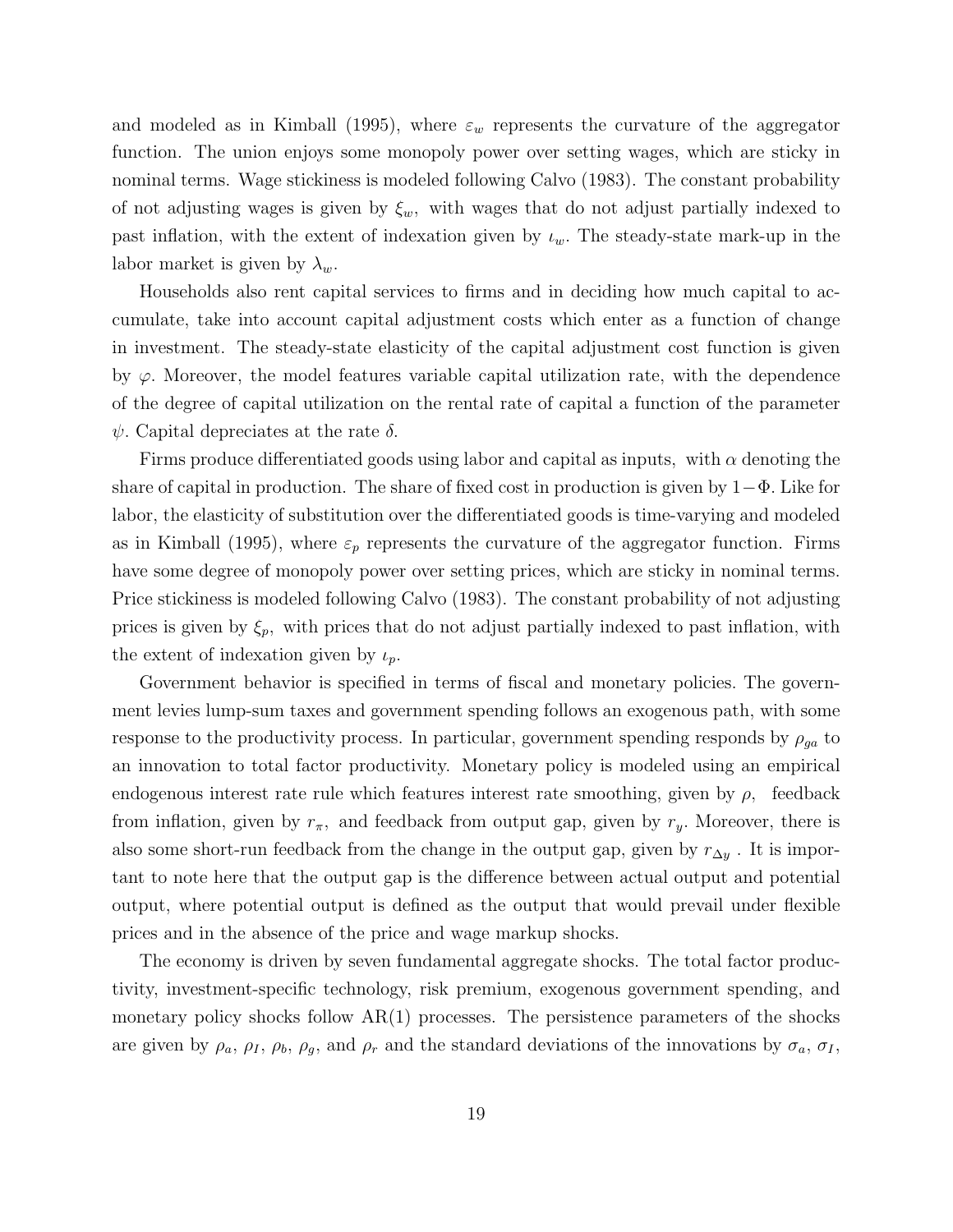$\sigma_b$ ,  $\sigma_g$ , and  $\sigma_r$  respectively. The price and wage markup shocks are assumed to follow ARMA  $(1,1)$  processes, with  $\rho_p$  and  $\rho_w$  representing the corresponding AR parameters and  $\mu_p$  and  $\mu_w$  the corresponding MA parameters. The standard deviations of the innovations are given by  $\sigma_p$  and  $\sigma_w$ .

Finally, the model features deterministic growth driven by labor-augmenting productivity with the quarterly trend growth rate in real GDP given by  $\overline{\gamma}$ . Similarly, the quarterly steadystate inflation rate is given by  $\overline{\pi}$ , the steady-state hours worked by l, and the steady-state government spending to GDP ratio by  $g_y$ .

### 3.2 Estimation Results

#### 3.2.1 Data

We directly follow Smets and Wouters (2007) in our estimation exercise. We use quarterly U.S. data from 1966:I - 2004:IV on log difference of real GDP, real consumption, real investment, real wage, and the GDP deflator, log hours worked, and the federal funds rate. We therefore use seven observables along with seven fundamental shocks. In particular, our estimation exercise does not feature measurement errors.

#### 3.2.2 Methodology

We follow a standard Bayesian estimation and model comparison procedure for linearized models. All the details are in Appendix C. The likelihood function is evaluated using the Kalman filter. We compute the mode of the posterior and then use a random walk Metropolis algorithm to sample from the posterior distribution. A scaled version of the inverse of the Hessian computed at the mode is used as a proposal density in the random walk Metropolis algorithm. The results we report are based on 2.5 million draws, with one third of the draws burned-in. We assess convergence using multiple chains and trace-plots. For model comparison purposes, we compute the marginal likelihoods of the various model specifications using the methodology in Geweke (1998).

#### 3.2.3 Priors

As in Smets and Wouters (2007) we calibrate a few parameters.  $\delta$  is set at 0.025,  $g_y$  at 0.18,  $\lambda_w$  at 1.5, and  $\varepsilon_p$  and  $\varepsilon_w$  at 10. For the rest of the parameters that are estimated, the prior distributions are described in tables (1) and (2). We directly follow Smets and Wouters (2007) in the priors we pick, except for the price-markup shock. Smets and Wouters (2007)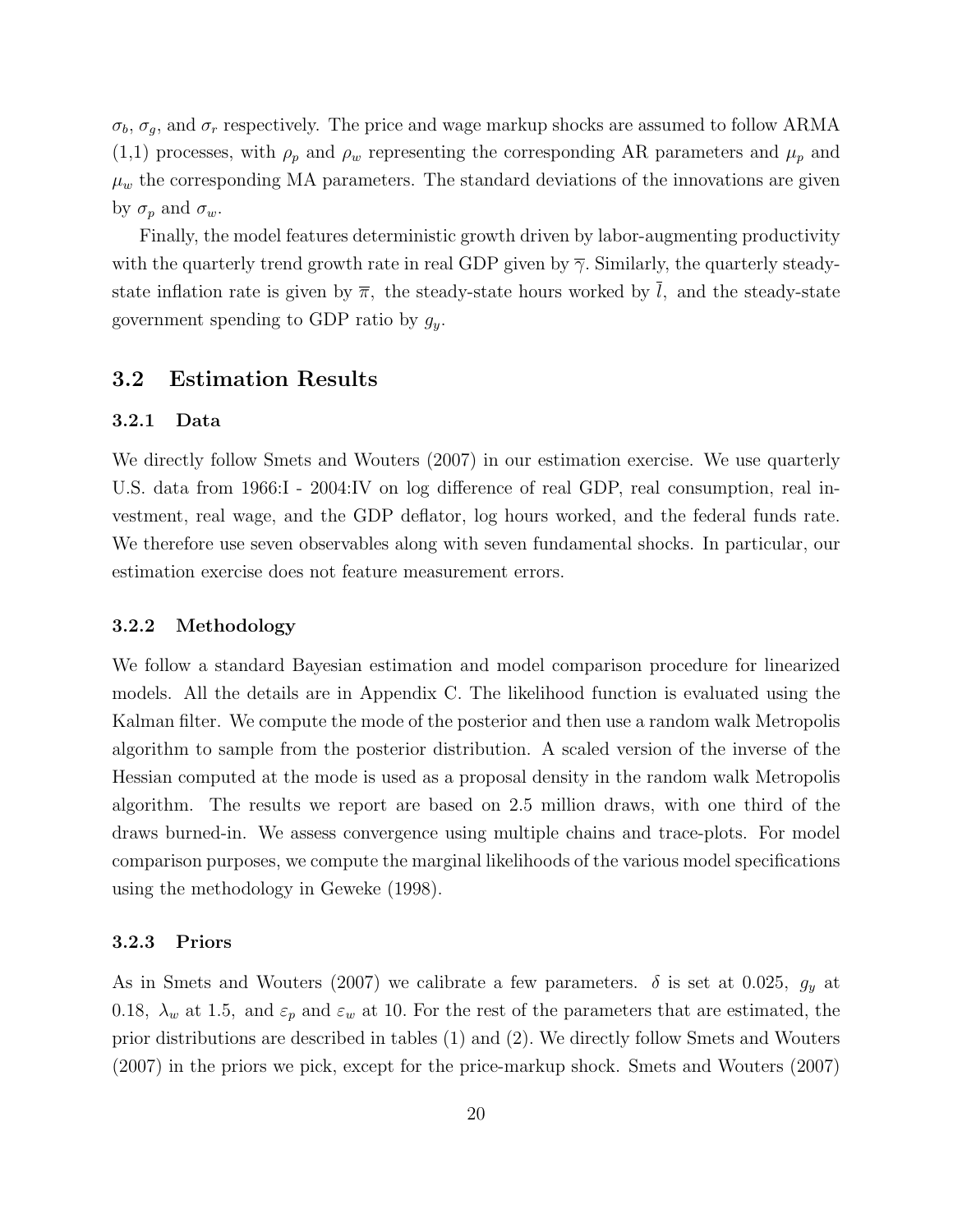estimate a scaled version of the markup shock, which is a combination of the true markup shock and various structural parameters, in particular, the probability of price adjustment. Since our main goal is to conduct a comparative statics exercise on the probability of price adjustment, we estimate the "true" price markup shock. For this reason, the prior mean of the standard deviation of the price-markup shock is set at a quite high value.

#### 3.2.4 Model Comparison

We estimate various versions of the model outlined above with respect to wage and price indexation. This is a pertinent exercise especially since Smets and Wouters (2007) conjecture that some forms of indexation might not be essential to explain the data In table (3) we report the marginal likelihoods of the four model specifications that we estimate and find that a model that features wage but not price indexation provides the best fit to the data.<sup>6</sup> We report the posterior estimates of this specification below.

#### 3.2.5 Posterior Estimates

The posterior estimates of the various parameters of the model that features wage but not price indexation are given in tables (4) and (5). Since our entire exercise is extremely close to that of Smets and Wouters (2007), the estimates are in line with their results. The only exceptions are the estimates pertaining to the price markup shock for reasons described above.

### 3.3 Price Flexibility Counterfactual Experiment

With the posterior estimates of the structural parameters and the shocks at hand, we then conduct the following counterfactual exercise. Fixing all the other parameters at the posterior mean values, we compute the model implied variance of the growth rate of output when we change the probability of price adjustment from the posterior mean (estimated at  $\xi_p = 0.6270$ . In particular, a lower value of  $\xi_p$  implies a higher frequency of price changes and hence greater price flexibility. Table (6) reports the results. We find that increased price flexibility would indeed have led to higher variance and been destabilizing. This is the main result of our quantitative exercise.

Next, we also verify the results of the analytical model regarding individual shocks. For this exercise, we fix all other parameters and shut down all shocks except the shock in

<sup>&</sup>lt;sup>6</sup>Note that using marginal likelihoods to compare models penalizes over parameterization of the model.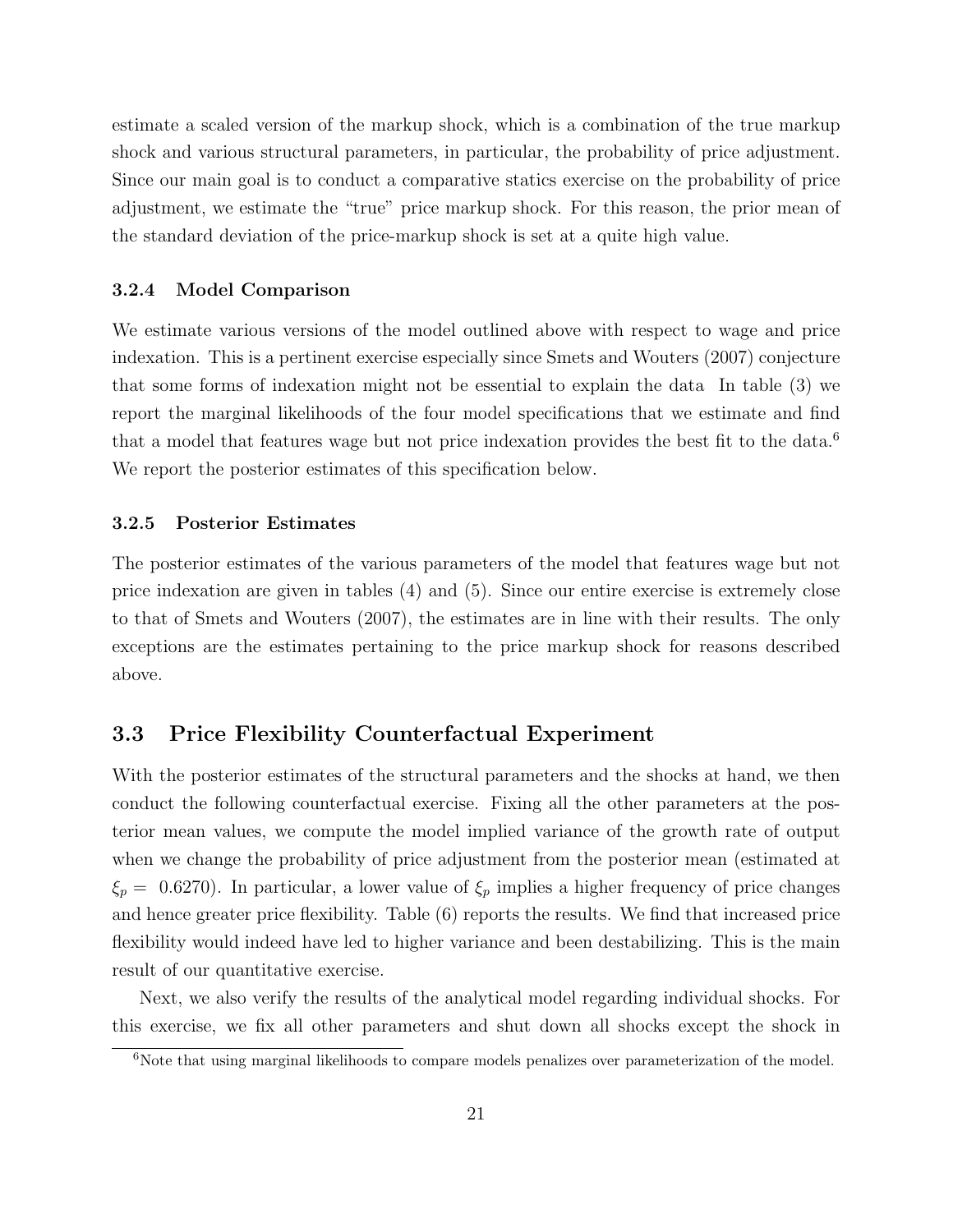question. Then we ask the same question as above: what would have happened to the model implied variance of the growth rate of output had the probability of price adjustment been different from the estimated value. We report the results in tables (7) and (8). Since our estimates imply a responsive monetary policy, consistent with our analytical results, we find that had prices been more flexible than historically, aggregate volatility would have increased in the case of total factor productivity, price mark-up, and wage mark-up shocks while it would have decreased in the case of risk premium, investment specific technology, exogenous government spending, and monetary policy shocks.

To get more insights, we also conduct complementary counterfactual exercises. We recover the historical realizations of all the (smoothed) shocks from the estimated model and feed these into the model where prices are more flexible than the historical estimate. We then simulate the implied historical path for output growth and compare it with the actual path. Figures 5 and 6 report the results of this exercise when we lower price durations by 1 and 1/2 quarters. As expected we see that for the bulk of history, output growth would have been more volatile, particularly in the 1970s, while it would have been less volatile in the Volcker disinflation period of early 1980s. Figure 7 shows the results for inflation. Consistent with our analytical results, inflation is always more volatile when price are more flexible. Finally, to help understand the different results across various time-periods we repeat the exercise above for individual shocks one at a time. Figure 8 shows the results for monetary shock. As is intuitive, the results show that the slowdown in output growth during the Volcker disinflation period, caused by a contractionary monetary shock, would have been less severe. Figures 9 and 10 report the results for price and wage markup shocks. It is clear that particularly during the 1970s, in response to these shocks, output growth would have been more volatile had prices been more flexible.

# 4 Conclusion

In this paper, we study the aggregate implications in a DSGE model of increased price flexibility. Our analytical results highlight the importance of the source of shocks, the modeling of monetary policy, and the general equilibrium environment in assessing the aggregate implications of increased price flexibility. In a quantitative exercise using an estimated DSGE model and U.S. data, we find that conditional on the estimated values of the structural parameters and shocks, increased price flexibility would indeed have been destabilizing.

While the following two points are a bit speculative, we believe the mechanism we have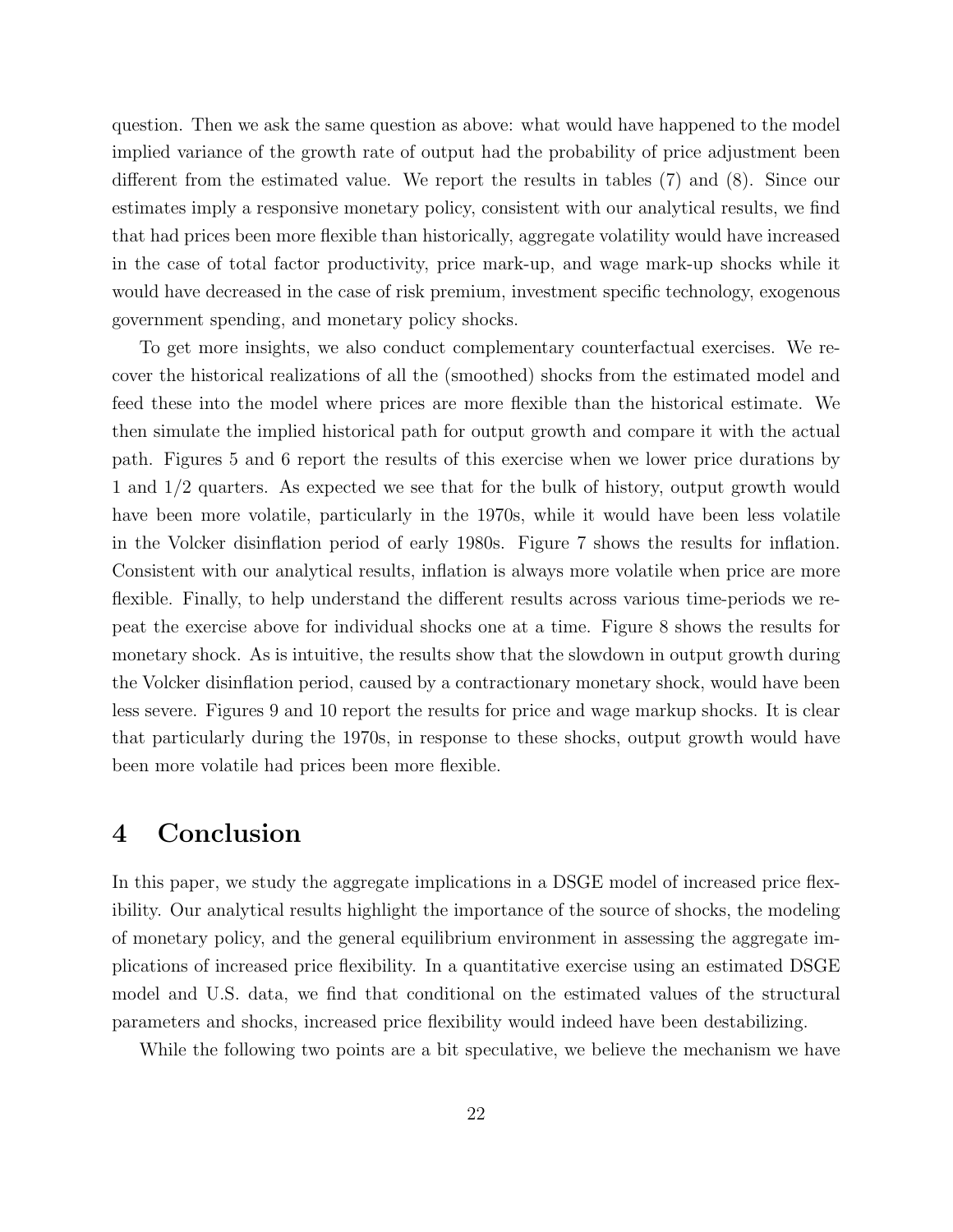uncovered is likely to explain at least two empirical phenomena. First, the current paper may also shed some light on why the Great Recession triggered a far smaller drop in output than the U.S. economy experienced during the Great Depression: the Great Recession was associated with a relatively modest decline in inflation, while the Great Depression was characterized by excessive deflation, and the model suggests the former should trigger a smaller drop in output than the latter. Second, our model may shed light on cross-country variation in output volatility. One important factor there may be that in certain countries monetary policy is relatively unstable, which may trigger prices to be more flexible. The model suggests that if certain shocks are driving the business cycle, then this may be one factor in explaining cross-country variations in output volatility.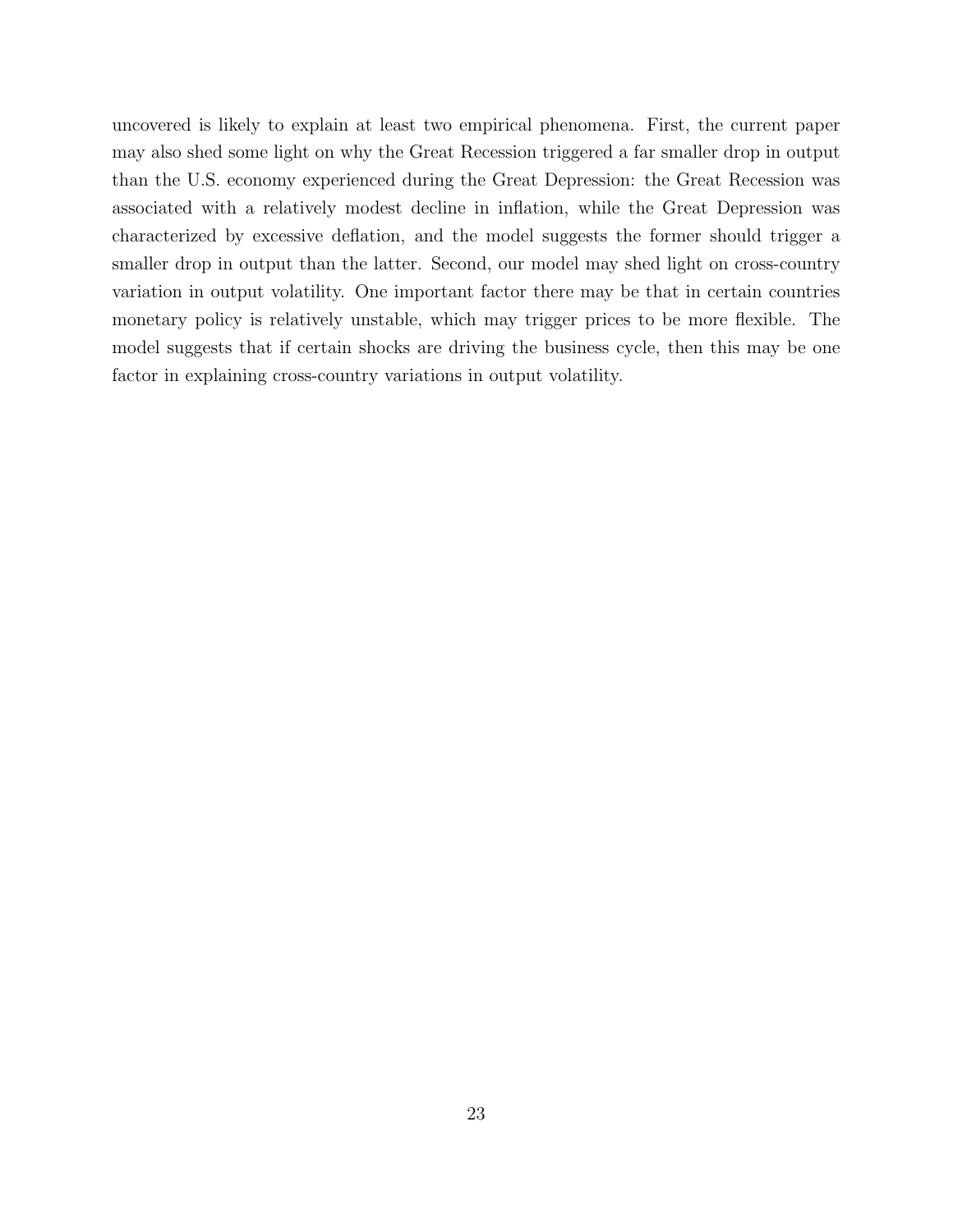# References

- Bils, M., and P. J. Klenow (2004): "Some Evidence on the Importance of Sticky Prices," Journal of Political Economy, 112(5), 947–985.
- Caballero, R. J., and E. M. Engel (2007): "Price Stickiness in Ss Models: New Interpretations of Old Results," *Journal of Monetary Economics*, 54(Supplement 1), 100– 121.
- Calvo, G. A. (1983): "Staggered Prices in a Utility-Maximizing Framework," Journal of Monetary Economics, 12(3), 383–398.
- Christiano, L., M. Eichenbaum, and S. Rebelo (2011): "When Is the Government Spending Multiplier Large?," *Journal of Political Economy*,  $119(1)$ ,  $78 - 121$ .
- Christiano, L. J., M. Eichenbaum, and C. L. Evans (2005): "Nominal Rigidities and the Dynamic Effects of a Shock to Monetary Policy," Journal of Political Economy, 113(1), 1–45.
- DE LONG, J. B., AND L. H. SUMMERS (1986): "Is Increased Price Flexibility Stabilizing?," American Economic Review, 76(5), 1031–44.
- Dotsey, M., R. G. King, and A. L. Wolman (1999): "State-Dependent Pricing And The General Equilibrium Dynamics Of Money And Output," The Quarterly Journal of Economics, 114(2), 655–690.
- EGGERTSSON, G. B. (2010): "What Fiscal Policy is Effective at Zero Interest Rates?," in NBER Macroconomics Annual 2010, Volume 25, NBER Chapters. National Bureau of Economic Research, Inc.
- EGGERTSSON, G. B., AND M. WOODFORD (2003): "The Zero Bound on Interest Rates and Optimal Monetary Policy," Brookings Papers on Economic Activity, 34(2003-1), 139–235.
- GERTLER, M., AND J. LEAHY (2008): "A Phillips Curve with an Ss Foundation," Journal of Political Economy, 116(3), 533–572.
- Geweke, J. (1999): "Using Simulation Methods for Bayesian Econometric Models: Inference, Development, and Communication," Econometric Reviews, 18(1), 1–73.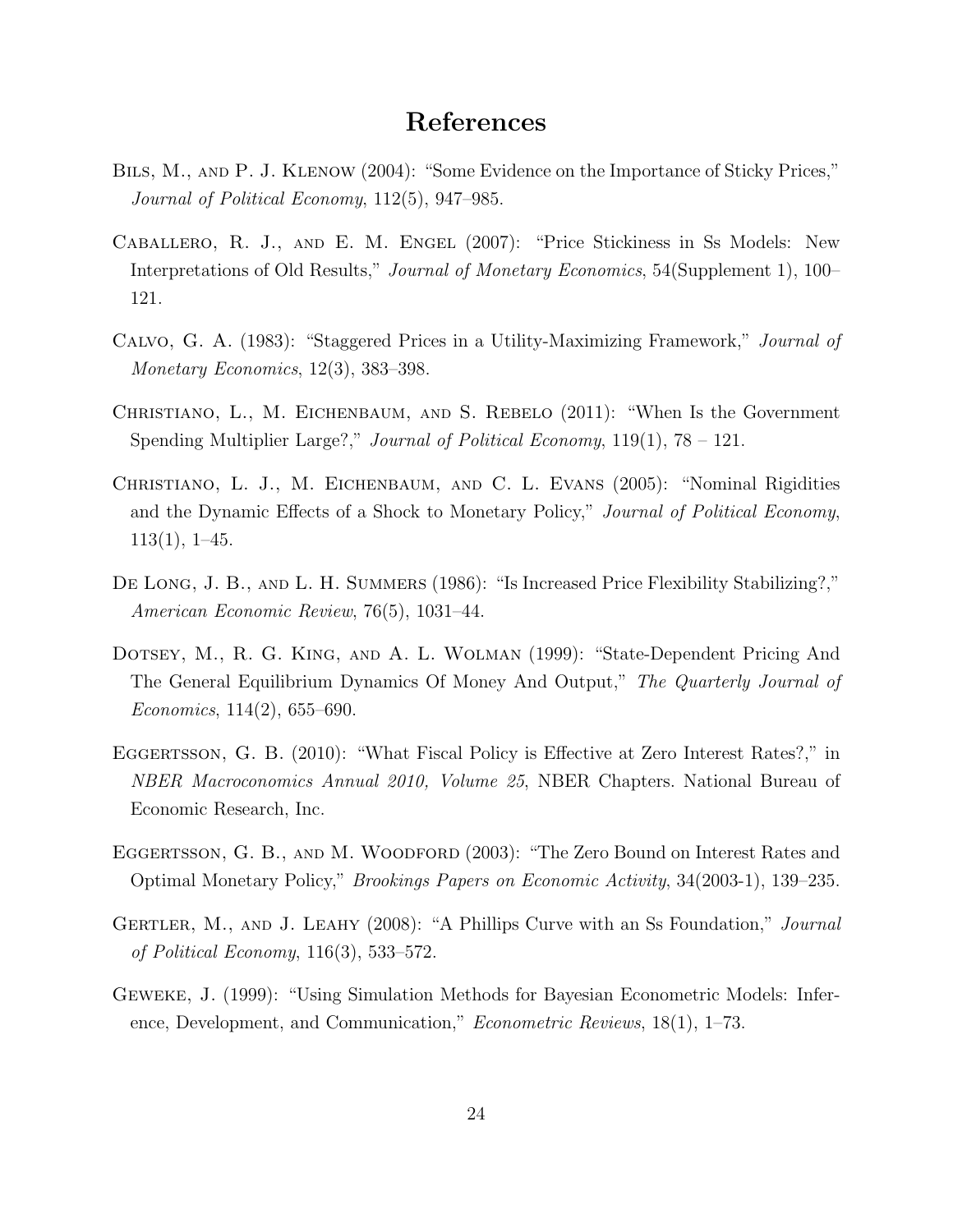- GOLOSOV, M., AND R. E. LUCAS JR. (2007): "Menu Costs and Phillips Curves," *Journal* of Political Economy, 115, 171–199.
- Gopinath, G., and R. Rigobon (2008): "Sticky Borders," Quarterly Journal of Economics, 123(2), 531–575.
- Keynes, J. M. (1936): The General Theory of Employment, Interest and Money. London: Macmillan.
- Kimball, M. S. (1995): "The Quantitative Analytics of the Basic Neomonetarist Model," Journal of Money, Credit and Banking, 27(4), 1241–77.
- Klenow, P. J., and O. Kryvtsov (2008): "State-Dependent or Time-Dependent Pricing: Does It Matter for Recent U.S. Inflation?," Quarterly Journal of Economics, 123(3), 863– 904.
- Klenow, P. J., and B. A. Malin (2010): "Microeconomic Evidence on Price-Setting," NBER Working Papers 15826, National Bureau of Economic Research, Inc.
- MIDRIGAN, V. (2011): "Menu Costs, Multiproduct Firms, and Aggregate Fluctuations," Econometrica, 79(4), 1139–1180.
- Nakamura, E., and J. Steinsson (2008): "Five Facts about Prices: A Reevaluation of Menu Cost Models," *Quarterly Journal of Economics*, 123(4), 1415–1464.
- ROTEMBERG, J., AND M. WOODFORD (1997): "An Optimization-Based Econometric Framework for the Evaluation of Monetary Policy," in *NBER Macroeconomics Annual* 1997, Volume 12, NBER Chapters, pp. 297–361. National Bureau of Economic Research, Inc.
- Smets, F., and R. Wouters (2007): "Shocks and Frictions in US Business Cycles: A Bayesian DSGE Approach," American Economic Review, 97(3), 586–606.
- Tobin, J. (1975): "Keynesian Models of Recession and Depression," American Economic Review Proceedings, 65, 195–202.
- Werning, I. (2011): "Managing a Liquidity Trap: Monetary and Fiscal Policy," Working paper, MIT.
- WOODFORD, M. (2003): Interest and Prices: Foundations of a Theory of Monetary Policy. Princeton University Press.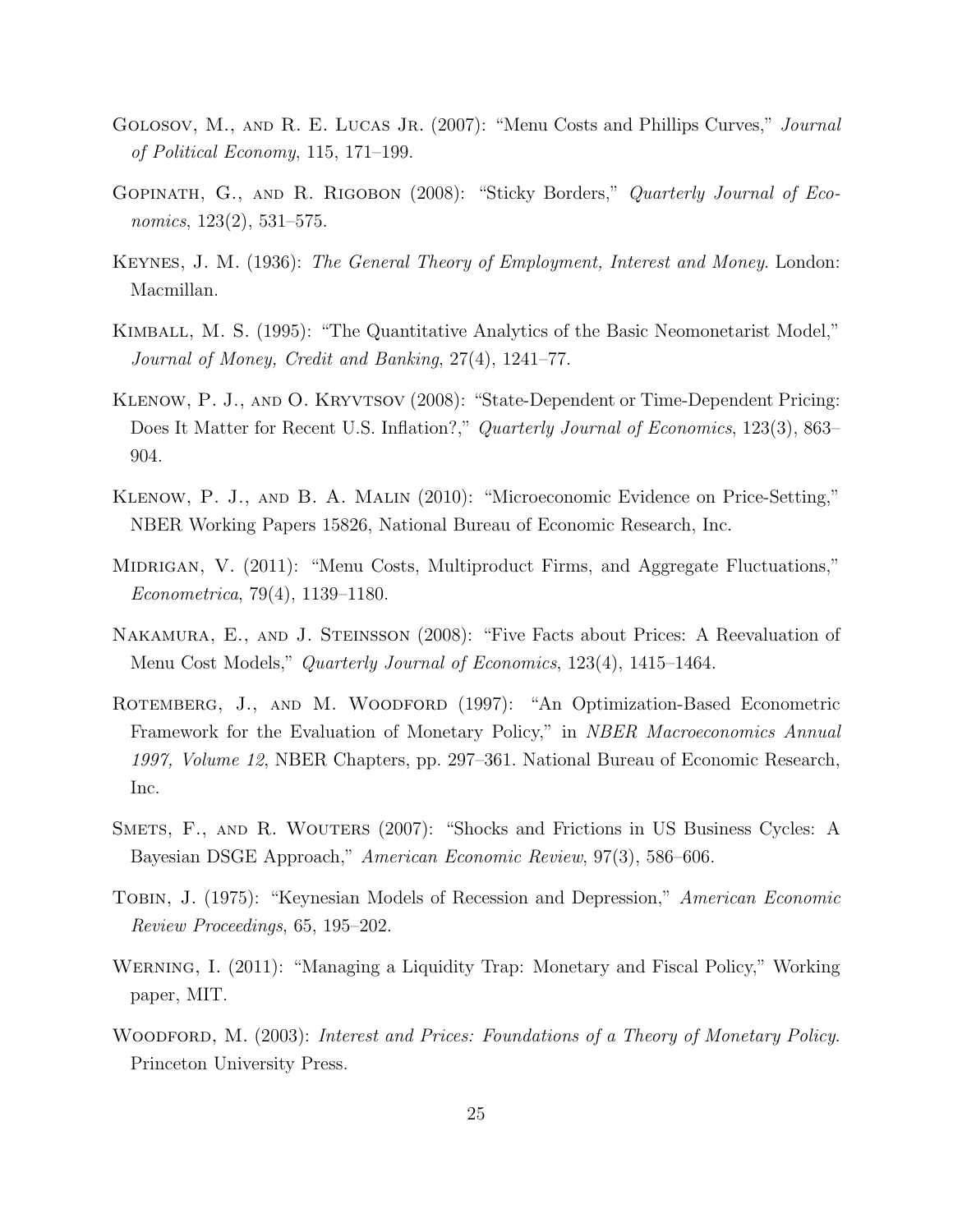# 5 Tables

| Parameters            | Domain         | Density     | Prior Mean | Prior Stdev |
|-----------------------|----------------|-------------|------------|-------------|
| $\varphi$             | $\mathbb{R}$   | Normal      | 4.00       | 1.50        |
| $\sigma_c$            | $\mathbb R$    | Normal      | 1.50       | 0.37        |
| $\boldsymbol{h}$      | [0,1)          | Beta        | 0.70       | 0.10        |
| $\xi_w$               | [0,1)          | Beta        | 0.50       | 0.10        |
| $\sigma_l$            | $\mathbb R$    | Normal      | 2.00       | 0.75        |
| $\xi_p$               | [0,1)          | <b>Beta</b> | 0.50       | 0.10        |
| $\iota_w$             | [0,1)          | Beta        | 0.50       | 0.15        |
| $\iota_p$             | [0,1)          | Beta        | 0.50       | 0.15        |
| $\psi$                | [0,1)          | <b>Beta</b> | 0.50       | 0.15        |
| $\Phi$                | $\mathbb{R}$   | Normal      | 1.25       | 0.12        |
| $r_{\pi}$             | $\mathbb{R}$   | Normal      | 1.50       | 0.25        |
| $\rho$                | [0,1)          | <b>Beta</b> | 0.75       | 0.10        |
| $r_{y}$               | $\mathbb R$    | Normal      | 0.12       | 0.05        |
| $r_{\Delta y}$        | $\mathbb R$    | Normal      | 0.12       | 0.05        |
| $\overline{\pi}$      | $\mathbb{R}^+$ | Gamma       | 0.62       | 0.10        |
| $100(\beta^{-1} - 1)$ | $\mathbb{R}^+$ | Gamma       | 0.25       | 0.10        |
| ī                     | $\mathbb{R}$   | Normal      | 0.00       | 2.00        |
| $\overline{\gamma}$   | $\mathbb R$    | Normal      | 0.40       | 0.10        |
| $\alpha$              | $\mathbb R$    | Normal      | 0.30       | 0.05        |

Table 1: Prior Distribution of Structural Parameters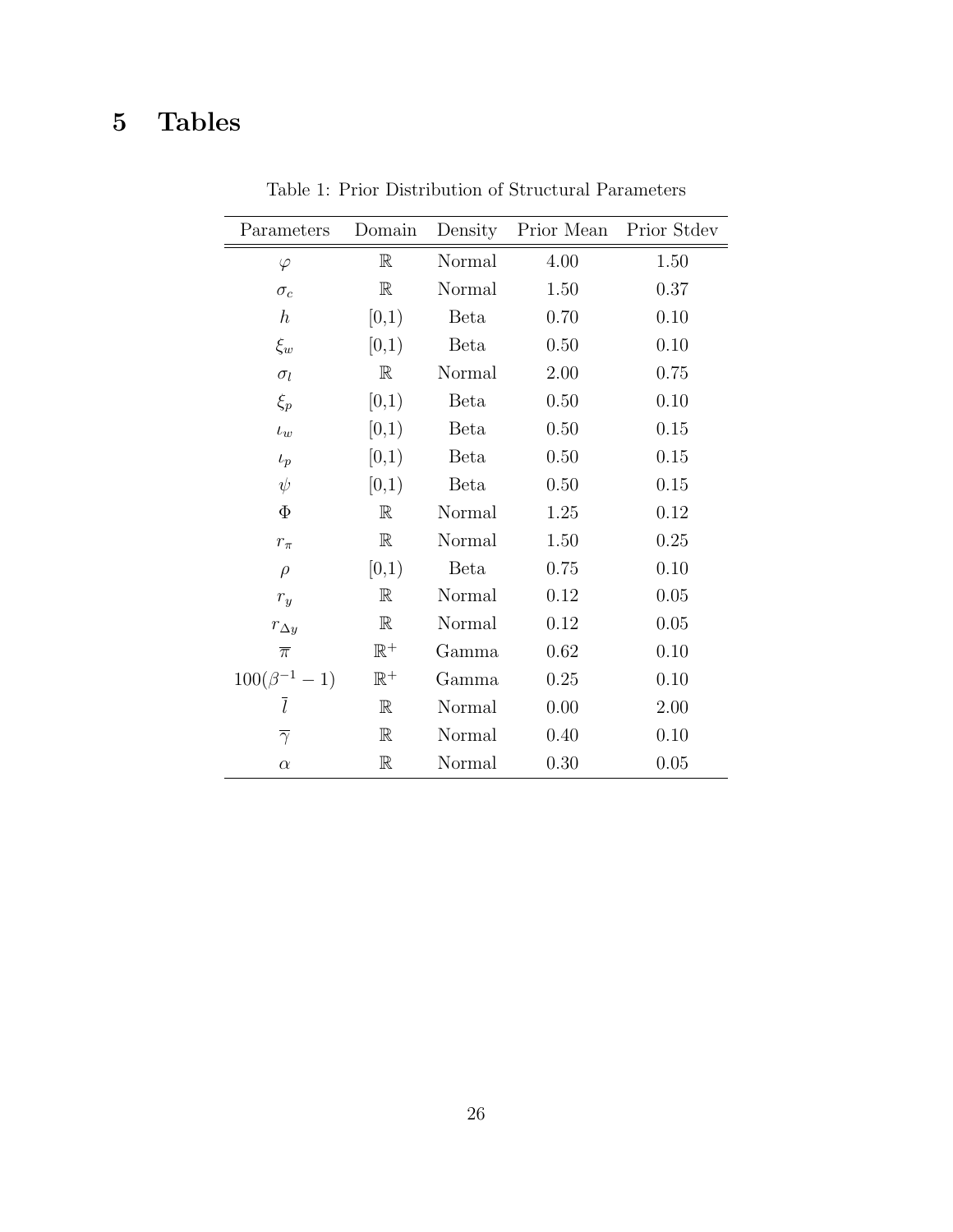| Parameters    | Domain         | Density     | Prior Mean | Prior Stdev      |
|---------------|----------------|-------------|------------|------------------|
| $\rho_a$      | [0,1)          | Beta        | 0.5        | 0.2              |
| $\rho_b$      | [0,1)          | Beta        | 0.5        | 0.2              |
| $\rho_g$      | [0,1)          | Beta        | 0.5        | 0.2              |
| $\rho_I$      | [0,1)          | Beta        | 0.5        | 0.2              |
| $\rho_r$      | [0,1)          | Beta        | 0.5        | 0.2              |
| $\rho_p$      | [0,1)          | Beta        | 0.5        | 0.2              |
| $\rho_w$      | [0,1)          | Beta        | 0.5        | 0.2              |
| $\rho_{ga}$   | [0,1)          | Beta        | 0.5        | 0.2              |
| $\mu_p$       | [0,1)          | Beta        | 0.5        | $\rm 0.2$        |
| $\mu_w$       | [0,1)          | Beta        | 0.5        | 0.2              |
| $\sigma_a$    | $\mathbb{R}^+$ | <b>InvG</b> | 0.10       | 0.5              |
| $\sigma_{_b}$ | $\mathbb{R}^+$ | <b>InvG</b> | 0.10       | $\overline{2}$   |
| $\sigma_g$    | $\mathbb{R}^+$ | <b>InvG</b> | 0.10       | $\boldsymbol{2}$ |
| $\sigma_I$    | $\mathbb{R}^+$ | <b>InvG</b> | 0.10       | $\overline{2}$   |
| $\sigma_r$    | $\mathbb{R}^+$ | <b>InvG</b> | 0.10       | $\overline{2}$   |
| $\sigma_p$    | $\mathbb{R}^+$ | <b>InvG</b> | 4.00       | $\overline{4}$   |
| $\sigma_w$    | $\mathbb{R}^+$ | <b>InvG</b> | 0.10       | $\overline{2}$   |

Table 2: Prior Distribution of Shock Processes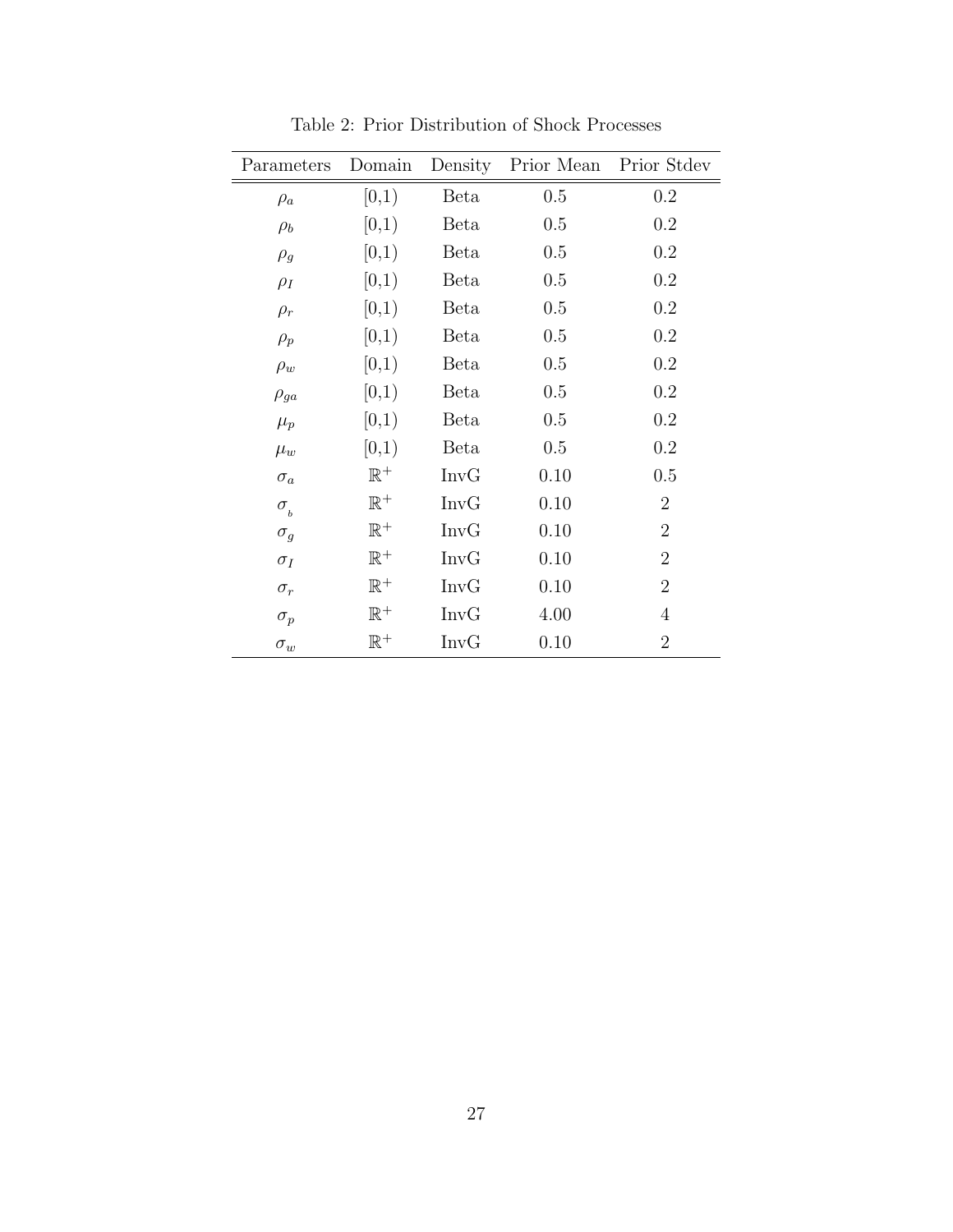| Model Specification                                        | Marginal Data Density |
|------------------------------------------------------------|-----------------------|
| Both price and wage indexation                             | $-922$                |
| Only price indexation $(\iota_w = 0)$                      | $-928$                |
| Only wage indexation $(\iota_p = 0)$                       | -919                  |
| Neither price nor wage indexation $(\iota_w, \iota_p = 0)$ | -925                  |

Table 3: Model Comparison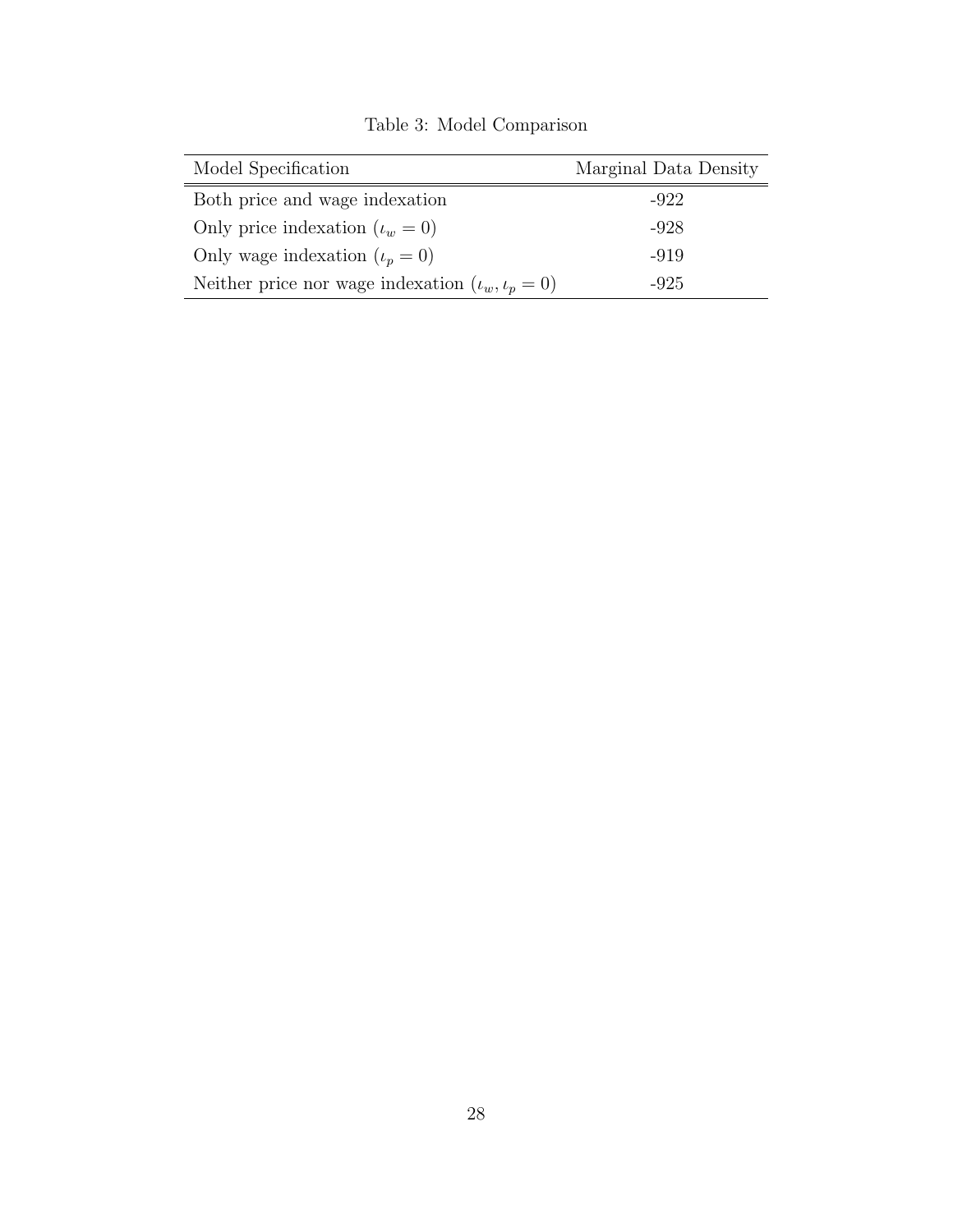| Parameters            | Prior | Posterior | Probability Interval |         |
|-----------------------|-------|-----------|----------------------|---------|
|                       | Mean  | Mean      | 90%                  |         |
| $\varphi$             | 4.00  | 5,6252    | [3.9193]             | 7.3040] |
| $\sigma_c$            | 1.50  | 1.3675    | [1.1464]             | 1.5836  |
| $\hbar$               | 0.70  | 0.7155    | [0.6445]             | 0.7873  |
| $\xi_w$               | 0.50  | 0.6951    | [0.5874]             | 0.8043] |
| $\sigma_l$            | 2.00  | 1.7993    | [0.8512]             | 2.7176  |
| $\xi_p$               | 0.50  | 0.6270    | [0.5518]             | 0.6976  |
| $\iota_w$             | 0.50  | 0.6057    | [0.4052]             | 0.8090] |
| $\psi$                | 0.50  | 0.5609    | [0.3808]             | 0.7416  |
| $\Phi$                | 1.25  | 1.6066    | [1.4772]             | 1.7362  |
| $r_{\pi}$             | 1.50  | 2.0684    | [1.7828]             | 2.3538  |
| $\rho$                | 0.75  | 0.8048    | [0.7642]             | 0.8462] |
| $r_y$                 | .125  | 0.0896    | [0.0520]             | 0.1267  |
| $r_{\Delta y}$        | .125  | 0.2191    | [0.1729]             | 0.2651] |
| $\overline{\pi}$      | .625  | 0.7883    | [0.6115]             | 0.9660] |
| $100(\beta^{-1} - 1)$ | 0.25  | 0.1710    | [0.0746]             | 0.2620] |
| $\bar{l}$             | 0.00  | 0.4518    | $[-1.3263]$          | 2.2632  |
| $\overline{\gamma}$   | 0.40  | 0.4296    | [0.4049]             | 0.4542] |
| $\alpha$              | 0.30  | 0.1900    | [0.1609]             | 0.2195  |

Table 4: Posterior Estimates of Structural Parameters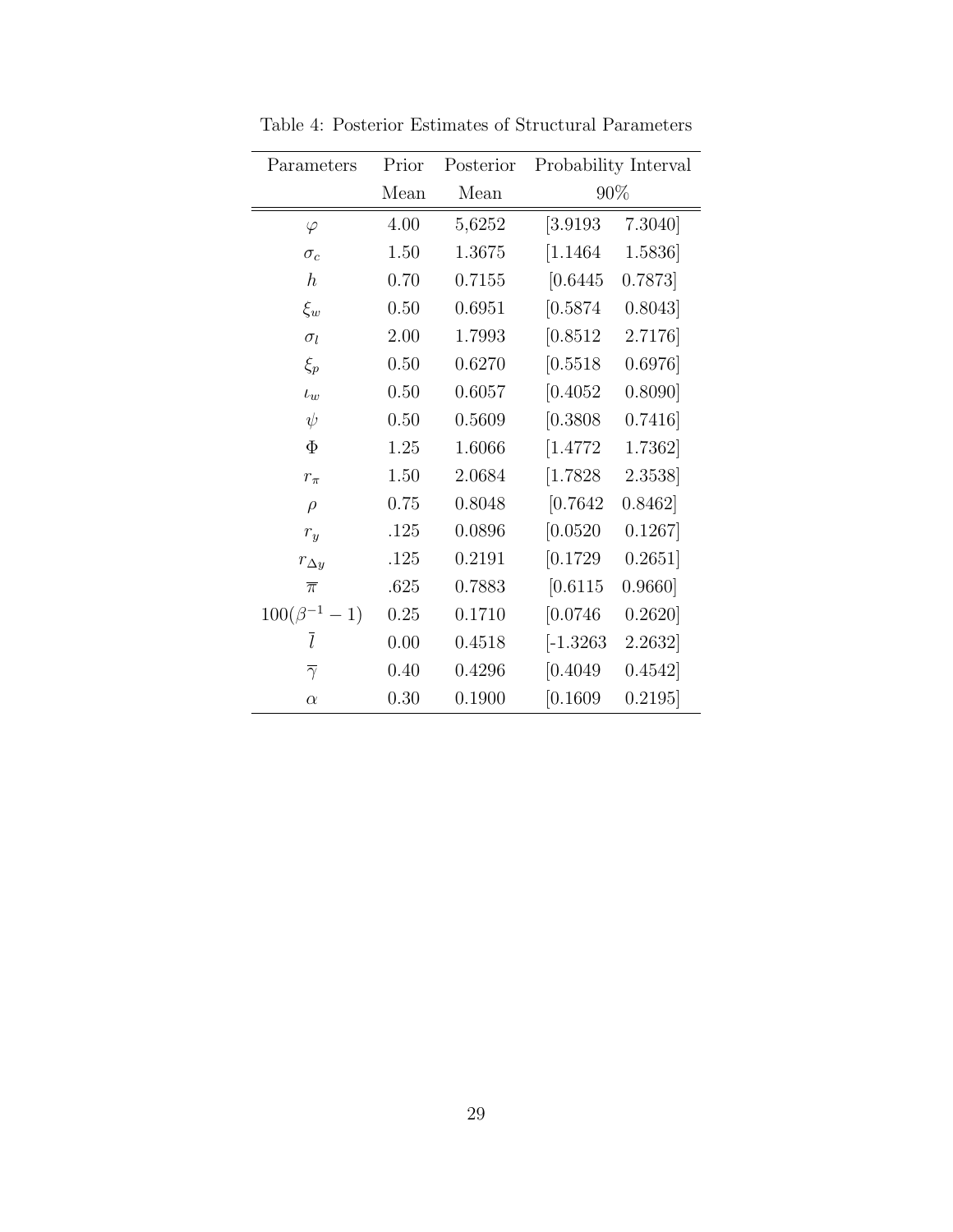| Parameters         | Prior | Posterior |           | Probability Interval |
|--------------------|-------|-----------|-----------|----------------------|
|                    | Mean  | Mean      |           | 90%                  |
| $\rho_a$           | 0.5   | 0.9576    | [0.9392]  | 0.9766               |
| $\rho_b$           | 0.5   | 0.2167    | [0.0702]  | 0.3546               |
| $\rho_g$           | 0.5   | 0.9755    | [0.9620]  | 0.9896               |
| $\rho_I$           | 0.5   | 0.7089    | $[0.6118$ | 0.8075               |
| $\rho_r$           | 0.5   | 0.1556    | [0.0486]  | 0.2573               |
| $\rho_p$           | 0.5   | 0.9066    | [0.8457]  | 0.9714]              |
| $\rho_w$           | 0.5   | 0.9720    | [0.9540]  | 0.9910]              |
| $\rho_{ga}$        | 0.5   | 0.5192    | [0.3709]  | 0.6680               |
| $\mu_p$            | 0.5   | 0.5669    | [0.3810]  | 0.7554]              |
| $\mu_w$            | 0.5   | 0.8620    | [0.7797]  | 0.9440               |
| $\sigma_a$         | 0.10  | 0.4585    | [0.4113]  | 0.5036               |
| $\sigma_{\bar{b}}$ | 0.10  | 0.2410    | [0.2035]  | 0.2809               |
| $\sigma_g$         | 0.10  | 0.529     | [0.4775]  | 0.5794]              |
| $\sigma_I$         | 0.10  | 0.4548    | [0.3727]  | 0.5353               |
| $\sigma_r$         | 0.10  | 0.2461    | [0.2206]  | 0.2713               |
| $\sigma_p$         | 4.00  | 4.1293    | [2.1232]  | 6.0378               |
| $\sigma_{w}$       | 0.10  | 0.2555    | [0.2203]  | 0.2912]              |

Table 5: Posterior Estimates of Shock Processes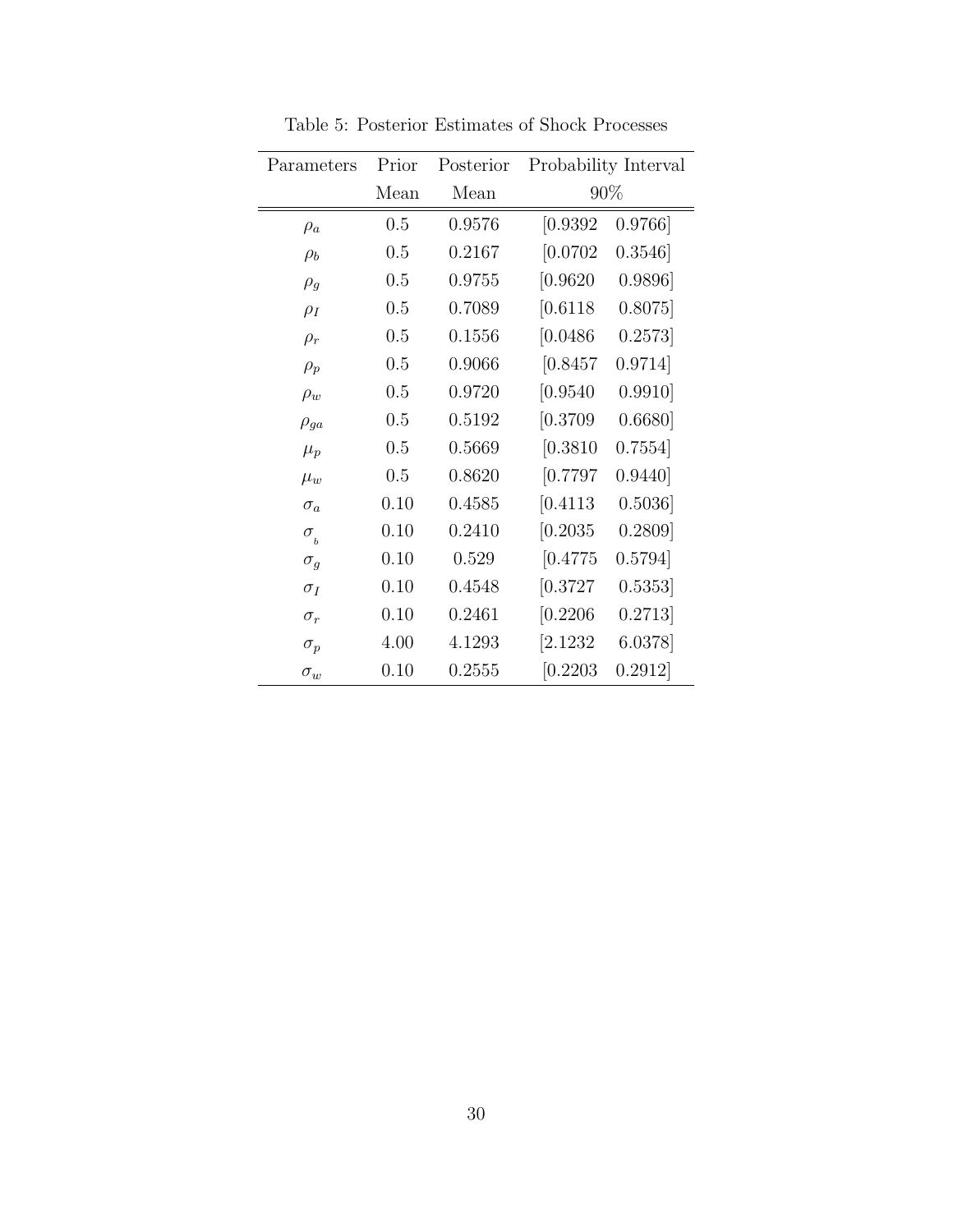|        | <i>Prob</i> (no price adj.) Variance of Output Growth $\%$ Change to Base Case |          |
|--------|--------------------------------------------------------------------------------|----------|
| 0.6270 | $1.0197\%$                                                                     |          |
| 0.5415 | $1.0791\%$                                                                     | $5.83\%$ |
| 0.4051 | $1.2161\%$                                                                     | 19.26\%  |

Table 6: Price Flexibility Experiment (all shocks)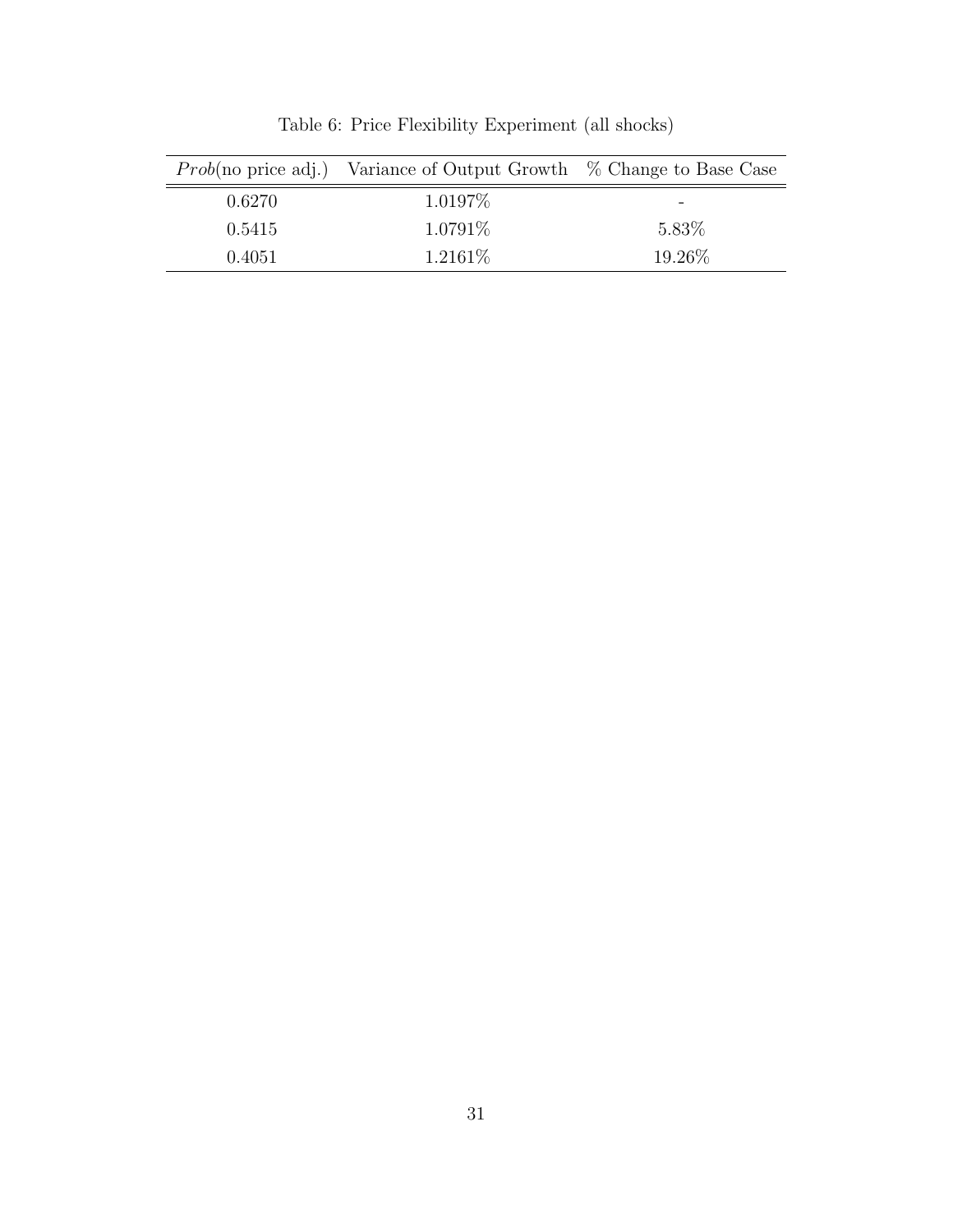| $Prob(no \text{ price } adj.)$ | Variance of Output Growth | % Change to Base Case | <b>Shocks</b> |
|--------------------------------|---------------------------|-----------------------|---------------|
| 0.6270                         | $0.1417\%$                |                       | <b>TFP</b>    |
| 0.5415                         | $0.1562\%$                | 10.23%                | <b>TFP</b>    |
| 0.4051                         | $0.1827\%$                | 28.96%                | <b>TFP</b>    |
| 0.6270                         | $0.0618\%$                |                       | Wage Markup   |
| 0.5415                         | $0.0772\%$                | 24.94\%               | Wage Markup   |
| 0.4051                         | $0.1002\%$                | 62.22\%               | Wage Markup   |
| 0.6270                         | $0.0547\%$                |                       | Price Markup  |
| 0.5415                         | $0.0943\%$                | 72.46\%               | Price Markup  |
| 0.4051                         | $0.1935\%$                | 253.87%               | Price Markup  |

Table 7: Price Flexibility Experiment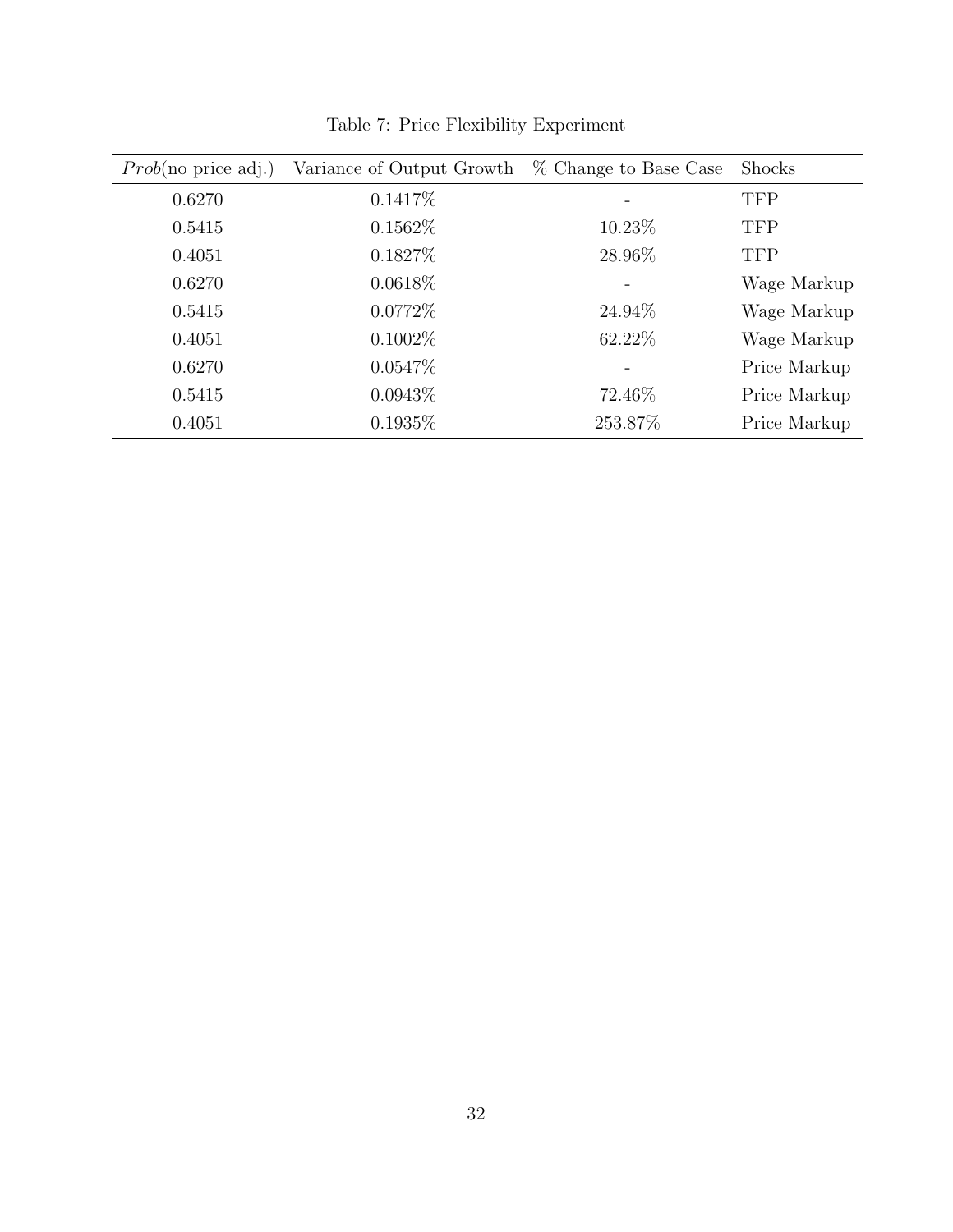| $Prob(no \text{ price } adj.)$ | Variance of Output Growth | % Change to Base Case | Shocks              |
|--------------------------------|---------------------------|-----------------------|---------------------|
| 0.6270                         | $0.2496\%$                |                       | Government Spending |
| 0.5415                         | 0.2481\%                  | $-0.60\%$             | Government Spending |
| 0.4051                         | $0.2455\%$                | $-1.65\%$             | Government Spending |
| 0.6270                         | $0.0541\%$                |                       | Monetary Policy     |
| 0.5415                         | $0.0497\%$                | $-8.21\%$             | Monetary Policy     |
| 0.4051                         | $0.0439\%$                | $-18.86\%$            | Monetary Policy     |
| 0.6270                         | 0.1373%                   |                       | Investment-Specific |
| 0.5415                         | $0.1296\%$                | $-5.59\%$             | Investment-Specific |
| 0.4051                         | 0.1196\%                  | $-12.85\%$            | Investment-Specific |
| 0.6270                         | 0.1987\%                  |                       | Risk-Premium        |
| 0.5415                         | 0.1965\%                  | $-1.09\%$             | Risk-Premium        |
| 0.4051                         | $0.1924\%$                | $-3.15\%$             | Risk-Premium        |

Table 8: Price Flexibility Experiment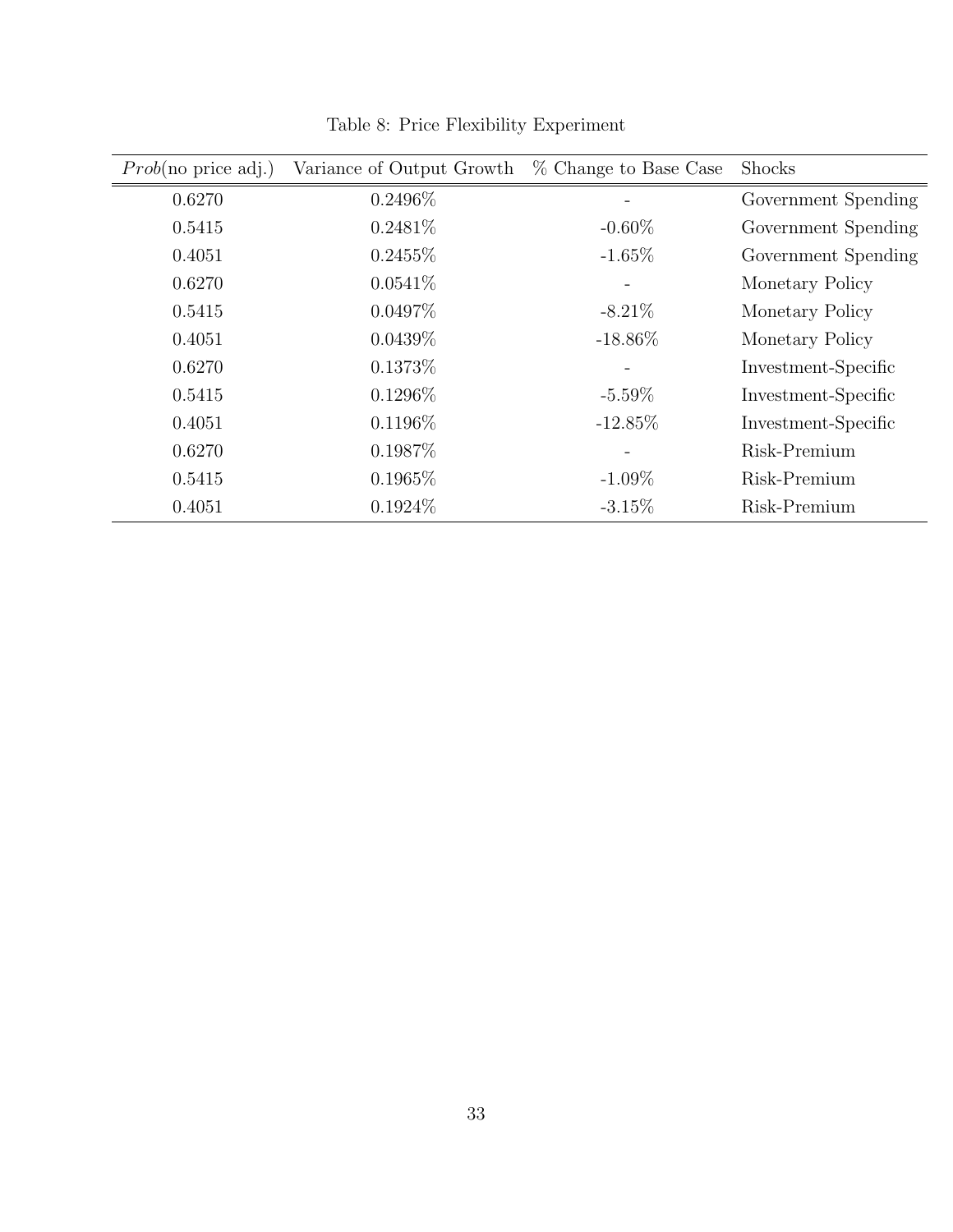

Figure 5: Actual and Counterfactual Output Growth under 1 Quarter Lower Price Durations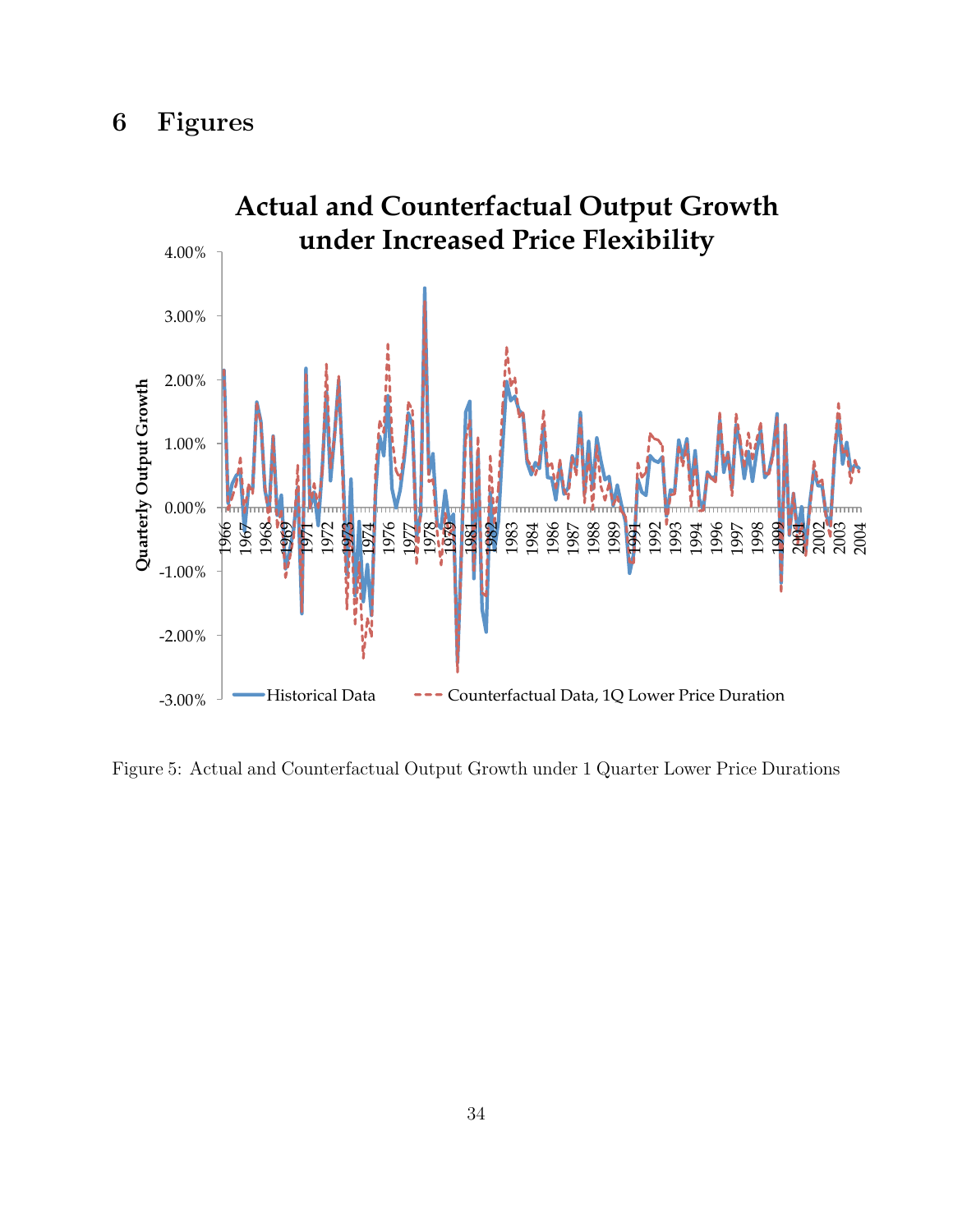

Figure 6: Actual and Counterfactual Output Growth under 1/2 Quarter Lower Price Durations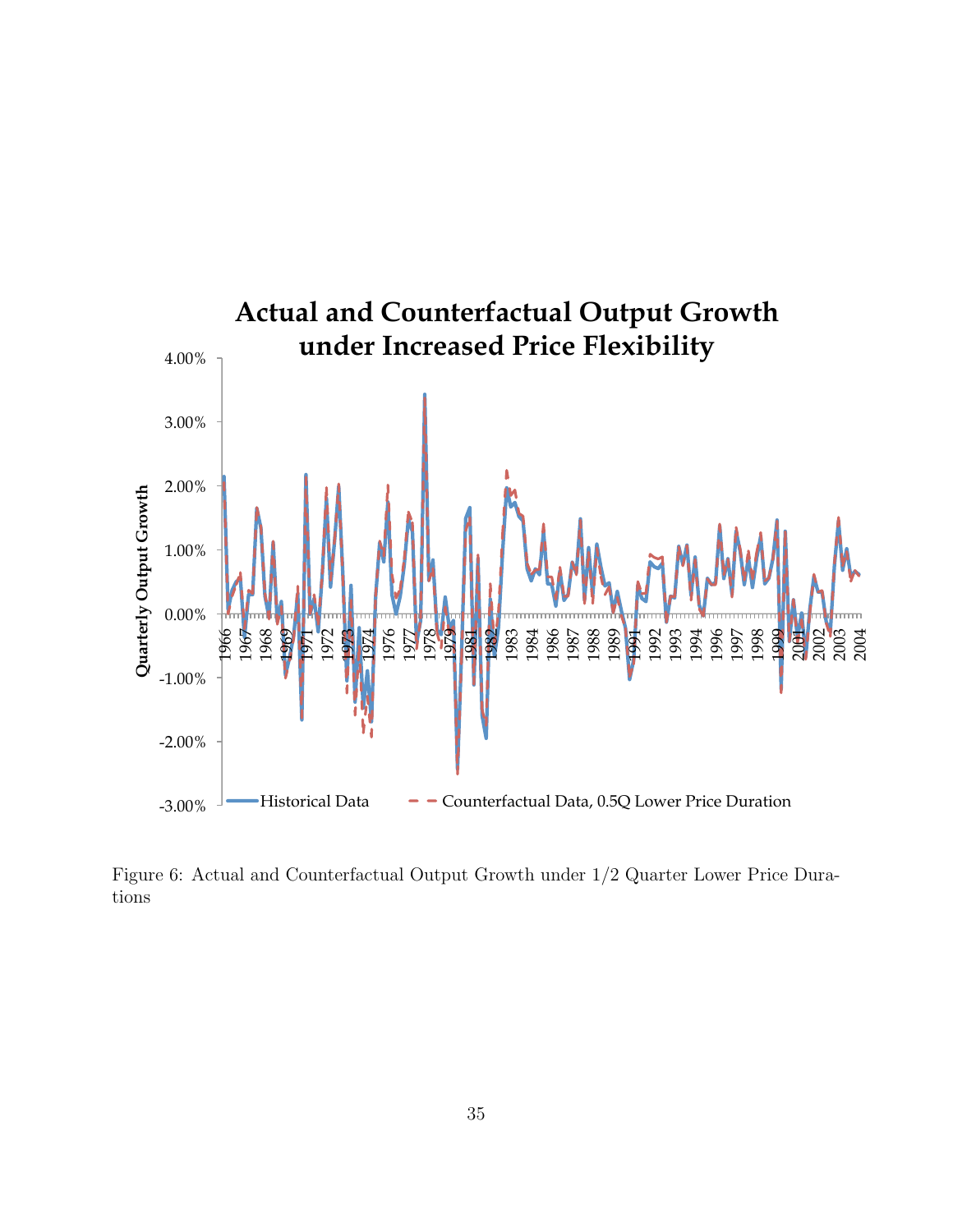

Figure 7: Actual and Counterfactual Inflation Rate under 1/2 and 1 Quarter Lower Price Durations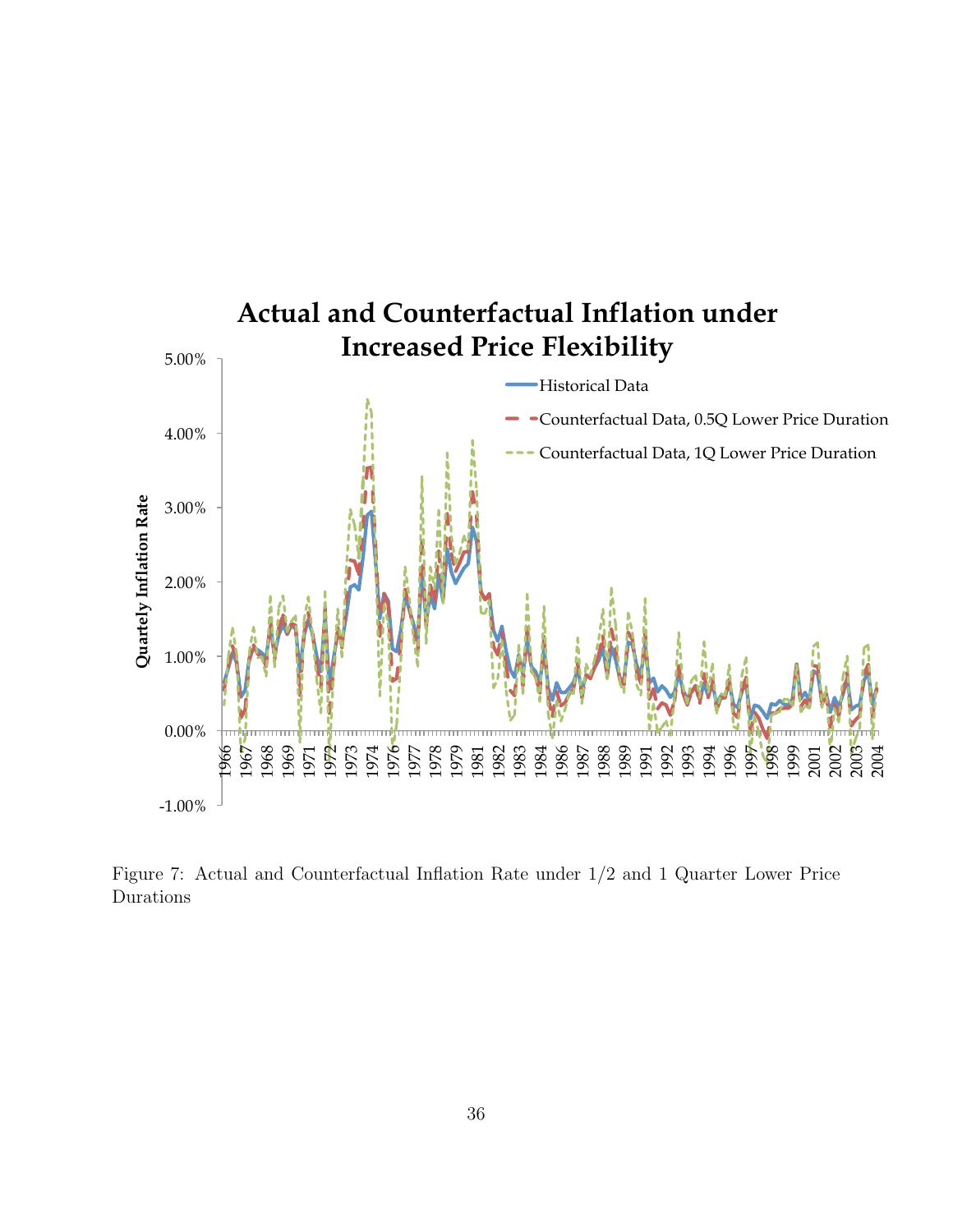

Figure 8: Output Growth due to Monetary Shocks under 1 Quarter Lower Price Durations and for Base Case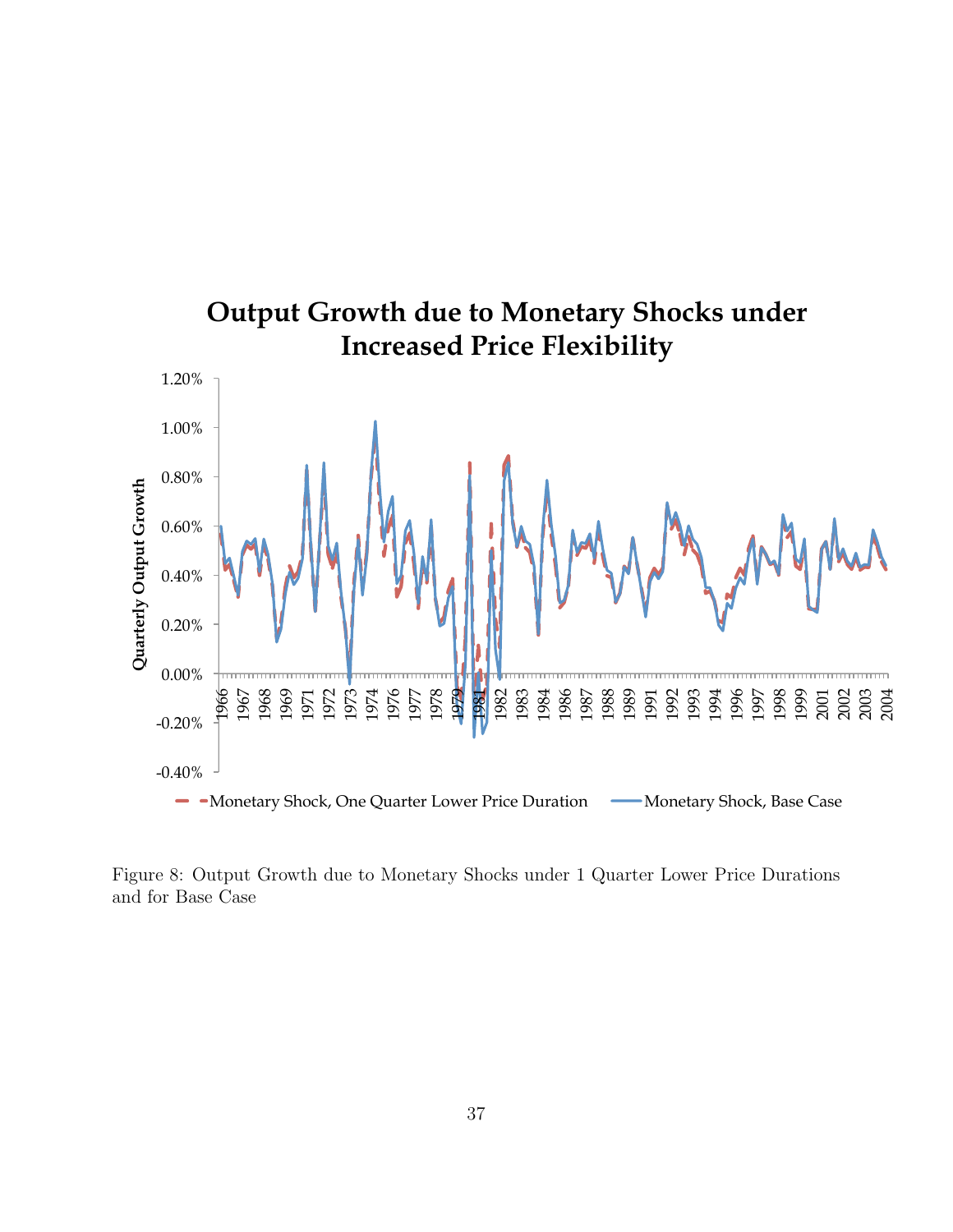

Figure 9: Output Growth due to Price Markup Shocks under 1 Quarter Lower Price Durations and for Base Case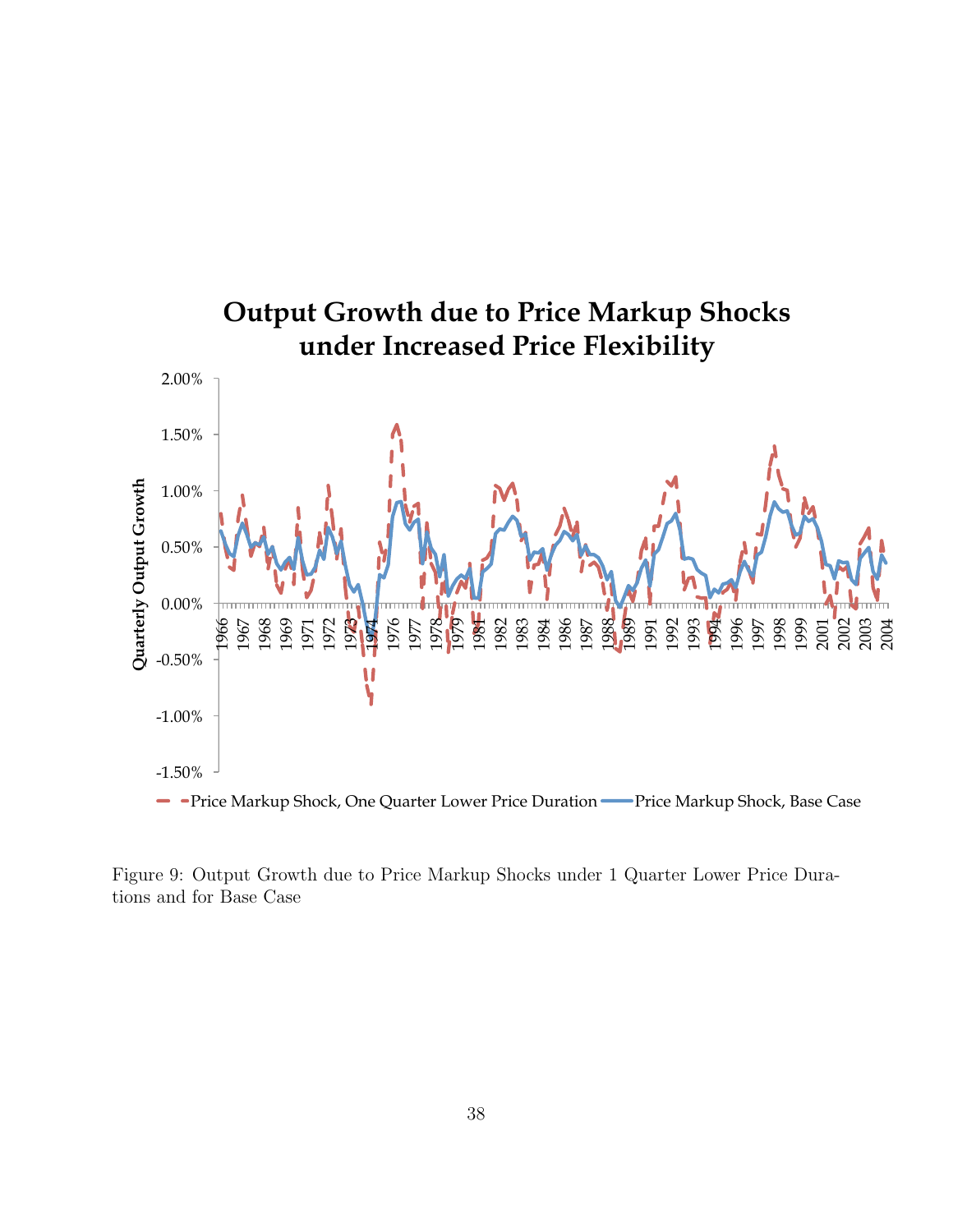

Figure 10: Output Growth due to Wage Markup Shocks under 1 Quarter Lower Price Durations and for Base Case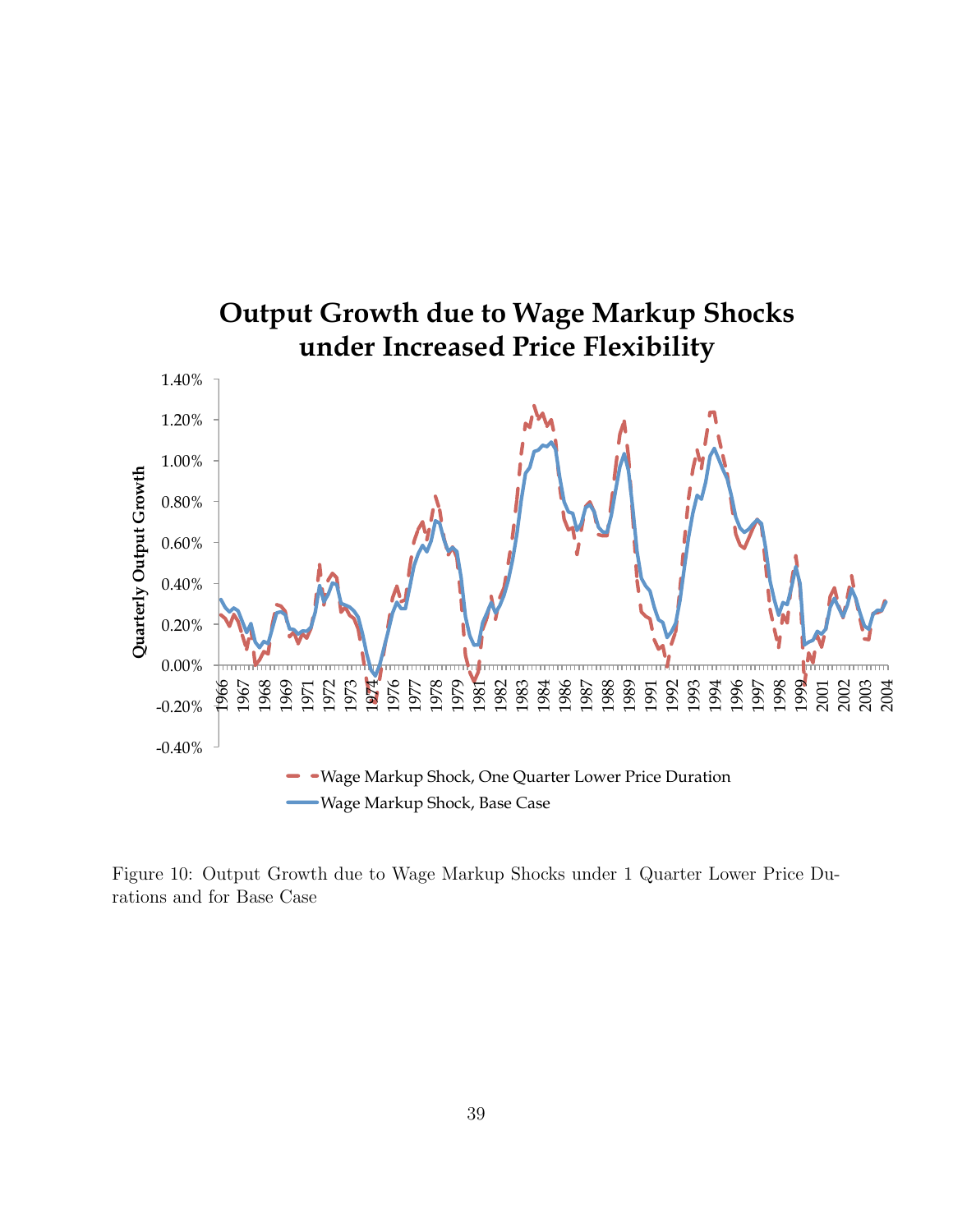# 7 APPENDIX A: Proofs

### 7.1 Expositional Model

Here, we detail some of the calculations of the expositional model in the text which is based on exogenous nominal spending. We have the following key equations

$$
\Delta \hat{D}_t = \rho \Delta \hat{D}_{t-1} + \epsilon_t^D
$$

$$
\pi_t = \kappa \hat{Y}_t + \beta E_t \pi_{t+1}
$$

$$
D_t = P_t Y_t.
$$

The latter implies

$$
\Delta \hat{D}_t = \pi_t + \hat{Y}_t - \hat{Y}_{t-1}.
$$

The system has a solution of the following form

$$
\hat{Y}_t = Y_d \Delta \hat{D}_t + Y_y \hat{Y}_{t-1}
$$

$$
\pi_t = \pi_d \Delta \hat{D}_t + \pi_y \hat{Y}_{t-1}.
$$

Some algebra using the method of undetermined coefficients implies that

$$
\hat{Y}_t = \frac{(1 - \rho \beta)}{(1 + \kappa - \rho \beta) + \beta \frac{(\kappa + \beta)}{(1 + \kappa + \beta)}} \Delta \hat{D}_t + \frac{1}{1 + \kappa + \beta} \hat{Y}_{t-1}
$$

and

$$
VAR(\hat{Y}_t) = \frac{\left(\frac{(1-\rho\beta)}{(1+\kappa-\rho\beta)+\beta\frac{(\kappa+\beta)}{(1+\kappa+\beta)}}\right)^2}{1-\left(\frac{1}{1+\kappa+\beta}\right)^2} VAR(\Delta \hat{D}_t).
$$

### 7.2 Proofs of Propositions 1-5

Under endogenous nominal demand and Taylor rule, the following equations hold

$$
\hat{Y}_t = E_t \hat{Y}_{t+1} + (\hat{Y}_t^n - E_t \hat{Y}_{t+1}^n) - \sigma(\hat{\imath}_t - E_t \pi_{t+1} - \hat{r}_t^n)
$$

$$
\pi_t = \kappa \hat{Y}_t - \kappa \hat{Y}_t^n + \beta E_t \pi_{t+1}
$$

$$
\hat{\imath}_t = \phi_\pi \pi_t + \phi_y \hat{Y}_t + \eta_t
$$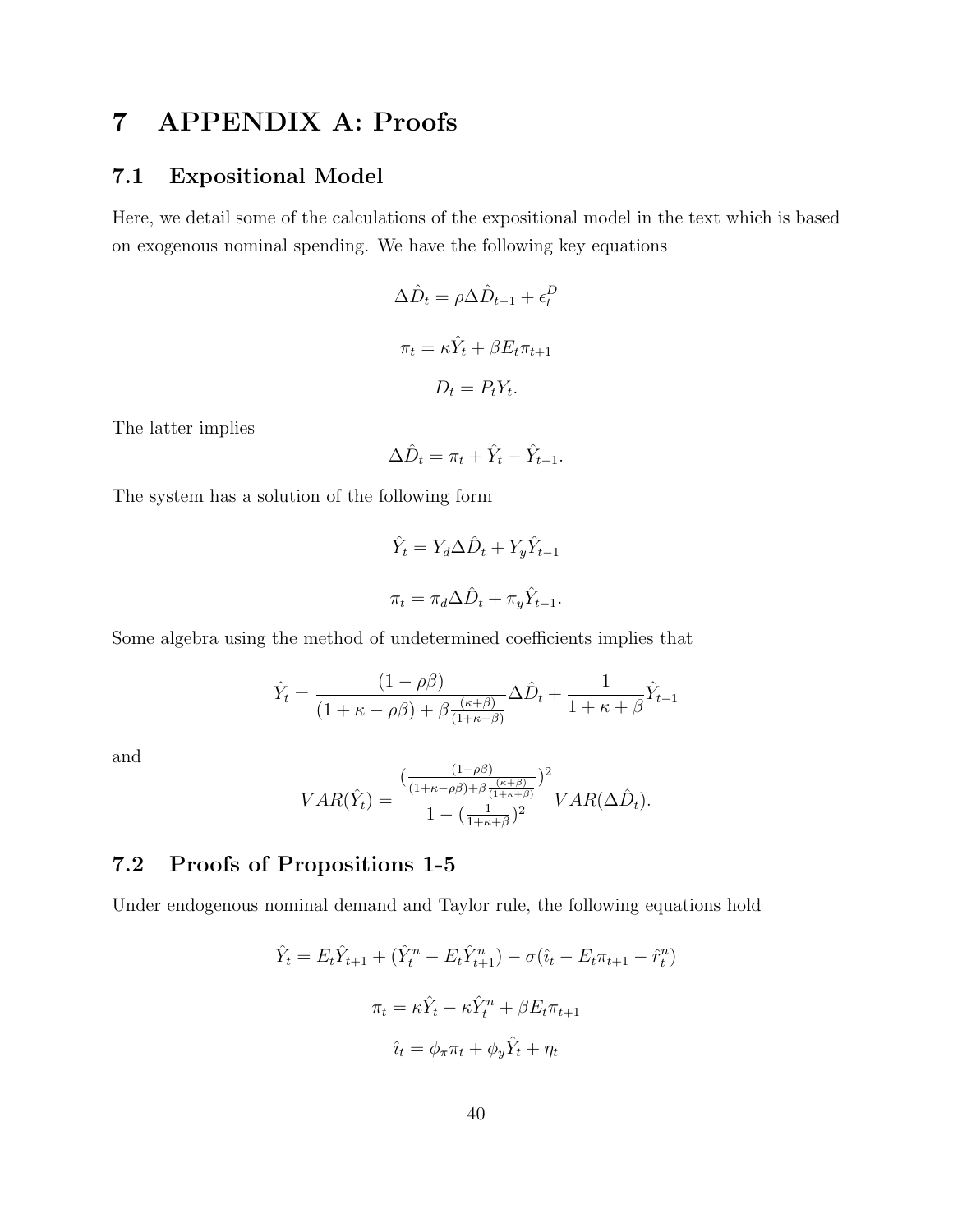$$
\hat{i}_t \ge \beta - 1
$$
  

$$
\hat{Y}_t^n = \rho_y \hat{Y}_{t-1}^n + \epsilon_t^y
$$
  

$$
\hat{r}_t^n = \rho_r \hat{r}_{t-1}^n + \epsilon_t^r
$$
  

$$
\eta_t = \rho_\eta \eta_{t-1} + \epsilon_t^\eta.
$$

This system has a solution of the following form

$$
\hat{Y}_t = Y_Y \hat{Y}_t^n + Y_r \hat{r}_t^n + Y_\eta \eta_t
$$

$$
\pi_t = \pi_Y \hat{Y}_t^n + \pi_r \hat{r}_t^n + \pi_\eta \eta_t
$$

$$
\hat{i}_t = i_Y \hat{Y}_t^n + i_r \hat{r}_t^n + i_\eta \eta_t
$$

$$
E_t \hat{Y}_{t+1} = E_t \left[ Y_Y \hat{Y}_{t+1}^n + Y_r \hat{r}_{t+1}^n + Y_\eta \eta_{t+1} \right]
$$

$$
= Y_Y \rho_y \hat{Y}_t^n + Y_r \rho_r \hat{r}_t^n + Y_\eta \rho_\eta \eta_t
$$

$$
E_t \pi_{t+1} = E_t \left[ \pi_Y \hat{Y}_{t+1}^n + \pi_r \hat{r}_{t+1}^n + \pi_\eta \eta_{t+1} \right]
$$

$$
= \pi_Y \rho_y \hat{Y}_t^n + \pi_r \rho_r \hat{r}_t^n + \pi_\eta \rho_\eta \eta_t.
$$

First, consider  $Y_t^n$  as the only shock. Some algebra directly implies that

$$
Y_Y = \frac{(1 - \rho_y)(1 - \beta \rho_y) + \kappa \sigma[\phi_\pi - \rho_y]}{[(1 - \rho_y + \sigma \phi_y)(1 - \beta \rho_y) + \kappa \sigma[\phi_\pi - \rho_y]]}
$$

and

$$
VAR(\hat{Y}_t) = \left( \frac{(1 - \rho_y)(1 - \beta \rho_y) + \kappa \sigma [\phi_\pi - \rho_y]}{[(1 - \rho_y + \sigma \phi_y)(1 - \beta \rho_y) + \kappa \sigma [\phi_\pi - \rho_y]]} \right)^2 VAR(\hat{Y}_t^n).
$$

Second, consider  $r_t^n$  as the only shock. Some algebra directly implies that

$$
Y_r = \frac{\sigma}{(1 - \rho_r + \sigma \phi_y)(1 - \beta \rho_r) + \sigma \kappa [\phi_\pi - \rho_r]}
$$

and

$$
VAR(\hat{Y}_t) = \left(\frac{\sigma}{(1 - \rho_r + \sigma \phi_y)(1 - \beta \rho_r) + \sigma \kappa [\phi_\pi - \rho_r]}\right)^2 VAR(\hat{r}_t^n).
$$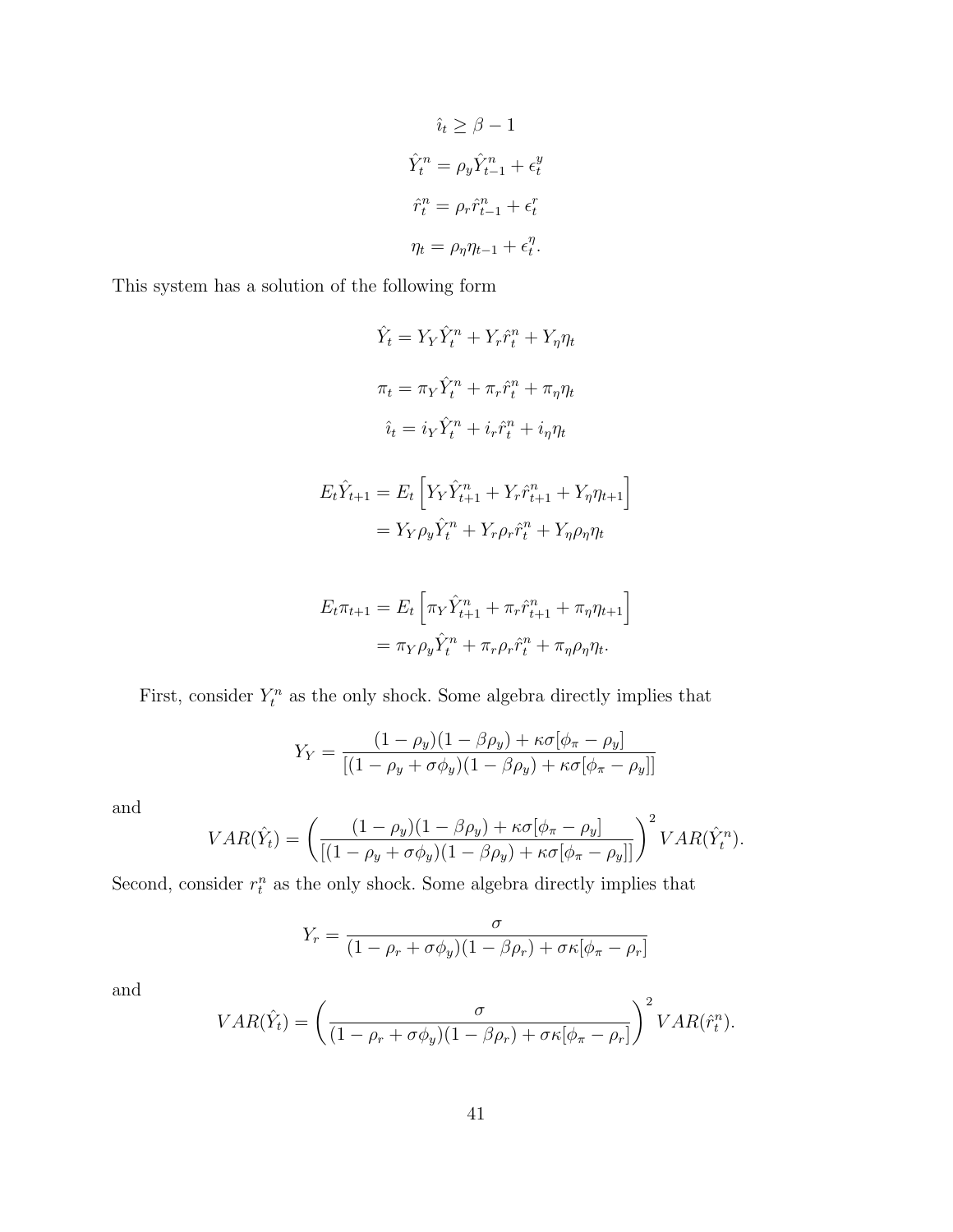Third, consider  $\eta_t$  as the only shock. Some algebra directly implies that

$$
Y_{\eta} = -\sigma \frac{1 - \beta \rho_{\eta}}{(1 - \rho_{\eta} + \sigma \phi_y)(1 - \beta \rho_{\eta}) + \sigma \kappa [\phi_{\pi} - \rho_{\eta}]}
$$

and

$$
VAR(\hat{Y}_t) = \left(\sigma \frac{1 - \beta \rho_\eta}{(1 - \rho_\eta + \sigma \phi_y)(1 - \beta \rho_\eta) + \sigma \kappa [\phi_\pi - \rho_\eta]}\right)^2 VAR(\eta_t).
$$

Next, take the derivatives with respect to  $\kappa$  in the above expressions:

$$
\frac{\partial VAR(\hat{Y}_t/\hat{r}_t^n)}{\partial k} = -2\sigma^2 \frac{\sigma(\phi_\pi - \rho_r)}{((1 - \rho_r + \sigma\phi_y)(1 - \beta\rho_r) + \sigma\kappa[\phi_\pi - \rho_r])^3}
$$

If  $(\phi_{\pi} - \rho_r) > 0$ , then this derivative is always negative. The sign of the derivative flips iff  $(\phi_{\pi} - \rho_r) < 0$ . This follows from the bounds implied by the determinacy condition.

$$
\frac{\partial VAR(\hat{Y}_t/\hat{Y}_t^n)}{\partial k} = \frac{2((1-\rho_y)(1-\beta\rho_y)+\kappa\sigma[\phi_\pi-\rho_y])}{((1-\rho_y+\sigma\phi_y)(1-\beta\rho_y)+\sigma\kappa[\phi_\pi-\rho_y])}\frac{\sigma^2\phi_y(1-\beta\rho_y)(\phi_\pi-\rho_y)}{((1-\rho_y+\sigma\phi_y)(1-\beta\rho_y)+\sigma\kappa[\phi_\pi-\rho_y])^2}
$$

If  $(\phi_{\pi} - \rho_y) > 0$ , then this derivative is always positive. The sign of the derivative flips iff  $0 > (\phi_{\pi} - \rho_y)$ . This follows from the bounds implied by the determinacy condition.

$$
\frac{\partial VAR(\hat{Y}_t/\eta_t)}{\partial k} = -2\sigma^2 \frac{\sigma(\phi_{\pi} - \rho_{\eta})(1 - \beta \rho_{\eta})^2}{((1 - \rho_{\eta} + \sigma \phi_y)(1 - \beta \rho_{\eta}) + \sigma \kappa[\phi_{\pi} - \rho_{\eta}])^3}
$$

If  $(\phi_{\pi} - \rho_{\eta}) > 0$ , then this derivative is always negative. The sign of the derivative flips iff  $0 > (\phi_{\pi} - \rho_{\eta})$ . This follows from the bounds implied by the determinacy condition.

For the liquidity trap case, the expression for  $\hat{Y}_t$  is given by

$$
\hat{Y}_S = \frac{\sigma}{(1 - \beta \mu)(1 - \mu) - \sigma \mu \kappa} r_S^n
$$

using standard solution methods. See for example, Eggertsson (2010). This then implies

$$
VAR(\hat{Y}_t) = \left(\frac{\sigma}{(1 - \beta \mu)(1 - \mu) - \sigma \mu \kappa}\right)^2 VAR(r_S^n).
$$

The proof then follows directly by taking the derivative with respect to  $\kappa$ .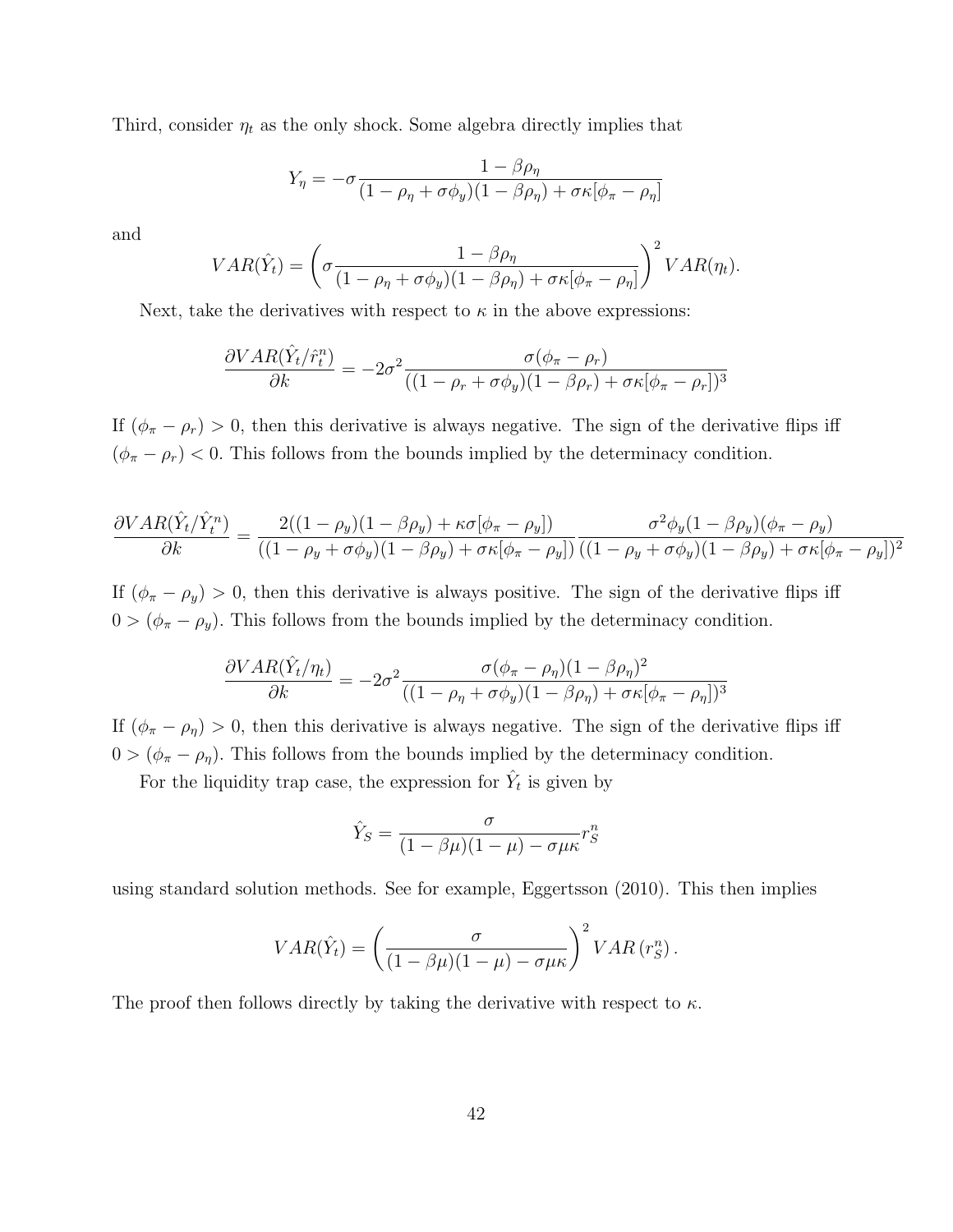# 7.3 Proof of Productivity Result

The following equations hold

$$
\hat{Y}_t = E_t \hat{Y}_{t+1} - \sigma(\hat{i}_t - E_t \pi_{t+1}) - \hat{\psi}_t + E_t \hat{\psi}_{t+1}
$$

$$
\pi_t = \kappa \hat{Y}_t - \kappa \hat{Y}_t^n + \beta E_t \pi_{t+1}
$$

$$
\hat{i}_t = \phi_\pi \pi_t + \phi_Y \hat{Y}_t
$$

$$
\hat{Y}_t^n = \frac{1 + \phi}{\sigma^{-1} + \phi} \hat{A}_t - \frac{1}{\sigma^{-1} + \phi} \hat{\mu}_t + \frac{1}{\sigma^{-1} + \phi} \hat{\tau}_t^w.
$$

The solution to the system takes the following form, allowing for all shocks

$$
\hat{Y}_t = Y_a \hat{A}_t + Y_\mu \hat{\mu}_t + Y_\tau \hat{\tau}_t + Y_\psi \hat{\psi}_t
$$
\n
$$
\pi_t = \pi_a \hat{A}_t + \pi_\mu \hat{\mu}_t + \pi_\tau \hat{\tau}_t + \pi_\psi \hat{\psi}_t
$$
\n
$$
E_t \pi_{t+1} = \rho_a \pi_a \hat{A}_t + \rho_\mu \pi_\mu \hat{\mu}_t + \rho_\tau \pi_\tau \hat{\tau}_t + \rho_\psi \pi_\psi \hat{\psi}_t
$$
\n
$$
E_t \hat{Y}_{t+1} = \rho_a Y_a \hat{A}_t + \rho_\mu Y_\mu \hat{\mu}_t + \rho_\tau Y_\tau \hat{\tau}_t + \rho_\psi Y_\psi \hat{\psi}_t.
$$

Consider  $\hat{A}_t$  as the only shock. Some algebra directly implies that

$$
Y_a = \frac{\sigma[\phi_{\pi} - \rho] \kappa \frac{1+\phi}{\sigma^{-1}+\phi}}{(1 - \rho_a + \sigma \phi_y)(1 - \beta \rho_a) + \sigma[\phi_{\pi} - \rho] \kappa]} a
$$

and

$$
VAR(\hat{Y}_t) = \left( \frac{\sigma[\phi_{\pi} - \rho] \kappa \frac{1+\phi}{\sigma^{-1}+\phi}}{(1 - \rho_a + \sigma \phi_y)(1 - \beta \rho_a) + \sigma[\phi_{\pi} - \rho] \kappa]} \right)^2 VAR(\hat{A}_t).
$$

An analogous exercise as above shows directly that  $\frac{\partial VAR(\hat{Y}_t/\hat{A}_t)}{\partial k} > 0$  if  $(\phi_\pi - \rho_A) > 0$  and vice versa.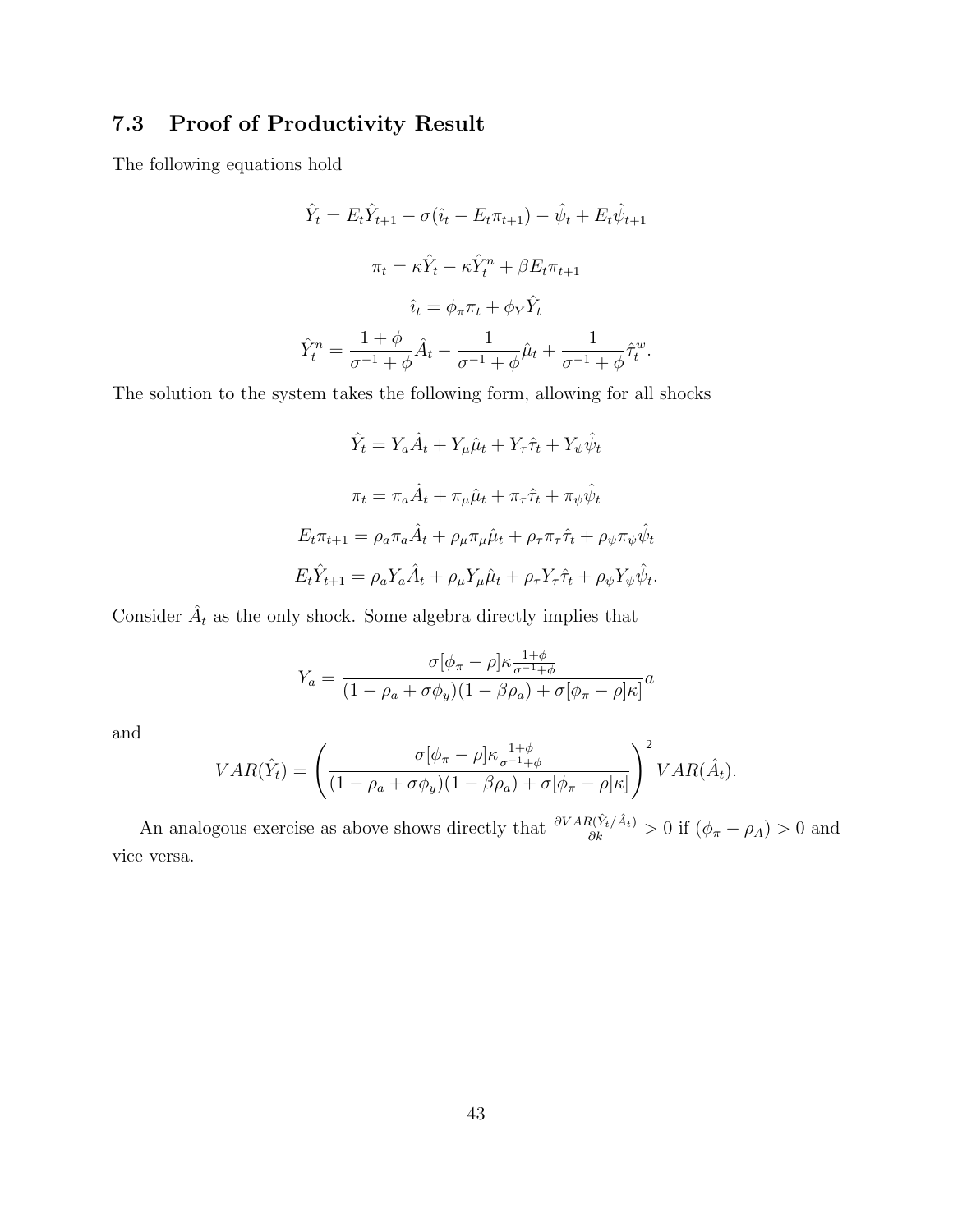# 8 APPENDIX B: Wage Flexibility

While the focus of this paper is on the aggregate implications of increased price flexibility, we briefly consider below an extension of the basic model, where both prices and wages are sticky, to analyze the aggregate implications of increased wage flexibility. The model is the same as in Woodford (2003). In this case, the dynamics of the economy can be captured by the following five equations

$$
\pi_t^w = \kappa_w \left(\hat{Y}_t - \hat{Y}_t^n\right) - \xi_w \left(w_t - \log w_t^n\right) + \beta E_t \pi_{t+1}^w
$$

$$
\pi_t = \kappa_p \left(\hat{Y}_t - \hat{Y}_t^n\right) + \xi_p \left(w_t - \log w_t^n\right) + \beta E_t \pi_{t+1}
$$

$$
w_t - w_{t-1} = \pi_t^w - \pi_t
$$

$$
\hat{Y}_t - Y_t^n = E_t \left( \hat{Y}_{t+1} - \hat{Y}_{t+1}^n \right) - \sigma \left( i_t - E_t \pi_{t+1} - r_t^n \right)
$$

$$
i_t = \phi_\pi \pi_t + \phi_y Y_t + \eta_t
$$

where  $\kappa_w = \xi_w \left( \omega_w + \sigma^{-1} \right)$ ,  $\kappa_p = \xi_p \omega_p$ ,  $\xi_w = \frac{(1 - \alpha_w)(1 - \alpha_w \beta)}{\alpha_w (1 + \nu \theta_w)}$  $\frac{-\alpha_w}{\alpha_w(1+\nu\theta_w)}$ , and  $\xi_p = \frac{(1-\alpha_p)(1-\alpha_p\beta)}{\alpha_p(1+\omega_p\theta_p)}$  $\frac{-\alpha_p(1-\alpha_p\beta)}{\alpha_p(1+\omega_p\theta_p)}$ . Here  $\pi_t^w$  now denotes wage inflation,  $w_t$  the real wage, and  $w_t^n$  the natural level of real wage. Moreover, now  $1 - \alpha_w$  represents the probability of wage adjustment,  $1 - \alpha_p$  represents the probability of price adjustment,  $\theta_w$  the elasticity of substitution among the different types of labor, and  $\theta_p$  the elasticity of substitution among the different types of goods.

We solve this model numerically first under the simplifying assumption that the driving forces follow independent processes. In that case, for a wide range of parameter values, we can establish that when monetary policy is responsive, if wages are more flexible, output becomes more volatile when the underlying disturbance is  $Y_t^n$  while it becomes less volatile when the underlying disturbance is either  $r_t^n$  or  $\eta_t$ . Thus, these results remain the same as our results for price stickiness in the simple model. On the other hand, for the new shock  $w_t^n$ , if wages are more flexible, output becomes less volatile.

Given the different results for  $Y_t^n$  and  $w_t^n$  it is then instructive to consider structural shocks that introduce a correlation between  $Y_t^n$  and  $w_t^n$ . For example, as shown in Woodford (2003), the following relationship holds for a technology shock  $\hat{A}_t$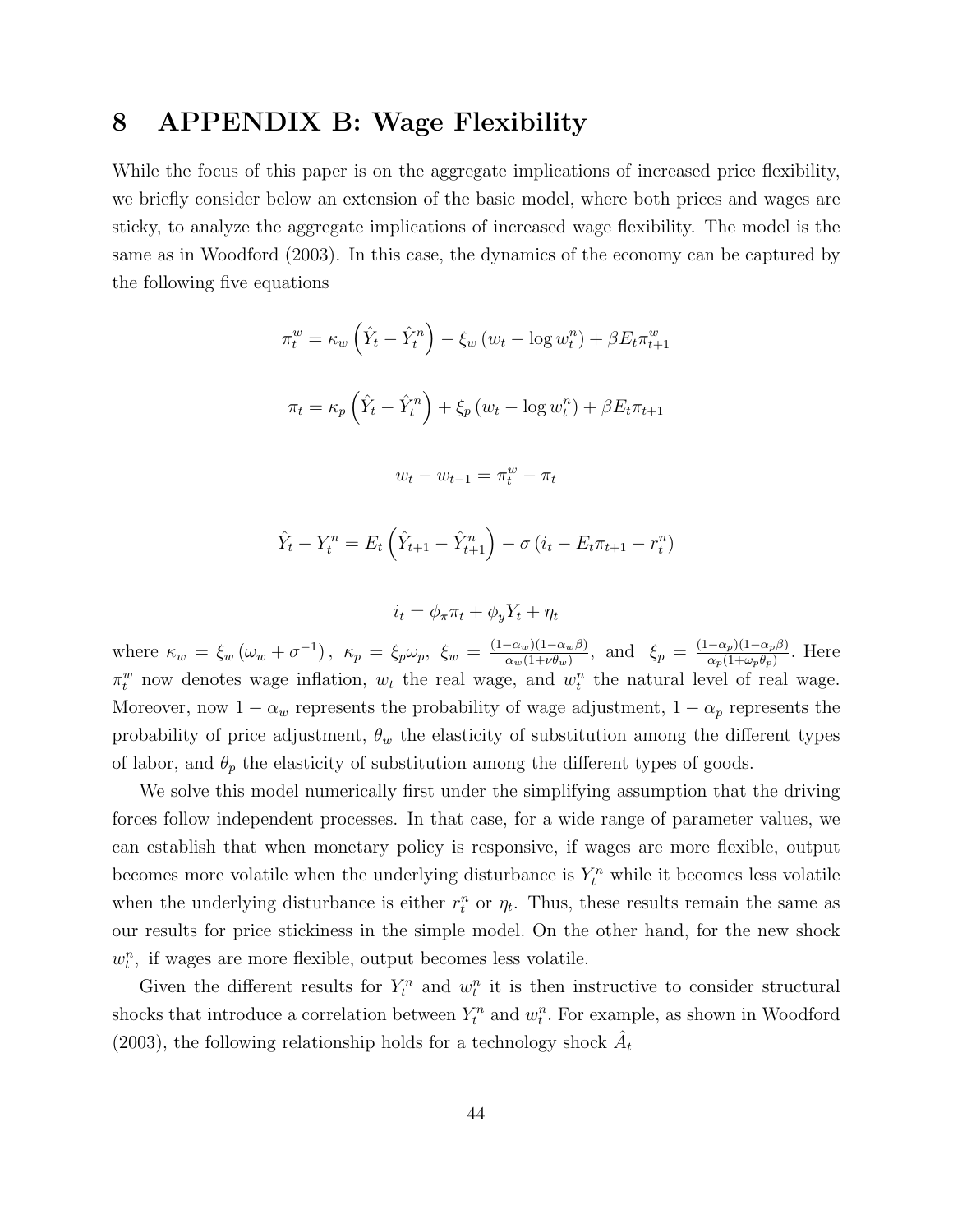$$
\hat{Y}_t^n = \frac{\left(1 + (\omega_w + \omega_p)\right)}{\left((\omega_w + \omega_p) + \sigma^{-1}\right)} \hat{A}_t
$$
\n
$$
\log w_t^n - \log \bar{w} = \left(1 + \frac{\omega_p \left(\sigma^{-1} - 1\right)}{(\omega_w + \omega_p) + \sigma^{-1}}\right) \hat{A}_t.
$$

Then, given the comparative statics on  $\hat{Y}_t^n$  and  $\log w_t^n$ , for a technology shock, output volatility can either increase or decrease when wages become more flexible. For instance, Figure 11, where we plot  $VAR(\hat{Y}_t)$  against  $\alpha_w$ , shows that increasing wage flexibility can lead to either higher or lower output volatility.



Figure 11: Variance of Output following Technology Shock for Given Price Stickiness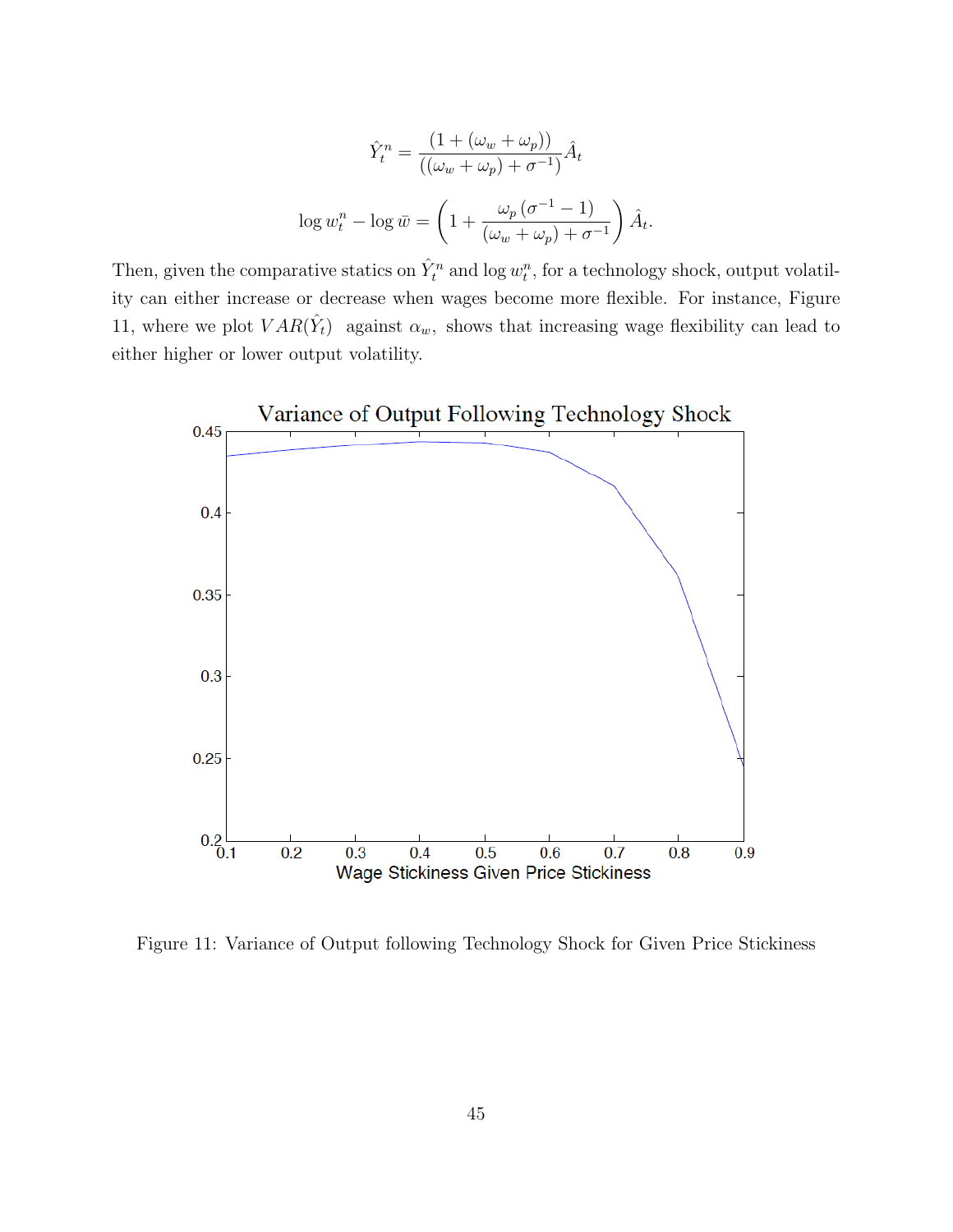# 9 APPENDIX C: Solution and Estimation Method

We use a Bayesian framework for estimation. The first-order approximation to the equilibrium conditions of the model can be written as

$$
\Gamma_0(\theta) s_t = \Gamma_1(\theta) s_{t-1} + \Gamma_{\varepsilon}(\theta) \varepsilon_t + \Gamma_{\eta}(\theta) \pi_t
$$

where  $s_t$  is a vector of model variables and  $\varepsilon_t$  is a vector of shocks to the exogenous processes.  $\pi_t$  is a vector of rational expectations forecast errors, which implies  $E_{t-1}\pi_t = 0$  for all t, and  $\theta$  contains the structural model parameters. The solution to this system is given by

$$
s_t = \Omega_1(\theta)s_{t-1} + \Omega_{\varepsilon}(\theta)\varepsilon_t.
$$

which can be obtained using standard methods in the literature. Finally, the model variables are related to the observables by the measurement equation

$$
y_t = B s_t
$$

where  $y_t$  is the vector of observables.

Let  $Y = \{y\}_{t=1}^T$  be the data. In a Bayesian framework, the likelihood function  $L(Y | \theta)$  is combined with a prior density  $p(\theta)$  to yield the posterior density

$$
p(\theta | Y) \propto p(\theta) L(Y | \theta).
$$

Assuming Gaussian shocks, it is straightforward to evaluate the likelihood function using the Kalman filter. A numerical optimization routine is used to maximize  $p(\theta | Y)$  and find the posterior mode. Then, we can generate draws from  $p(\theta | Y)$  using the Metropolis-Hastings algorithm where we use a Gaussian proposal density in the algorithm, using a inverse of a scaled Hessian computed at the posterior mode as the covariance matrix.

The Metropolis-Hastings algorithm works as follows. Let the posterior mode computed from the numerical optimization routine be  $\tilde{\theta}$ . Let the inverse of the Hessian computed at  $\tilde{\theta}$  be  $\tilde{\Sigma}$ .

(a) Choose a starting value  $\theta^0$ . Then use a loop over the following steps (b)-(d).

(b) For  $d = 1, ..., D$ , draw a  $\theta^*$  from the proposal distribution  $N(\theta^{d-1}, c\tilde{\Sigma})$ .

(c) Accept  $\theta^*$ , that is  $\theta^d = \theta^*$ , with probability min{1,  $r(\theta^{d-1}, \theta^*)$ }. Reject  $\theta^*$ , that is  $\theta^d = \theta^{d-1}$ , otherwise.